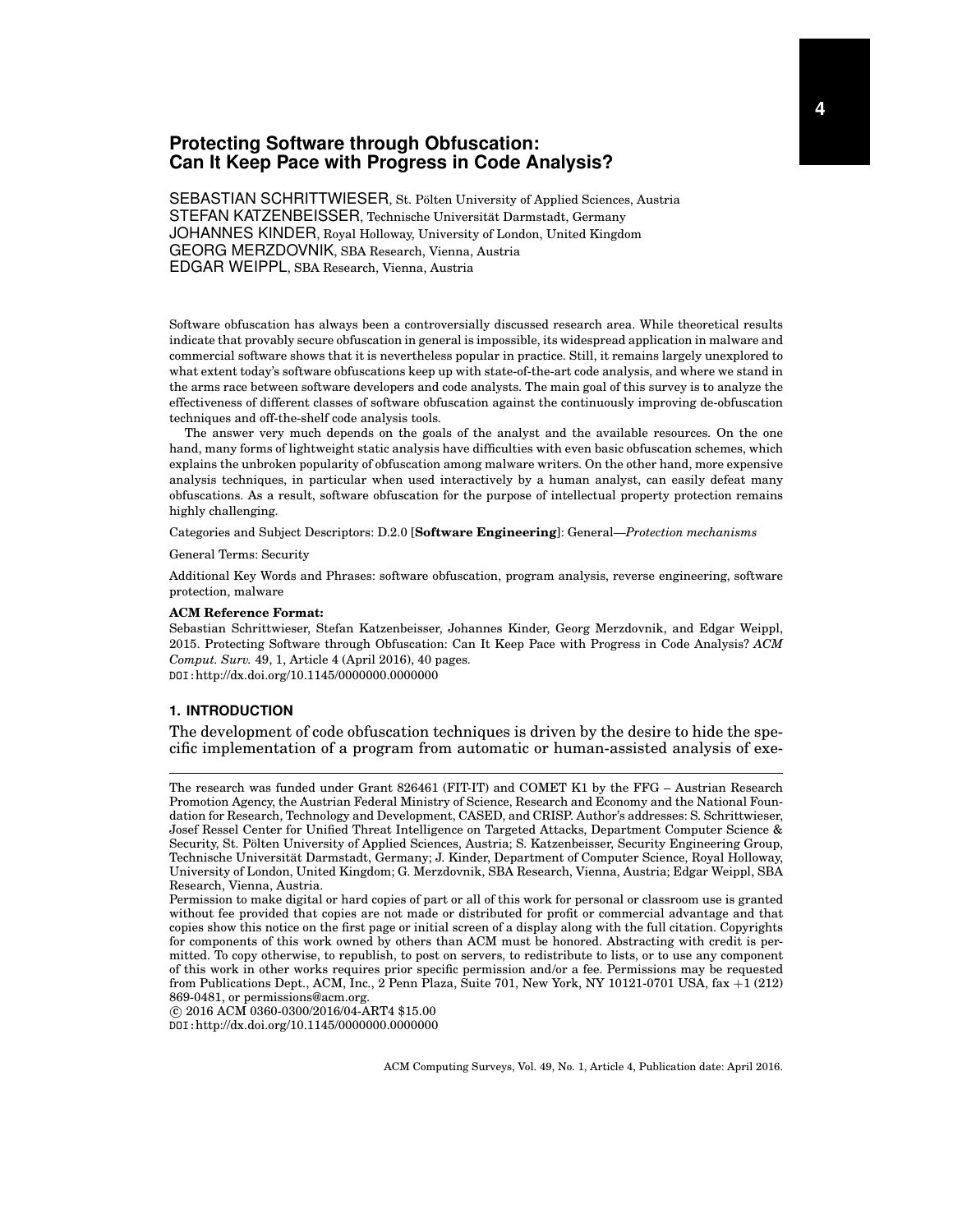cutable code. Its roots date back to the early days of programming when the main purpose of obfuscation was to place hidden functionality into programs—often just for hiding a secret message to surprise users who reveal it by coincidence (e.g., Easter eggs). Particularly creative ways to obscure functionality were even rewarded in competitions like the International Obfuscated C Contest, which has been held since  $1984^{\overline{1}}$  $1984^{\overline{1}}$ .

By the late 1980s, malware became a major reason for the steady refinement of code obfuscation techniques. For instance, in 1986 the Brain computer virus, which is believed to be the first computer virus for MS-DOS, obfuscated the functionality of its code by intercepting reads of the virus binary to return innocuous code [\[Avoine](#page-28-0) [et al. 2007\]](#page-28-0). These early occurrences of software obfuscation marked the beginning of an arms race between developers and analysts. Since then, software protection researchers have been developing more and more sophisticated obfuscation techniques to hide behavior of code, while analysts have been using increasingly complex code analysis techniques to defeat obfuscations.

The underground economy and its demand for stealthy malware is still one of the major driving forces behind the development of obfuscation techniques. The other leading application area of code obfuscation is the protection of commercial software against reverse engineering [\[Grover 1992\]](#page-33-0). The motivation for reverse engineering can be diverse: an analyst might be interested in extracting some secret information from the program code that should not be revealed to the user. This secret might be a cryptographic key, a sophisticated algorithm considered a trade secret, or credentials for a remote service. Typical examples include media players that store secret keys or incorporate proprietary algorithms like the CSS (content scramble system) cipher to play back copy-protected content. Another motivation for reverse engineering is the modification of software to change its behavior. An analyst might want to use hidden program functionality, uncover firmware features that are disabled in low-cost devices, or interface commercial software with own products; all these actions will likely interfere with the business model of the software vendor.

Techniques originally developed for malware have experienced a comeback in the field of attack prevention. Since the early 1990's polymorphic engines had been widely used in malware development to generate differently looking versions of malicious code to evade signature-based detection [\[Nachenberg 1997;](#page-36-0) [Song et al. 2010\]](#page-37-0). Software diversity is a related concept for delivering syntactically different but semantically identical versions of applications to different users [\[Franz 2010;](#page-32-0) [Davi et al. 2012\]](#page-31-0). This way, automated attacks developed against one instance of a program are thus less likely to work against a different obfuscated version [\[Forrest et al. 1997;](#page-32-1) [Anckaert](#page-28-1) [et al. 2004,](#page-28-1) [2006\]](#page-28-2).

On the analyst's side, research in the area of code analysis progressed significantly over the past years. Disassemblers, which extract the executable assembly code from binaries, became increasingly sophisticated, implementing complex heuristics or expensive static analysis methods to reconstruct code from a potentially obfuscated binary as precisely as possible. In addition, research tools such as JAKSTAB [\[Kinder and](#page-34-0) [Veith 2008\]](#page-34-0) or BAP [\[Brumley et al. 2011\]](#page-29-0) directly analyze binary code to precisely reconstruct control flow and reason about the behavior of the code. Systems for dynamic malware analysis, such as Anubis [\[Bayer et al. 2006\]](#page-28-3), allow a detailed analysis of the runtime behavior of a piece of code.

Since the groundbreaking work of [Collberg et al.](#page-30-0) [\[1997\]](#page-30-0) on a taxonomy of obfuscation techniques, a vast number of code obfuscation schemes have been proposed in the literature. Nevertheless, the security and effectiveness of these techniques remain controversially discussed topics. Indeed, early theoretical results for obfuscation that

<span id="page-1-0"></span> $1$ http://www.ioccc.org/1984/ (accessed February 25, 2015)

ACM Computing Surveys, Vol. 49, No. 1, Article 4, Publication date: April 2016.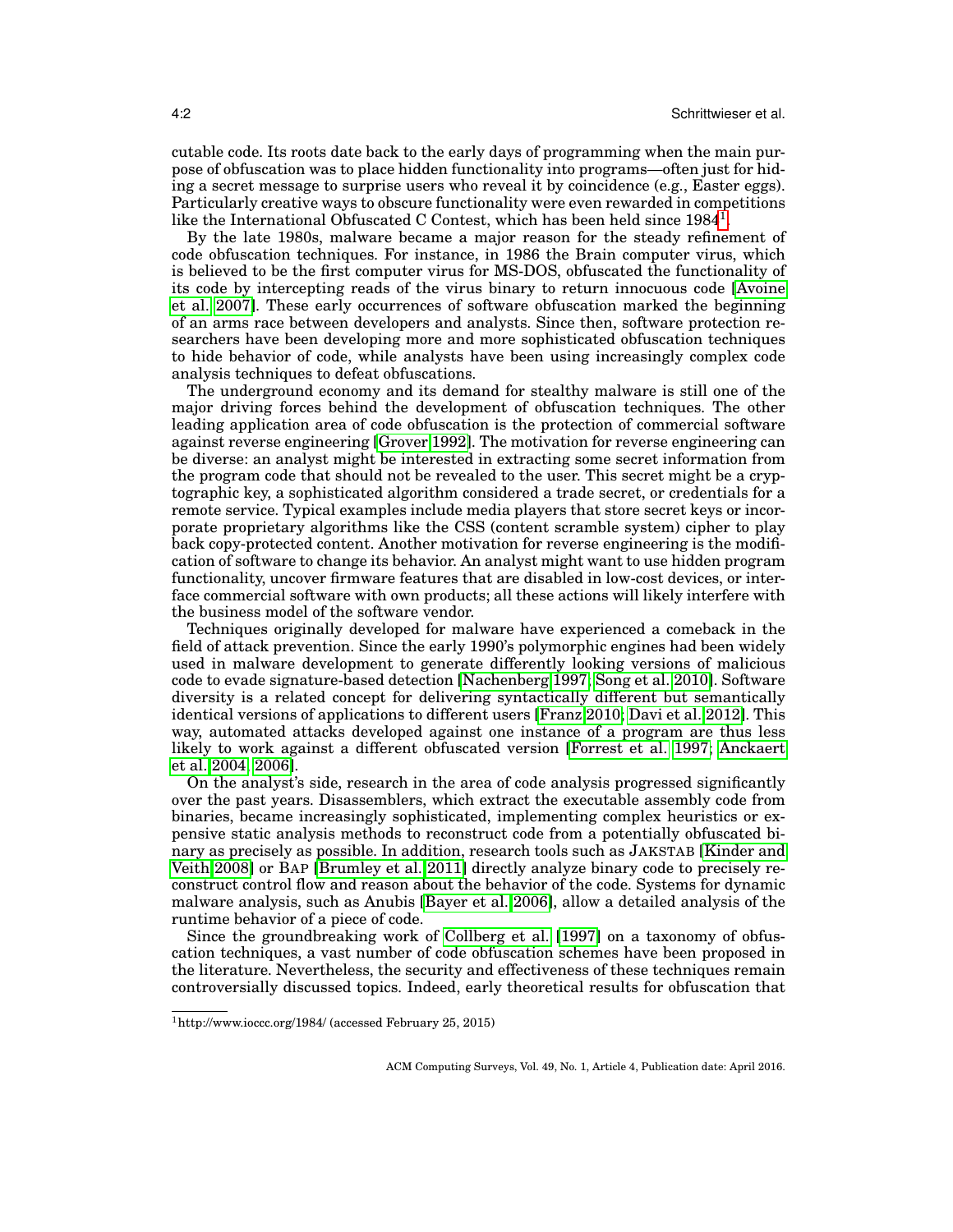is secure in a cryptographic sense were negative. [Barak et al.](#page-28-4) [\[2001\]](#page-28-4) showed that it is impossible to construct a universal obfuscator that is applicable to any program; positive results are known for very restricted classes of functionality such as point functions [\[Lynn et al. 2004;](#page-35-0) [Wee 2005;](#page-38-0) [Canetti and Dakdouk 2008\]](#page-29-1). Other works on theoretical aspects of code obfuscation are due to [Dalla Preda and Giacobazzi](#page-31-1) [\[2005\]](#page-31-1), [Goldwasser and Rothblum](#page-33-1) [\[2007\]](#page-33-1), and [Giacobazzi](#page-32-2) [\[2008\]](#page-32-2). While addressing the theoretical understanding of obfuscation, these results have little to say about the practical effectiveness of obfuscation. Recently, [Garg et al.](#page-32-3) [\[2013\]](#page-32-3) presented a first candidate for general-purpose obfuscation (*indistinguishability obfuscation*). While it is unclear how useful this progress is to hide secrets in a program in practical settings, it still brought new momentum to the discussion and encouraged follow-up work [\[Brakerski](#page-29-2) [and Rothblum 2014;](#page-29-2) [Barak et al. 2014;](#page-28-5) [Bitansky et al. 2014\]](#page-29-3).

Code obfuscation is widely employed in practice: for example, almost all newly discovered malware comes with some form of obfuscation to hide its functionality, and commercial software products such as Skype or DRM (Digital Rights Management) engines use obfuscation techniques as part of their protection portfolio. Consequently, a plethora of obfuscation techniques have been described in the literature (e.g., [\[Coll](#page-30-0)[berg et al. 1997;](#page-30-0) [Wang et al. 2000;](#page-38-1) [Dedic et al. 2007;](#page-31-2) [Jakubowski et al. 2007\]](#page-33-2)); most of ´ them try to "raise the bar" for reverse engineering attempts, but do not come with a rigorous security analysis, let alone a proof. Some attempts have been made to quantify the additional complexity that is added to an executable by employing code obfuscation techniques (for example, see [\[Madou et al. 2006\]](#page-35-1)); however it remains unclear whether such notions indeed capture all security properties of obfuscation correctly. While this is clearly unsatisfactory from a theoretic point of view, it is probably the best one can achieve with current knowledge.

Still, it remains largely unexplored to what extent today's code obfuscation techniques can keep up with the progress in code analysis and where we stand in the arms race between developers and analysts. The main goal of this survey is thus to provide a comprehensive picture of the state of the art in code obfuscation and of its effectiveness against de-obfuscation techniques and code analysis tools that are available today.

To this end, we first build a classification of analysis scenarios in Section [2;](#page-3-0) in particular, we pair each analysis method with a specific analysis goal to define a set of *scenarios* that form our basic model of the code analyst. Subsequently, we describe and categorize existing code obfuscation techniques in Section [3.](#page-6-0) There is a large body of literature on obfuscation and analysis, and we do not claim to survey it in all its breadth; instead, we try to paint a representative picture of the state of the art in both fields.

In all of our analysis scenarios, we assume that the analyst receives binary or byte code. Thus, we limit ourselves to obfuscations that *affect* the binary or byte code representation of a program. We make no distinction whether the obfuscation is *applied* before, during, or after compilation, however. We decided to leave obfuscation techniques targeting the readability of source code (such as the removal of comments or renaming of variables) out of scope, even though we acknowledge the importance of such obfuscations for languages such as JavaScript.

Section [4](#page-13-0) discusses the state of the art in program analysis methods and particularly focuses on their capabilities and limits. Section [5](#page-17-0) uses the described classifications to assess the security of code obfuscation techniques against the different scenarios, taking into account recently published attacks as well as recent off-the-shelf program analysis tools. We rely on published results where possible and apply our own judgment where we could not find literature addressing a particular scenario. Finally, Section [6](#page-27-0) concludes the paper.

ACM Computing Surveys, Vol. 49, No. 1, Article 4, Publication date: April 2016.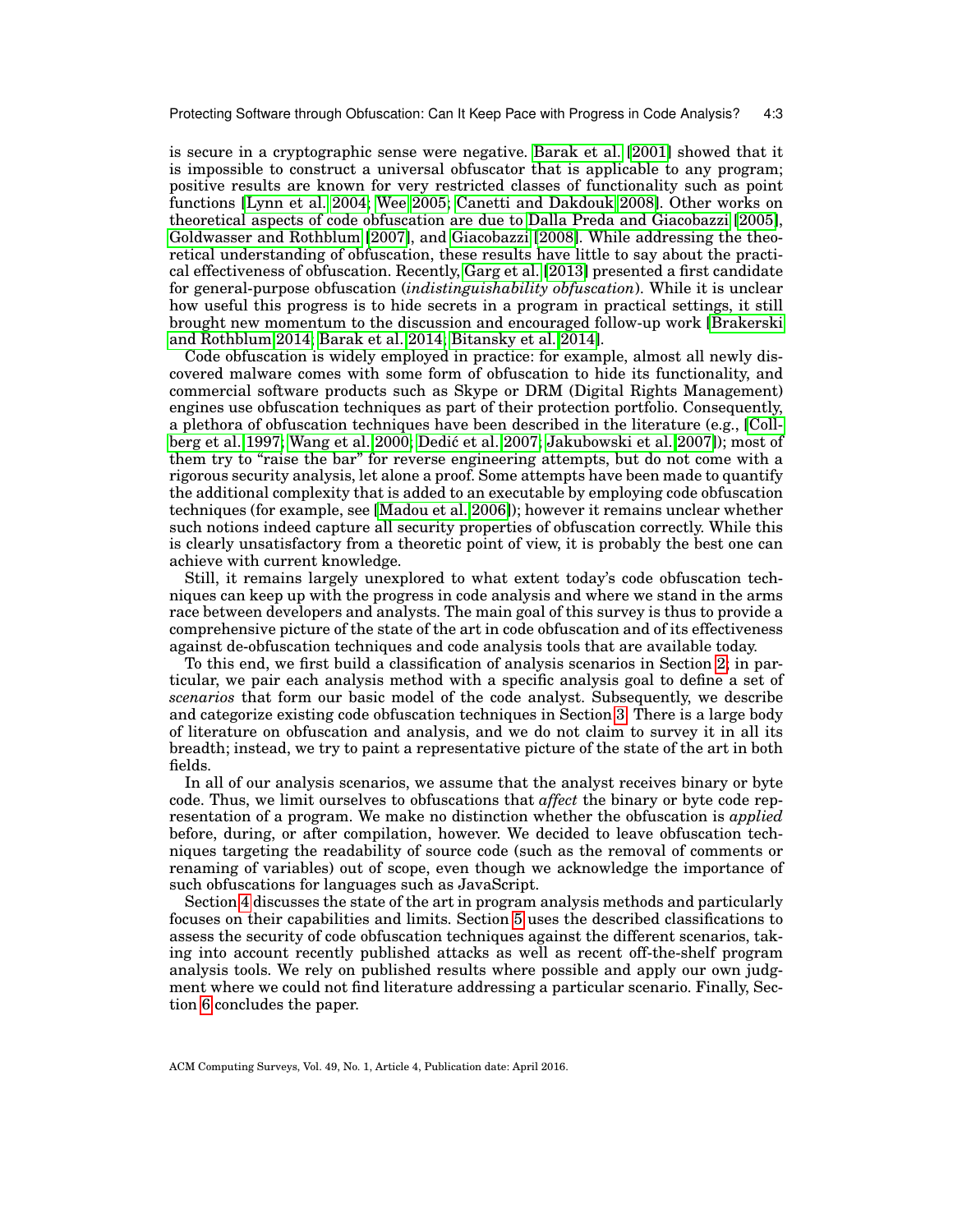### <span id="page-3-0"></span>**2. ANALYSIS SCENARIOS**

In this section, we detail our methodology and introduce the analysis scenarios we use throughout the rest of the paper to assess the strength of obfuscation techniques against specific adversaries with specific goals. This allows us to characterize the protection a developer may want to achieve at a finer granularity than the black-box notion typically used in the formal analysis of software obfuscation [\[Barak et al. 2001\]](#page-28-4).

## <span id="page-3-2"></span>**2.1. Methodology of this Survey**

We classify the feasibility of real-life analysis scenarios on programs in the presence of code obfuscation, based on a careful analysis of the literature on program analysis and reverse engineering. For our classification, we use a number of analysis scenarios consisting of an analysis technique and a goal that an analyst wants to achieve.

We assume that a developer implements the strongest possible obfuscator of one particular class of obfuscations. We do not consider second order effects, i.e., combinations of different types of obfuscations. A systematic analysis of how obfuscation techniques compose with one another would be challenging already just due to the sheer number of possible combinations. Still, it certainly makes an interesting and relevant topic for future work, since many commercial obfuscators employ (and indeed recommend to use) multiple obfuscations at the same time.

We make a similar assumption on the side of the analyst and evaluate the strength of obfuscations against four code analysis categories (introduced in Section [2.2\)](#page-3-1) individually. Approaches that involve the staged application of multiple techniques are represented by the category of their first analysis stage; for instance, pattern matching on disassembled code requires an at least partially successful disassembly by static analysis. Hybrid techniques that unite aspects of multiple categories are sorted into the category they share the most properties with. Our strongest category involves a human analyst who may use multiple techniques of different types; our model here assumes that the analyst will apply techniques from either category and switch to a different one if they do not make any more progress towards the analysis goal.

As stated above, our evaluation of the effectiveness of different classes of software obfuscation schemes against the defined analysis scenarios is based on a literature review. For each combination of an analysis scenario and a specific class of obfuscations (see Section [3\)](#page-6-0), we sought out literature specifically addressing that combination. Sometimes we could directly report published results of analyzing particular obfuscations, sometimes we had to make our own inferences from the available information. Our results are not derived from a formal analysis and are necessarily open to interpretation. Nevertheless, we believe that our scenarios capture the relevant analysis context and that our classification presents an accurate snapshot of the current state in the arms race between code obfuscation and analysis.

## <span id="page-3-1"></span>**2.2. Code Analysis Categories**

We categorize code analysis techniques in four general classes. An analyst can use different analyses depending on their goal and their available resources and time. For example, a human reverse engineer who tries to understand a piece of code of a competitor may afford spending time and effort on highly complex and time-consuming analyses; in contrast, an anti-virus vendor, who has to timely analyze hundreds of thousands of different malware samples each day, may be required to resort to very lightweight and thus limited analysis techniques that at the same time ensure a low false positive rate.

*Pattern matching.* Pattern matching is the simplest and fastest form of code analysis; it is a syntactic analysis performed on the program binary or byte code. Techniques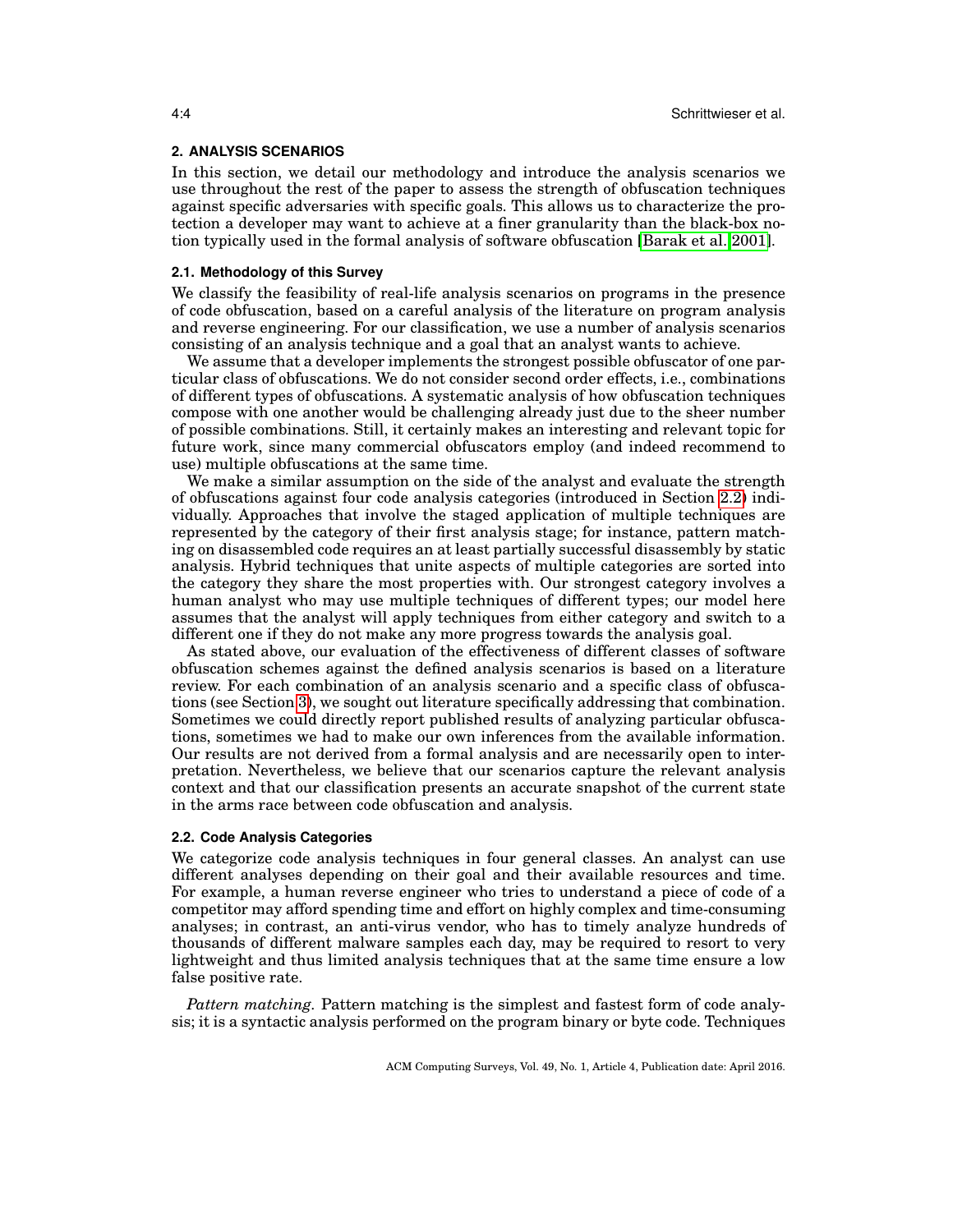in this category include identification of static sequences of instructions, regular expressions, or machine learning-based classifiers for binary data (see Section [4.1\)](#page-13-1).

*Automated static analysis.* Static analysis inspects a program (on binary or byte code level) without actually executing it. In contrast to syntactic pattern matching, static analysis reasons about the program semantics. Simple forms of static analysis include disassemblers that interpret branch targets. Static analysis is frequently used to reconstruct high-level information about programs, such as their control flow graph (see Section [4.2\)](#page-13-2).

*Automated dynamic analysis.* Dynamic analysis runs a program to observe its actions and/or collect its flow of information. Dynamic analysis has the advantage of being able to very precisely reason about the program behavior along the observed traces. However, the data gathered from one or several runs of a program does not necessarily allow to draw conclusions about the behavior of the entire program (see Section [4.3\)](#page-15-0).

*Human-assisted analysis.* As the most capable "analysis", we consider a human analyst who performs a tool-assisted exploration of a piece of code; the tools can be based on all of the other analysis types. Typically, this process is referred to as reverse engineering, where the analyst aims at understanding the program structure and behavior with the help of a variety of tools (see Section [4.4\)](#page-16-0).

# **2.3. Analyst's Aims**

We now systematically categorize and characterize the possible motivations of an analyst for analyzing software, in order of increasing complexity. We believe that almost all analyst goals observed in practice fit in one of these four general categories. As a running example to illustrate the goals throughout the section, we use a program implementing a cryptographic algorithm with an embedded secret key. Furthermore, we present other examples for each category to demonstrate the practicability of this classification.

*Finding the location of data.* The analyzer wishes to retrieve some data embedded in the program in its original, non-obfuscated representation from the obfuscated program. In our running example, the analyzer may want to extract the secret cryptographic key from the obfuscated program to be able to decrypt data in a different context than provided by the application (e.g., to circumvent DRM policies). Other typical examples that fall into this category are the extraction of licensing keys, certificates, credentials for remote services, and device configuration data.

*Finding the location of program functionality.* The analyzer aims at identifying the entry point of a particular function within an obfuscated program. In our running example, the analyzer may want to find the entry point of a cryptographic algorithm in the obfuscated program to subsequently analyze it. Another aim could be to find the exact location of a copy protection mechanism (such as a check for the presence of a hardware dongle or the validation of a licensing key) in order to circumvent it. Furthermore, finding the code representation of a particular functionality of a program can be useful for manual reverse engineering on small areas of the program. More generally, one may ask the question whether a program implements a particular functionality at all (such as the AES encryption algorithm) or simply whether a program is malicious or not.

Another related aim of the analyst might be to modify the behavior of a program in a particular way (e.g., bypassing a copy protection mechanism). However, we consider this to be out of scope of this work, because it falls into the field of tamper-proofing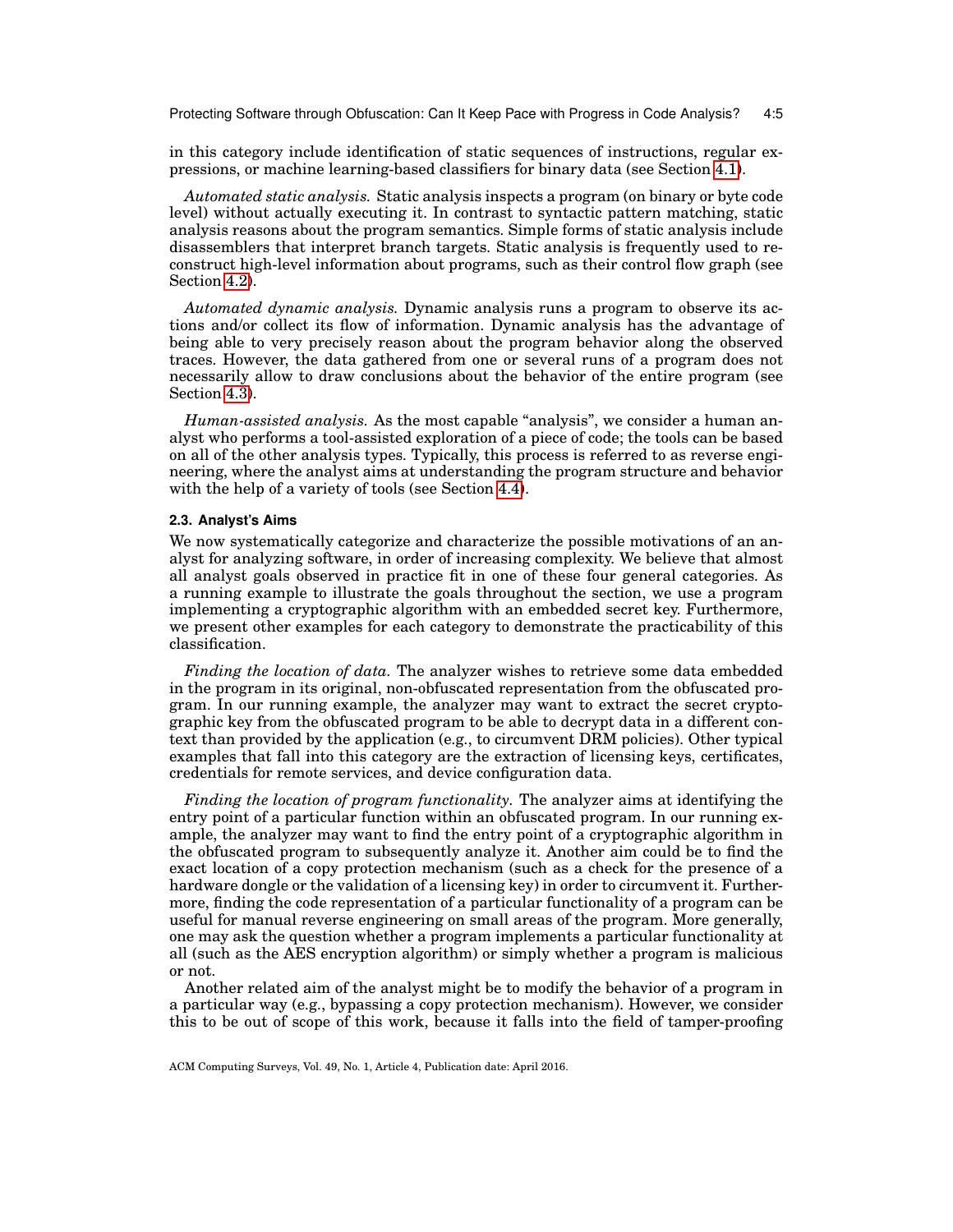rather than obfuscation (e.g., [\[Horne et al. 2002\]](#page-33-3) and [\[Chang and Atallah 2002\]](#page-30-1)). Still, *finding the location of program functionality* is a fundamental prerequisite of this aim.

*Extraction of code fragments.* The analyzer aims at extracting a piece of code including all possible dependencies that implement a particular functionality from the obfuscated program. In our running example, the analyzer's aim can be the extraction of the cryptographic algorithm in order to build a custom decryption routine. Note that for this purpose it is not necessary to fully understand the code, just using it in a new application may be enough. This approach has been used for breaking DRM implementations. Instead of understanding how exactly the decryption routine embedded into a player works, it is simply extracted and included in a counterfeit player, which decrypts the digital media without enforcing the contained usage policies. Another aim of the analyst may be the extraction of fragments of commercial software of competitors. In some analysis scenarios code does not need to be extracted, but a functional component of an executable is accessed at runtime (*in-situ reuse*) [\[Miles et al. 2012\]](#page-35-2). This technique is comparable to the concept of return oriented programming, which reuses code fragments to create new functionality [\[Shacham 2007\]](#page-37-1).

*Understanding the program.* The analyzer wishes to fully understand a code fragment or even the entire obfuscated program. This requires that the analyst must be able to remove the applied obfuscation techniques and gain full understanding of the original, non-obfuscated program or a non-trivial fragment of it. In our running example, the analyzer may want to understand how a proprietary cipher embedded into the obfuscated program works in order to start cryptanalysis attempts. Other motivations for trying to understand a program can be the desire of an analyst to find vulnerabilities, to correct flaws in software for which the source code is not available, and create new programs that are compatible with proprietary software. Finally, a major driving force for human-assisted reverse engineering is to gain understanding of proprietary implementation details such as file formats or protocols, which often constitutes intellectual property theft.

#### <span id="page-5-0"></span>**2.4. Scenarios**

By combining each code analysis technique with each of the analyst's aims, we arrive at the analysis scenarios that form the basis of our survey.

Not all combinations are reasonable according to our definitions. While pure pattern matching can clearly help to locate a code fragment, its extraction will then either (a) require additional static analysis for dependency analysis and thus fall into another category, or (b) be trivial and thus identical in difficulty. Similarly, pattern matching does not lend itself to code understanding, so we leave out both combinations and consider a total of 14 scenarios. An overview of the literature that describes code analysis techniques based on these scenarios is provided in Table [I.](#page-7-0) In the following, we explain all 14 scenarios in more detail.

*Locating data through pattern matching.* A matching algorithm is used to determine the existence and location of data that conforms to a pattern specification. Patterns for the automated identification of data inside a program describe the structure of the data such as its length or data type, its environment in the form of the code surrounding it, or even properties such as its entropy.

*Locating code through pattern matching.* Particular code fragments are detected by pattern matching, e.g., on instruction sequences with or without wildcards. When pattern matching is applied to the outcome of a static or dynamic analysis (e.g., on disassembled or normalized code [\[Christodorescu et al. 2007\]](#page-30-2)), we classify the analysis as static or dynamic, respectively.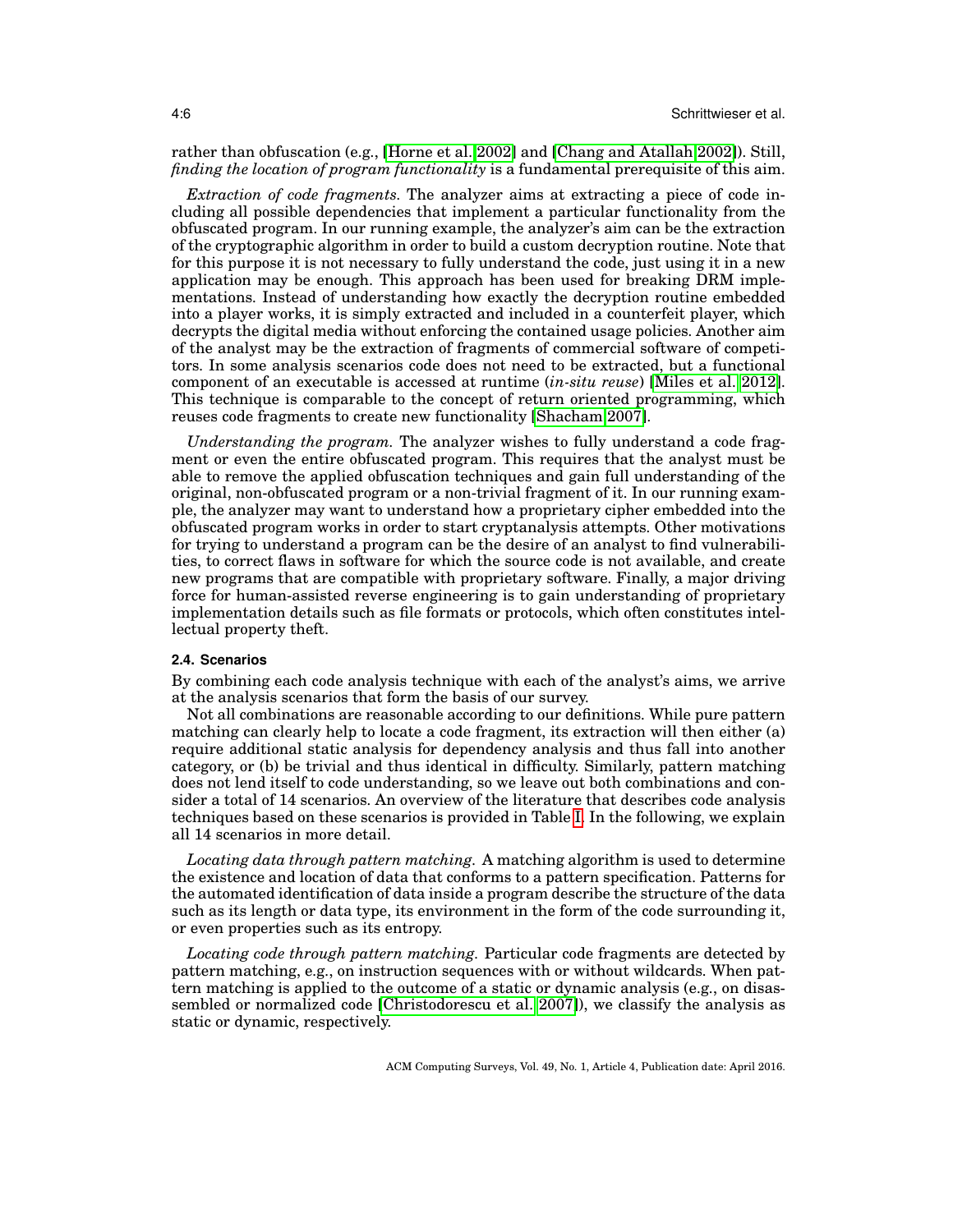*Locating data through static analysis.* A static analysis interprets the semantics of a program to locate particular data. For example, the reconstruction of the possible arguments of function calls can reveal a cryptographic key that is used to decrypt DRM-protected media or sent to an external device, or it could determine a token that is transmitted over the network.

*Locating code through static analysis.* A static analysis that determines code that could be executed at runtime. Examples are disassemblers that interpret control flow instructions using heuristics or formal methods. The control flow graph often allows to recognize particular structures; e.g., the control flow characteristics of a cryptographic algorithm can reveal its location in a binary.

*Extracting code through static analysis.* A static analysis technique (such as def-use chains) analyzes the dependencies of a piece of code to compute a self-contained slice that can be extracted and run on its own. Most static analysis techniques will result in extracting a superset of the required code (see Section [4.2\)](#page-13-2).

*Understanding code through static analysis.* This scenario captures static deobfuscation techniques that are able to transform fragments or all of the obfuscated code into a low- or high-level representation from which a human analyst can understand the program functionality with reasonable effort.

*Locating data through dynamic analysis.* A dynamic analysis observes the data accessed or stored by a program at runtime and uses these observations to locate particular data, e.g., in the parameters of system calls or particular memory locations.

*Locating code through dynamic analysis.* Dynamic analysis reveals the behavior of a program and its interaction with the environment (e.g., system calls) at runtime. In this scenario, a particular functionality is located through its specific runtime behavior.

*Extracting code through dynamic analysis.* A dynamic analysis locates a piece of code and also determines its dependencies along the observed traces. Because the code extracted from one run may not contain everything required for another run of the program, the resulting control flow graph is a subset of all possible execution paths (see Section [4.3\)](#page-15-0).

*Understanding code through dynamic analysis.* Analogous to the scenario of understanding code through static analysis, this scenario targets automated dynamic deobfuscation techniques that are able to transform the obfuscated code into a representation from which a human analyst can understand the program's functionality with reasonable efforts.

*Human assisted analysis (four scenarios).* Static and/or dynamic approaches assisted by a human analyst aim at getting full understanding of a particular aspect of the program. This aspect can be data in its pure form (data de-obfuscation), the location of code implementing a particular functionality or its dependencies, as well as the entire program itself.

#### <span id="page-6-0"></span>**3. SOFTWARE OBFUSCATION**

In this section we briefly describe various code obfuscation schemes from the literature and classify them into the three categories *data obfuscation*, *static code rewriting*, and *dynamic code rewriting*. Many of the described obfuscation techniques appeared first in malware samples. Consequently, it is hard to pay tribute to the original source; we did this wherever possible. More details on early techniques are given by [Collberg et al.](#page-30-0) [\[1997\]](#page-30-0) and [Collberg and Nagra](#page-30-3) [\[2009\]](#page-30-3).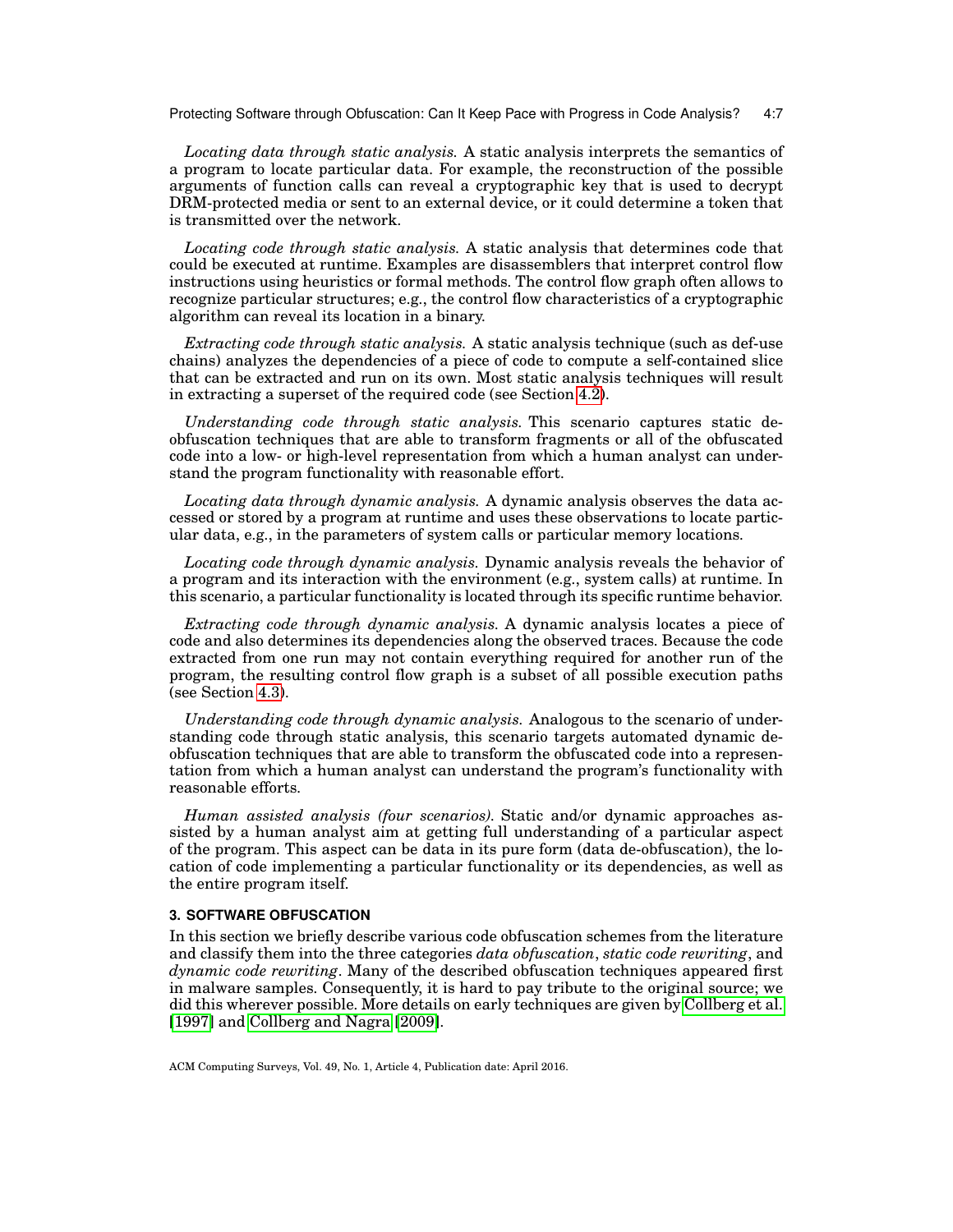|                        | <b>Pattern</b><br>Matching                                                                                                  | Automatic<br><b>Static</b>                                                                                                                                                                                                                                                                                                                                                                                                                         | Automatic<br>Dynamic                                                                                                                                                                                                                                                                                                                                                                                                                                                                                         | Human<br>Analysis                                                                                                                                                                                                                                                         |
|------------------------|-----------------------------------------------------------------------------------------------------------------------------|----------------------------------------------------------------------------------------------------------------------------------------------------------------------------------------------------------------------------------------------------------------------------------------------------------------------------------------------------------------------------------------------------------------------------------------------------|--------------------------------------------------------------------------------------------------------------------------------------------------------------------------------------------------------------------------------------------------------------------------------------------------------------------------------------------------------------------------------------------------------------------------------------------------------------------------------------------------------------|---------------------------------------------------------------------------------------------------------------------------------------------------------------------------------------------------------------------------------------------------------------------------|
| Locating Data          | [Moser et al. 2007b]                                                                                                        | [Shamir and Van Someren 1999]<br>[Kinder and Veith 2008]<br>[Kinder 2012]                                                                                                                                                                                                                                                                                                                                                                          | [Cozzie et al. 2008]<br>[Lin et al. 2010]<br>[Slowinska et al. 2011]<br>[Zhao et al. 2011]                                                                                                                                                                                                                                                                                                                                                                                                                   | [Jacob et al. 2003]<br>[Link et al. 2004]<br>[Billet et al. 2005]<br>[Wyseur and Preneel 2005]<br>[Goubin et al. 2007]<br>[Piazzalunga et al. 2007]<br>[Wyseur et al. 2007]<br>[Michiels et al. 2009]<br>[Saxena et al. 2009]<br>[Wyseur 2009]<br>[De Mulder et al. 2010] |
| Locating Code          | [Newsome et al. 2005]<br>[Moser et al. 2007b]<br>[Tang and Chen 2007]<br>[Griffin et al. 2009]<br>[Dalla Preda et al. 2011] | [Flake 2004]<br>[Harris and Miller 2005]<br>[Bruschi et al. 2006a]<br>[Bruschi et al. 2006b]<br>[Chouchane and Lakhotia 2006]<br>[Dalla Preda et al. 2006]<br>[Walenstein et al. 2006]<br>[Bilar 2007]<br>[Karnik et al. 2007]<br>[Nagarajan et al. 2007]<br>[Popov et al. 2007]<br>[Gao et al. 2008]<br>[Coogan et al. 2009]<br>[Treadwell and Zhou 2009]<br>[Tsai et al. 2009]<br>[Jacob et al. 2012]<br>[Kinder 2012]<br>[Bourquin et al. 2013] | [Deprez and Lakhotia 2000]<br>[Madou et al. 2005]<br>[Zhang and Gupta 2005]<br>[Royal et al. 2006]<br>[Wilde and Scully 2006]<br>[Moser et al. 2007a]<br>[Brumley et al. 2008]<br>[Sharif et al. 2008]<br>[Song et al. 2008]<br>[Guizani et al. 2009]<br>[Li et al. 2009]<br>[Sharif et al. 2009]<br>[Webster and Malcolm 2009]<br>[Comparetti et al. 2010]<br>[Debray and Patel 2010]<br>[Yin and Song 2010]<br>[Coogan et al. 2011]<br>[Gröbert et al. 2011]<br>[Calvet et al. 2012]<br>[Zeng et al. 2013] | [Madou et al. 2006b]<br>[Madou et al. 2006c]<br>[Rolles 2009]<br>[Quist and Liebrock 2009]                                                                                                                                                                                |
| <b>Extracting Code</b> | <i>invalid</i> scenario                                                                                                     | [Sneed 2000]<br>[Christodorescu et al. 2007]                                                                                                                                                                                                                                                                                                                                                                                                       | [Christodorescu et al. 2007]<br>[Leder et al. 2009]<br>[Sharif et al. 2009]<br>[Caballero et al. 2010]<br>[Kolbitsch et al. 2010]<br>[Zeng et al. 2013]                                                                                                                                                                                                                                                                                                                                                      | [Ning et al. 1993]<br>[Canfora et al. 1994]<br>[Field et al. 1995]<br>[Cimitile et al. 1996]<br>[Lanubile and Visaggio 1997]<br>[Canfora et al. 1998]<br>[Danicic et al. 2004]<br>[Fox et al. 2004]<br>[Danicic et al. 2005]                                              |
| Understanding Code     | invalid scenario                                                                                                            | [Rugaber et al. 1995]<br>[Majumdar et al. 2006]<br>[Raber and Laspe 2007]<br>[Guillot and Gazet 2010]                                                                                                                                                                                                                                                                                                                                              | [Udupa et al. 2005]                                                                                                                                                                                                                                                                                                                                                                                                                                                                                          | [Biondi and Desclaux 2006]<br>[Eagle 2008]<br>[Myska 2009]<br>[Kholia and Wegrzyn 2013]                                                                                                                                                                                   |

<span id="page-7-0"></span>Table I. Literature on code analysis categorized based on the 14 scenarios.

# **3.1. Data obfuscation**

Code obfuscation techniques of this category modify the form in which data is stored in a program to hide it from direct analysis. Usually, data obfuscation also requires the program code to be modified, so that the original data representation can be reconstructed at runtime. Many data obfuscation techniques were first described by [Collberg](#page-30-9) [et al.](#page-30-9) [\[1998a\]](#page-30-9).

*Reordering of data.* Variables can be split into two or more pieces in order to make it more difficult for an analyst to identify them. The mapping between an actual value of a variable and its split representation is managed by two functions. One is executed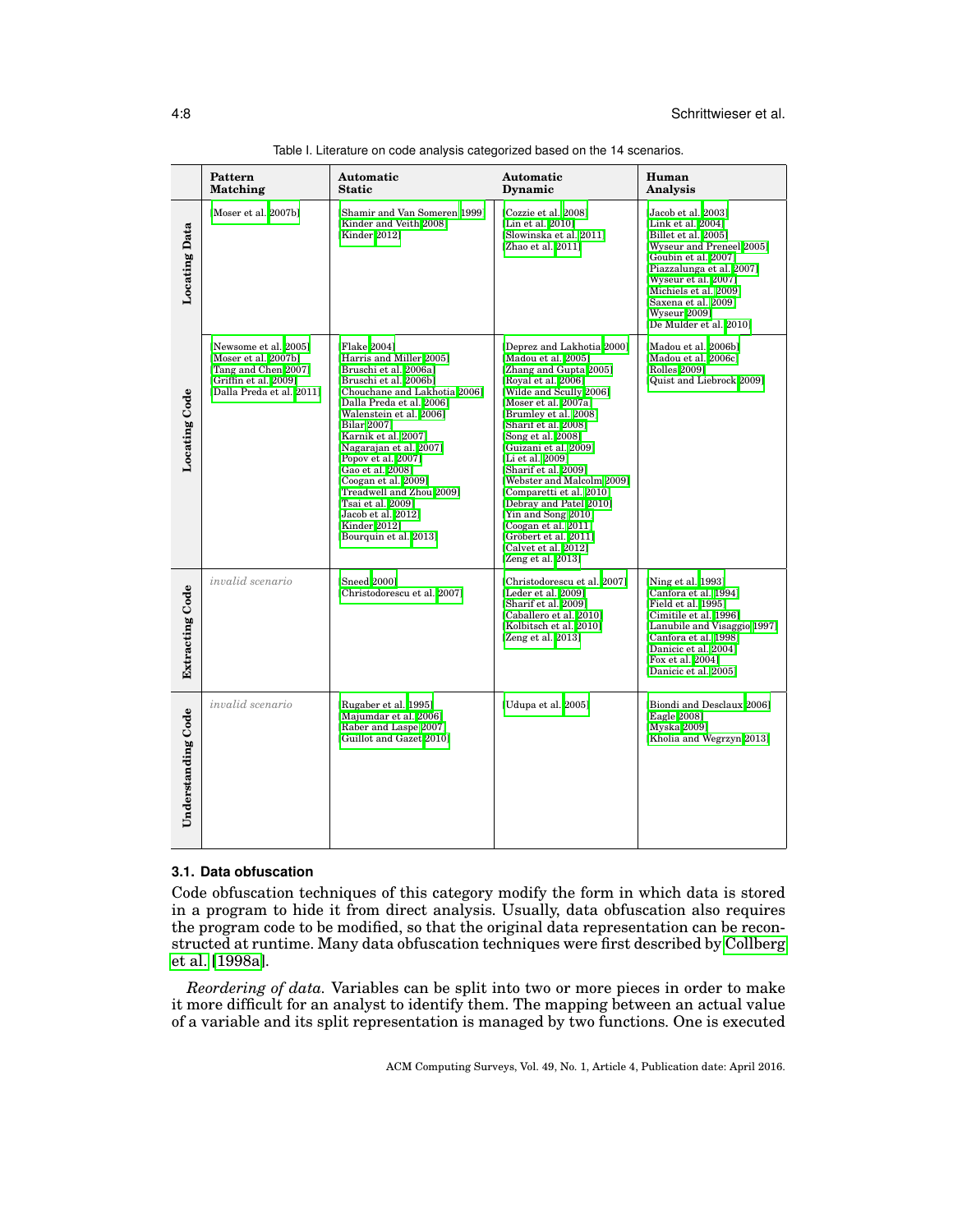at obfuscation time, the other one reconstructs the original value of a variable from its split parts at runtime. For example, Boolean variables can be obfuscated by splitting them into multiple Boolean values. At runtime the variable's actual value is retrieved by performing a specific Boolean operation (such as a logical XOR) over the parts of the variable. Other data types such as integers and string variables can be obfuscated in a similar way. In contrast to variable splitting, variable merging combines two or more variables into one.

To obfuscate the structure of an array it can be *split* into two or more subarrays. Conversely, multiple arrays can be *merged* into one. *Folding* (increasing the number of dimensions of the array) and *flattening* (decreasing the number of dimensions) are similar techniques which can be used for obfuscating data stored in arrays.

Obfuscating the structure of data by reordering its components to decrease locality (logically related items are physically close in the binary) is another fundamental obfuscation technique [\[Collberg et al. 1998a\]](#page-30-9). For example, this obfuscation is often applied to cryptographic keys stored within commercial software.

A low-level implementation of data reordering for obfuscation was introduced by [An](#page-28-8)[ckaert et al.](#page-28-8) [\[2009\]](#page-28-8). By redirecting memory accesses though a software-based dispatcher, the order of data in memory can be shuffled periodically, making its identification and analysis more difficult.

*Encoding.* Static data (such as strings) within binaries contains useful information for an analyst. Under this obfuscation technique data is converted to a different representation with some special encoding function to mitigate the need of storing the static data in cleartext in the binary. At runtime, the inverse function is used to decode the data. A variant of data encoding that works via mixed-mode computation over Boolean-arithmetic algebras was introduced by [Zhou et al.](#page-39-3) [\[2007\]](#page-39-3).

*Converting static data to procedures.* This obfuscation method replaces static data with a function that calculates the data at runtime. For example, a string object can be built at runtime, so that an analyst is not able to extract its value by examining the binary.

An extreme form of this obfuscation method is white-box cryptography. Its basic idea is to merge a secret key with elements of the cipher (e.g., the S-boxes), so that the key cannot be found in the binary anymore. The first white-box implementations of DES [\[Chow et al. 2003a\]](#page-30-10) and AES [\[Chow et al. 2003a\]](#page-30-10) were proposed by Chow et al., followed by other approaches [\[Link and Neumann 2005;](#page-34-8) [Wyseur and Preneel 2005;](#page-38-2) [Bringer et al. 2006\]](#page-29-13). However, all published white-box algorithms have been broken so far (for more details, please refer to Section [5\)](#page-17-0).

## <span id="page-8-0"></span>**3.2. Static code rewriting**

A static rewriter is similar to an optimizing compiler, as it modifies program code during obfuscation, but allows its output to be executed without further run-time modifications. Strictly speaking, all data obfuscation techniques described above would also fall into the category of static code rewriting. However, as the obfuscation targets are distinct (data vs. binary code) and require specific obfuscation techniques, we use separate categories for data obfuscation and static code rewriting. In malware obfuscation the term *metamorphism* describes automated mutation of binary code through static code rewriting techniques applied to its disassembled representation.

*Replacing instructions.* Any behavior of a program can be implemented in multiple ways, and instructions or sequences of instructions can be replaced with syntactically different, yet semantically equivalent code. For example, on the Intel x86 platform the instructions MOV EAX, 0 and XOR EAX, EAX are equivalent and can be replaced with

ACM Computing Surveys, Vol. 49, No. 1, Article 4, Publication date: April 2016.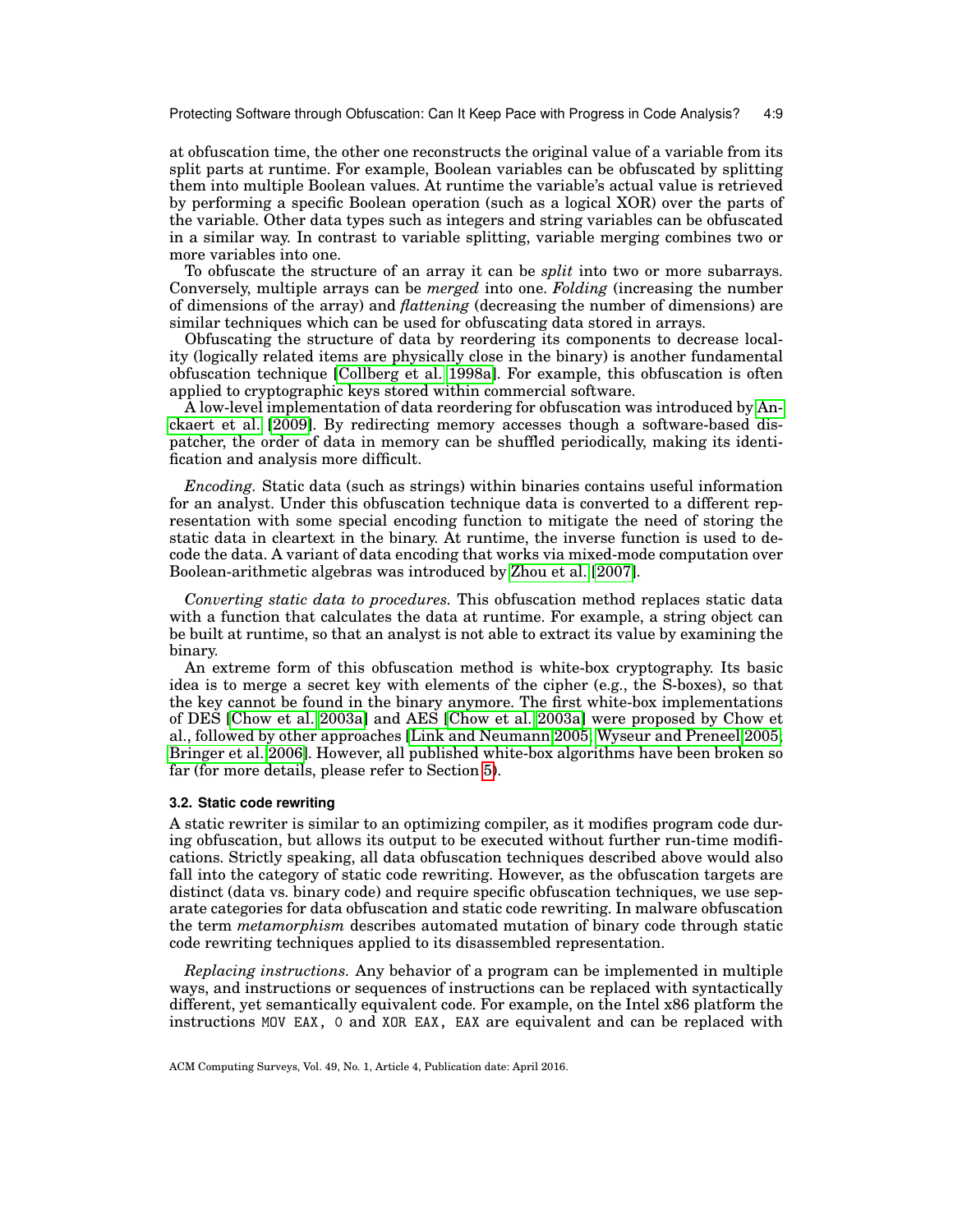each other. More complex obfuscations of this type include the replacement of CALLs with a combination of PUSH and RET instructions [\[Lakhotia et al. 2010\]](#page-34-9). [De Sutter et al.](#page-31-12) [\[2009\]](#page-31-12) replaced infrequently used opcodes with blocks of more frequently used ones to reduce the total number of different opcodes used in the code and to normalize their frequency. Similarly, shellcode for application exploits can be transformed into innocuous-looking sequences of input characters by tools such as  $\text{SCMorphism}^2$  $\text{SCMorphism}^2$ . [Mason](#page-35-10) [et al.](#page-35-10) [\[2009\]](#page-35-10) demonstrated how shellcode can even be encoded into a representation that looks similar to English prose. Related concepts are used to hide network traffic by transforming an encrypted payload into a format that resembles common network protocols such as HTTP [\[Dyer et al. 2013\]](#page-31-13).

Potentially malicious code can also be hidden in side effects of innocent looking sequences of instructions [\[Schrittwieser et al. 2013\]](#page-36-13). A side effect can be any effect on the state of the underlying machine that is not covered by the analysis model (e.g., the state of the flags register). Similar concepts have also been discussed in the context of shellcode obfuscation<sup>[3](#page-9-1)</sup>.

*Opaque predicates.* A predicate (Boolean-valued function) is opaque if its outcome is known to the obfuscator at obfuscation time, but difficult to determine for a deobfuscator [\[Collberg et al. 1997,](#page-30-0) [1998b\]](#page-30-11). Opaque predicates are used to make static reverse engineering more complex by introducing an analysis problem which is difficult to solve without running the program. The prime example for the use of opaque predicates is the obfuscation of a program's control flow graph by adding conditional jumps that are dependent on the result of opaque predicates.

To prevent an analyst from identifying opaque predicates through their static behavior across a large number of program executions, refined concepts for opaque predicates were developed. [Palsberg et al.](#page-36-14) [\[2000\]](#page-36-14) introduced the concept of *dynamic opaque predicates*. It uses a set of correlated opaque predicates that all evaluate to the same result in one run, but they may all evaluate to the same different result in other runs of the program. [Majumdar and Thomborson](#page-35-11) [\[2006\]](#page-35-11) described *temporally unstable opaque predicates* for which evaluations at multiple points inside the program lead to different results.

*Inserting dead code.* The term "dead code" refers to code blocks which are not or simply cannot be reached in the control flow graph and thus never get executed [\[Coll](#page-30-0)[berg et al. 1997\]](#page-30-0). Inclusion of such code can make the analysis of a program more time consuming as it increases the amount of code that has to be analyzed. For making the identification of dead code more difficult, opaque predicates that always resolve to either true or false can be used.

*Inserting irrelevant code.* [Cohen](#page-30-12) [\[1993\]](#page-30-12) described the concept of irrelevant ("garbage") code. Sequences of instructions that do not have an effect on the execution of a program can be inserted into the code to make analysis more complex. The most simple form of irrelevant code are NOP instructions which do not modify the program's state. In contrast to dead code, irrelevant code can be reached by the control flow of the program and is executed at runtime, however, without any effect on the program state.

*Reordering.* Similarly to data structures, also expressions and statements can be reordered to decrease locality, whenever the order does not affect the program behavior. Such techniques were originally introduced for code optimization [\[Bacon et al. 1994\]](#page-28-9) but also apply in the context of obfuscation.

<span id="page-9-1"></span><span id="page-9-0"></span> $^2$ http://www.kernelhacking.com/rodrigo/scmorphism/HowItWorks.txt (accessed June 07, 2015)  $3$ http://www.securityfocus.com/archive/82/327100/2009-02-24/1 (accessed June 07, 2015)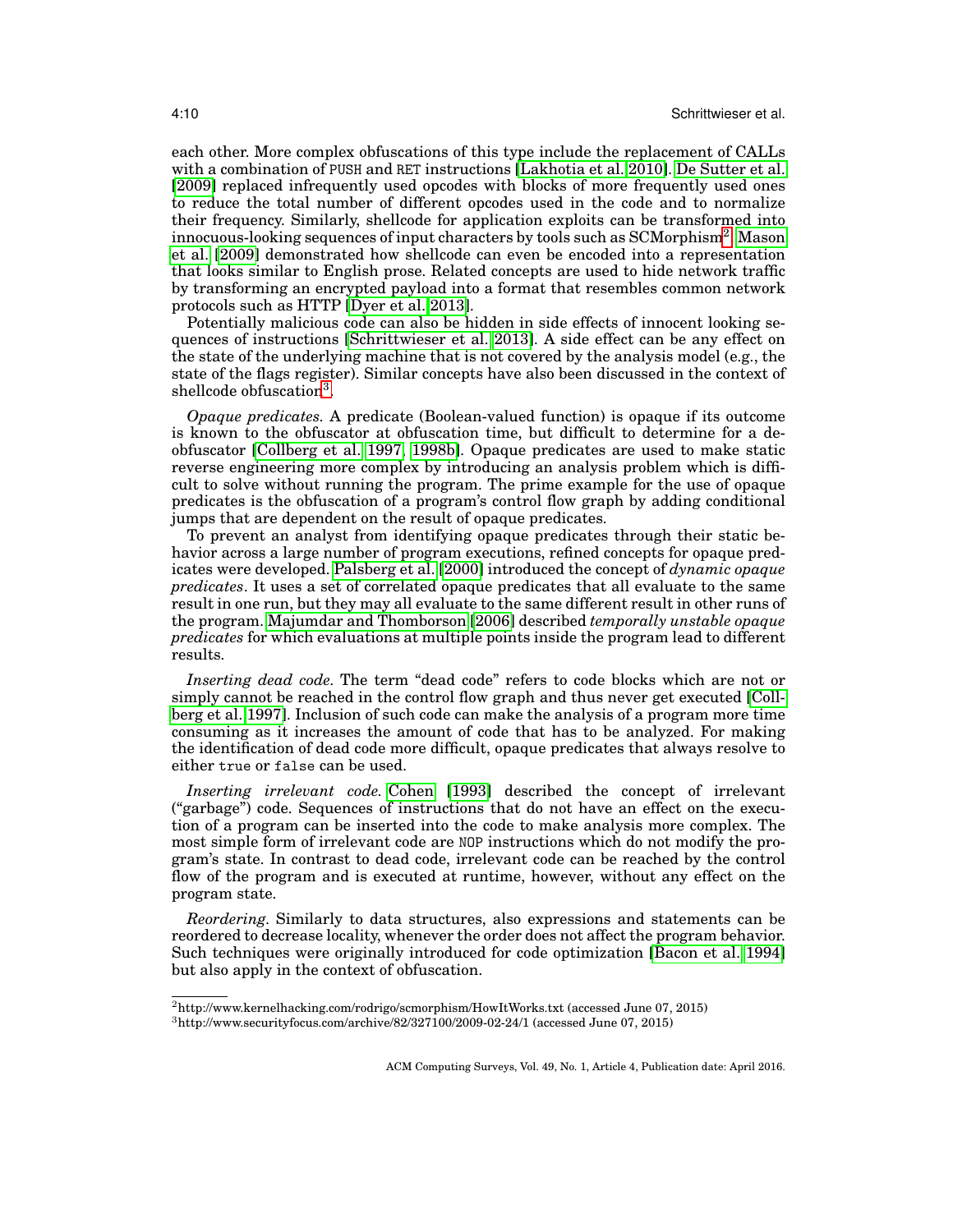This concept can be taken even further to move parts of the code or functionality into different modules or programs, like it was done in the Stuxnet malware [\[Matrosov](#page-35-12) [et al. 2010\]](#page-35-12).

*Loop transformations.* Many loop transformations have been designed to improve the performance and space usage of loops [\[Bacon et al. 1994\]](#page-28-9). Some of them increase the complexity of the code and can therefore be used for obfuscation purposes. *Loop tiling* was originally designed to optimize the cache behavior of code. It breaks up the iteration space of a loop and creates inner loops that fit in the cache. In *loop unrolling*, originally developed to improve performance, the body of the loop is replicated one or more times to reduce the number of loop iterations. The *loop fission* method splits a loop into two or more loops with the same iteration space and spreads the loop body over these new loops.

*Function splitting/recombination.* Function cloning describes the concept of splitting the control flow in two or more different paths that look different to the analyst, while they are in fact semantically equivalent. Another transformation type merges the bodies of two or more (similar) functions. The new method has a mixed parameter list of the merged functions and an extra parameter that selects the function body to be executed.

The related idea of overlapping functions—where the binary code of one function ends with bytes that also define the beginning of another function—is commonly used by compilers for optimization purposes and can also by used to confuse a disassembler. A similar but more sophisticated concept was introduced by [Jacob et al.](#page-33-14) [\[2007\]](#page-33-14): two independent code blocks are interweaved in a way that, depending on the entry and exit points of the merged code, different functionality is executed.

*Aliasing.* Inserting spurious aliases (i.e., pointers to memory locations) can make code analysis more complex, as the number of possible ways for modifying a particular location in memory increases [\[Horwitz 1997;](#page-33-15) [Ramalingam 1994\]](#page-36-15). These pointerreferences can also be used as indirections to complicate the reconstruction of the control flow graph of a program in static analysis scenarios [\[Wang et al. 2001\]](#page-38-12).

*Name scrambling.* Modifying identifier names such as the ones of variables and methods and replacing them with random strings is a prime example for source code obfuscation, which is not covered in our work. While binary code usually does not contain identifier names any more, byte code preserves some of the identifier names. For example, Java byte code contains class, field, and method names. By substituting expressive names with random strings, semantic information that can be important for a human analyst is removed.

*Control flow obfuscation.* This class of obfuscations aims at obfuscating the program control flow graph. The control flow flattening obfuscation completely obscures the links between basic blocks. [Wang et al.](#page-38-1) [\[2000\]](#page-38-1) described *chenxification*, which puts the basic blocks of a program into a large switch-statement (called dispatcher) that decides where to jump next based on an opaque variable. Control flow flattening using a central dispatcher was also described by [Chow et al.](#page-30-13) [\[2001\]](#page-30-13). A similar concept by [Linn](#page-34-10) [and Debray](#page-34-10) [\[2003\]](#page-34-10) uses a so-called *branch function* to obfuscate the targets of CALL instructions. All calls are forced to pass through the branch function, which directs the control flow to the actual target based on a call table. [Popov et al.](#page-36-5) [\[2007\]](#page-36-5) proposed to replace control transfer instructions by traps that cause signals. The signal handling code then performs the originally intended control flow transfer. Further control ob-fuscation techniques were described by László and Kiss [\[2009\]](#page-34-11), [Cappaert and Preneel](#page-30-14) [\[2010\]](#page-30-14), [Coppens et al.](#page-31-14) [\[2013\]](#page-31-14), and [Schrittwieser and Katzenbeisser](#page-36-16) [\[2011\]](#page-36-16).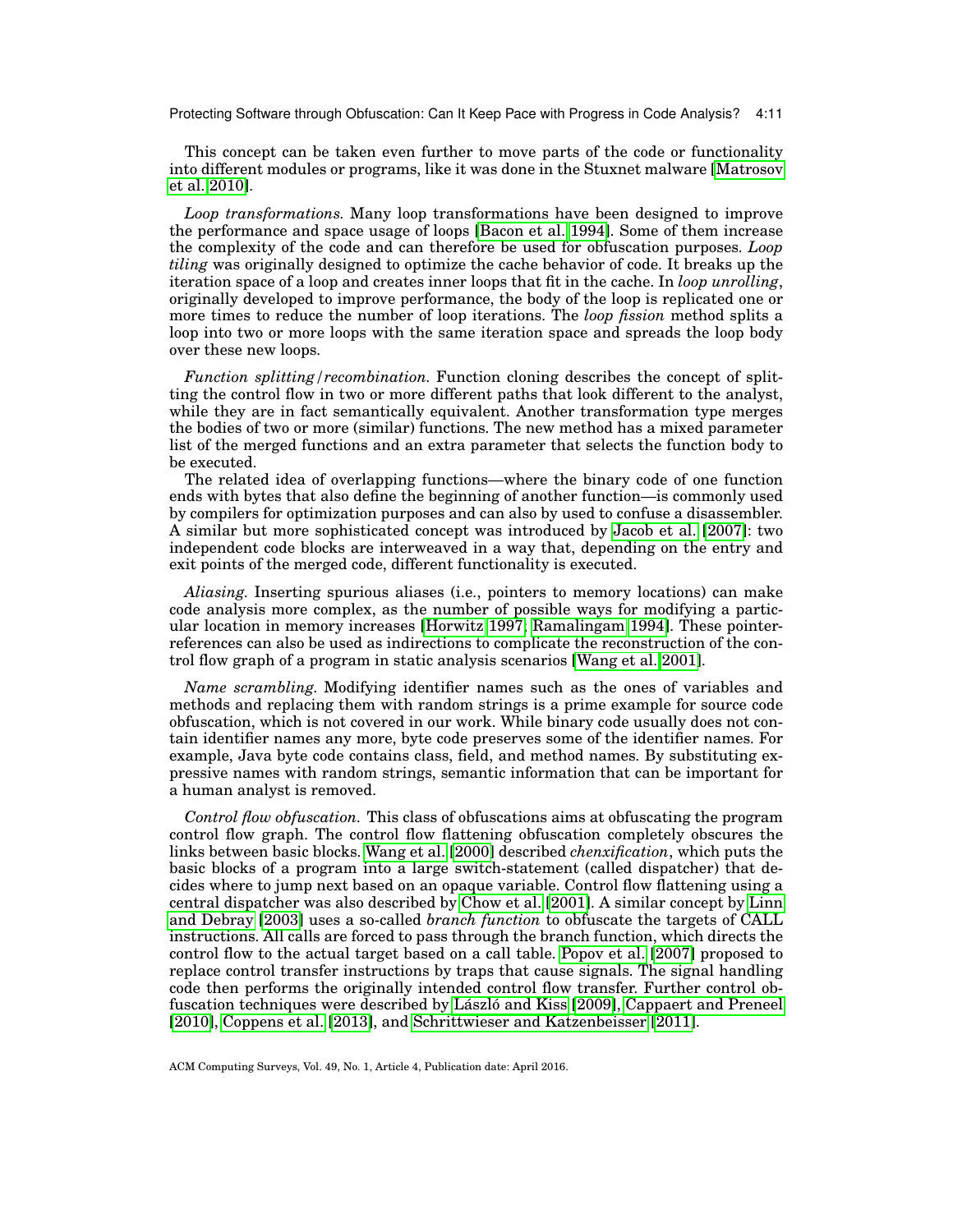*Parallelized code.* While originally being a code optimization technique, parallelizing code also became popular in the context of code obfuscation, since parallelized code tends to be harder to understand than sequential code [\[Collberg et al. 1997\]](#page-30-0). Adding dummy processes to a program or parallelizing sequential code blocks that do not depend on each other [\[Wolfe et al. 1995\]](#page-38-13) increases the complexity of analysis.

*Removing library calls.* Calls to libraries of programming languages (particularly ones with a high level of abstraction) offer useful information to an analyst. Because they are called by their name, they cannot be obfuscated. By replacing standard libraries with custom versions, these calls can be removed and thus their functionality obfuscated. Another variant of this obfuscation method is to link libraries statically into the application or to combine many small libraries into a few large ones.

*Breaking relations.* This technique aims at obfuscating relations between components of a program such as the structure of the call graph or the inheritance structure of an object-oriented program. For example, classes can be split up (*factoring*); similarly, common features of independent classes that do not have common behavior can be moved into a new parent class (*false refactoring*). [Sosonkin et al.](#page-37-9) [\[2003\]](#page-37-9) presented concepts for Java bytecode obfuscation through class coalescing, class splitting and object type hiding. A related approach by [Sakabe et al.](#page-36-17) [\[2005\]](#page-36-17) takes advantage of concepts in object-oriented languages such as polymorphism to obfuscate the relation between objects. Moreover, the idea of class hierarchy flattening to remove all inheritance relations from object-oriented programs was introduced in the literature [\[Foket et al. 2013,](#page-32-8) [2014\]](#page-32-9).

#### **3.3. Dynamic code rewriting**

The main characteristic of code obfuscation schemes in this category is that the executed code differs from the code that is statically visible in the executable.

*Packing/Encryption.* Various malware obfuscation approaches analyzed in the literature follow the concept of *packing*, which hides malicious code by encoding or encrypting it as data that cannot be interpreted by static analysis. An unpacking routine turns this data back into machine-interpretable code at runtime. By changing the encryption/encoding keys, packed program code can easily be rewritten upon distribution to complicate simple pattern matching analysis (*polymorphism* [\[Nachenberg 1997\]](#page-36-0)).

The concept of *packing* is also used for benign software. Both the reduction of storage requirements though compression and the aim for obfuscating the code of an application to deter program analysis are key motivations for the adaption of packing technologies. For these application areas, a large number of commercial pack-ers such as VMProtect<sup>[4](#page-11-0)</sup>, ASPack<sup>[5](#page-11-1)</sup>, Armadillo<sup>[6](#page-11-2)</sup>, Execryptor<sup>[7](#page-11-3)</sup>, Enigma<sup>[8](#page-11-4)</sup>, PECompact<sup>[9](#page-11-5)</sup>, and Themida<sup>[10](#page-11-6)</sup> as well as open-source tools (e.g.,  $UPX^{11}$  $UPX^{11}$  $UPX^{11}$  and Yoda<sup>[12](#page-11-8)</sup>) exist. Most of these tools are also popular with malware authors to hide the maliciousness of their code [\[Brosch and Morgenstern 2006\]](#page-29-14).

<span id="page-11-0"></span><sup>4</sup>http://vmpsoft.com (accessed February 25, 2015)

<span id="page-11-1"></span><sup>5</sup>http://www.aspack.com (accessed February 25, 2015)

<span id="page-11-2"></span> $6$ http://www.siliconrealms.com/armadillo.php (accessed February 25, 2015)

<span id="page-11-3"></span><sup>7</sup>http://www.strongbit.com/execryptor.asp (accessed February 25, 2015)

<span id="page-11-4"></span><sup>8</sup>http://enigmaprotector.com (accessed February 25, 2015)

<span id="page-11-5"></span><sup>9</sup>http://bitsum.com/pecompact (accessed February 25, 2015)

<span id="page-11-6"></span> $^{10}\rm{http://www.oreans.com/thenida.php}$  (accessed February 25, 2015)

<span id="page-11-7"></span><sup>11</sup>http://upx.sourceforge.net (accessed February 25, 2015)

<span id="page-11-8"></span> $12$ http://yodap.sourceforge.net (accessed February 25, 2015)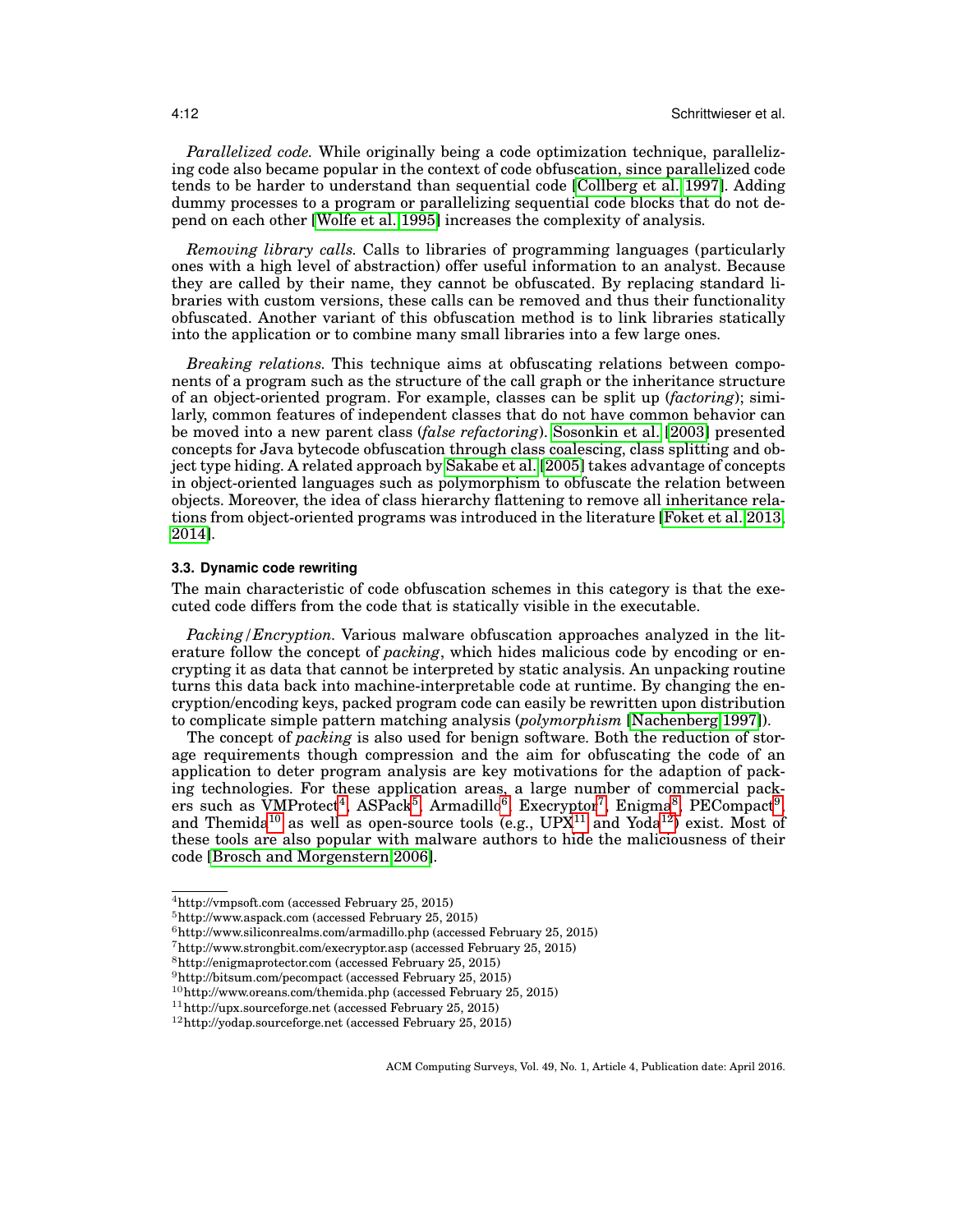The concept of packing for software protection was also discussed in academia. [Cap](#page-30-15)[paert et al.](#page-30-15) [\[2006\]](#page-30-15) introduced a modified form of packing, where code can be decrypted at fine granularity right before execution using a key derived from other code sections. [Wu et al.](#page-38-14) [\[2010\]](#page-38-14) introduced a polymorphism based concept called *mimimorphism* which encodes data into a representation that looks like program code. A taxonomy of packer based obfuscation schemes as well as similar techniques was presented by [Mavrogiannopoulos et al.](#page-35-13) [\[2011\]](#page-35-13). Recently, [Roundy and Miller](#page-36-18) [\[2013\]](#page-36-18) presented a survey on obfuscation techniques used in malware packers.

*Dynamic code modification.* In this technique similar functions are obfuscated by providing a general template in memory that is patched right before its execution [\[Coll](#page-30-0)[berg et al. 1997\]](#page-30-0). Static analysis techniques fail to analyze the program, as its functionality is available at runtime only. Other concepts of dynamic code modification [\[Kan](#page-33-16)[zaki et al. 2003;](#page-33-16) [Madou et al. 2006a\]](#page-35-14) implement the idea of correcting intentionally erroneous code at runtime right before execution.

*Environmental requirements.* [Riordan and Schneier](#page-36-19) [\[1998\]](#page-36-19) proposed the concept of environmental key generation, in which a cryptographic key is not statically stored in a binary but constructed from *environmental* data collected from within the computing environment. Only if a specific environmental condition is met (called activation environment), the program is able to generate the key and execute its code. Outside the activation environment the program does not reveal its secrets to an analyst.

Similar concepts can be applied to code as well. [Sharif et al.](#page-37-10) [\[2008\]](#page-37-10) proposed a malware obfuscation scheme that makes the code conditionally dependent on an external trigger value. Without knowledge of this specific value, the triggered behavior is concealed from dynamic analysis. Similar techniques are widely used in malware.

*Hardware-assisted code obfuscation.* Hardware tokens can be used to improve the strength of other code obfuscation techniques [\[Fu et al. 2007;](#page-32-10) [Zhuang et al. 2004;](#page-39-4) [Bi](#page-29-15)[tansky et al. 2011\]](#page-29-15). The basic idea is to create a hardware-software binding by making the execution of the software dependent on some hardware token. Without this token, analysis of the software will fail, because important information (e.g., targets of indirect jumps) is not available.

Hardware-based isolation mechanisms for trusted computation such as Intel SGX (Software Guard Extensions) allow an application to prevent other applications and even the operating system kernel from accessing certain memory regions [\[Anati et al.](#page-28-10) [2013\]](#page-28-10). Such mechanisms seem well-suited to protect code and data from runtime inspection and tampering and may in the future become an impediment to dynamic analysis.

*Virtualization.* Virtualization describes the concept of converting the program's functionality into byte code for a custom virtual machine (VM) interpreter that is bundled with the program [\[King and Chen 2006;](#page-34-12) [Ghosh et al. 2010\]](#page-32-11). Virtualization can also be combined with *polymorphism* by implementing custom virtual machine interpreters and payloads for each instance of the program [\[Anckaert et al. 2006\]](#page-28-2). [Vrba](#page-38-15) [et al.](#page-38-15) [\[2010\]](#page-38-15) proposed the combination of fine-granular encryption and virtualization to hide VM code from analysis. [Collberg et al.](#page-30-0) [\[1997\]](#page-30-0) described a variant of this concept under the term *table interpretation*. A similar concept by [Monden et al.](#page-35-15) [\[2004\]](#page-35-15) uses a finite state machine-based interpreter to dynamically map between instructions and their semantics.

*Anti-debugging and -disassembly techniques.* This obfuscation category includes techniques that actively oppose analysis attempts via disassembly or debugging. For example, attached debuggers can be detected based on timing and latency analysis or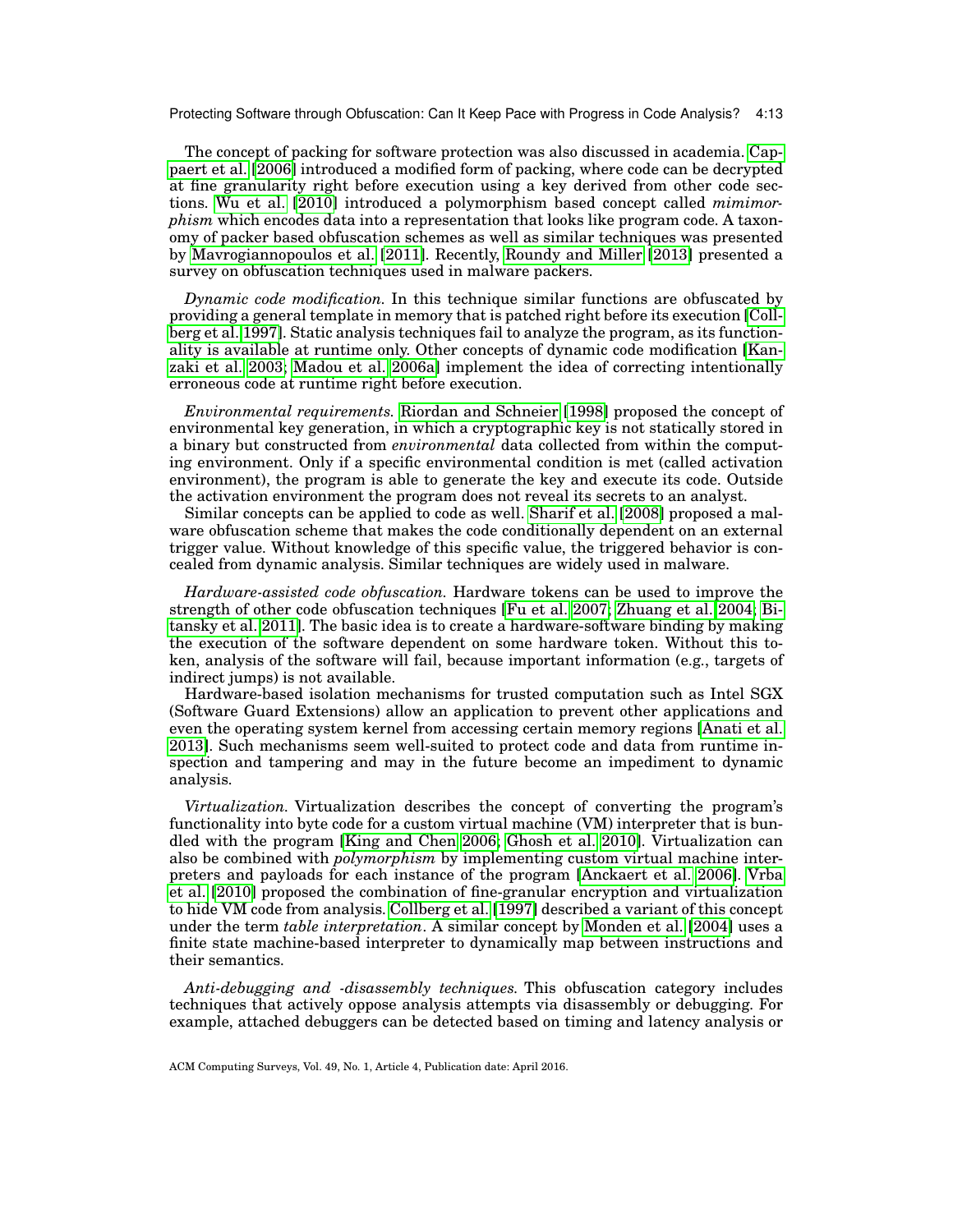the identification of code modifications caused by software breakpoints. Another technique is the execution of undocumented instructions in order to confuse a code analysis tool or a human analyst [\[Brand 2010\]](#page-29-16).

## <span id="page-13-0"></span>**4. CODE ANALYSIS**

We consider four broad classes of analysis against programs protected by obfuscation: pattern matching, automated static analysis, automated dynamic analysis, and manual reverse engineering by a human who has access to automated tools.

Note that there is no universally accepted definition for static or dynamic analysis; in fact, we believe that it is impossible to draw strict boundaries between any of the analysis classes, so we apply our best judgment to arrive at a meaningful classification of existing approaches to analyzing programs. [Madou et al.](#page-35-5) [\[2005\]](#page-35-5) argue that considering resilience against only particular types of analysis can leave a technique open to circumvention by hybrid approaches.

## <span id="page-13-1"></span>**4.1. Pattern Matching**

With the term "pattern matching" we refer to fast automated techniques for finding and unveiling known structures in binary programs. For instance, this could be artifacts introduced by obfuscation tools or signatures of well known libraries and code samples. In contrast to our definition of static and dynamic analysis, pattern matching is purely syntactic and does not reason about the program semantics. The types of patterns to look for can range from simple byte strings to regular expressions or other languages allowing wildcards. We also consider machine learning techniques that essentially treat programs as byte strings to be pattern matching.

One example for pattern matching is the Fast Library Identification and Recognition Technology (F.L.I.R.T.) in  $IDA<sup>13</sup>$  $IDA<sup>13</sup>$  $IDA<sup>13</sup>$ . It uses signatures to identify library functions with the goal of simplifying reverse engineering. Function signatures of well known libraries are stored in a database; when disassembling a new binary, its bytes are checked against known signatures. Recognized functions are named and annotated using the stored information to aid a human reverse engineer in understanding the functionality of the code.

Usually, the patterns to look for have been generated ahead of time or are curated by human analysts. Differential pattern matching approaches work without a priori knowledge and instead compare static or dynamic artifacts, such as control flow graphs [\[Flake 2004;](#page-32-4) [Nagarajan et al. 2007\]](#page-36-4) or instruction traces [\[Zhang and Gupta](#page-39-1) [2005\]](#page-39-1). As mentioned when discussing our methodology in Section [2.1,](#page-3-2) we consider this type of pattern matching a multi-stage analysis with an initial static or dynamic phase. Note that a simple translation of byte patterns to instruction opcodes in the manner of a linear sweep disassembler would still fall under pure pattern matching; we draw the boundary to static analysis where a disassembler interprets possible jump targets.

#### <span id="page-13-2"></span>**4.2. Static Analysis**

Static analysis is widely used for optimizing code, finding or proving the absence of bugs, and reverse engineering. In its broadest sense, static analysis refers to any program analysis that is performed just by inspecting executable code or a disassembled representation of a program of interest but without ever executing it on a real or virtual machine. In this survey, we distinguish static analysis from syntactic pattern matching as describing analyses that reason about the program semantics. For a detailed introduction to static program analysis, we refer the reader to the classic textbook by [Nielson et al.](#page-36-20) [\[1999\]](#page-36-20).

<span id="page-13-3"></span> $13$ https://www.hex-rays.com/products/ida/tech/flirt/in\_depth.shtml (accessed February 25, 2015)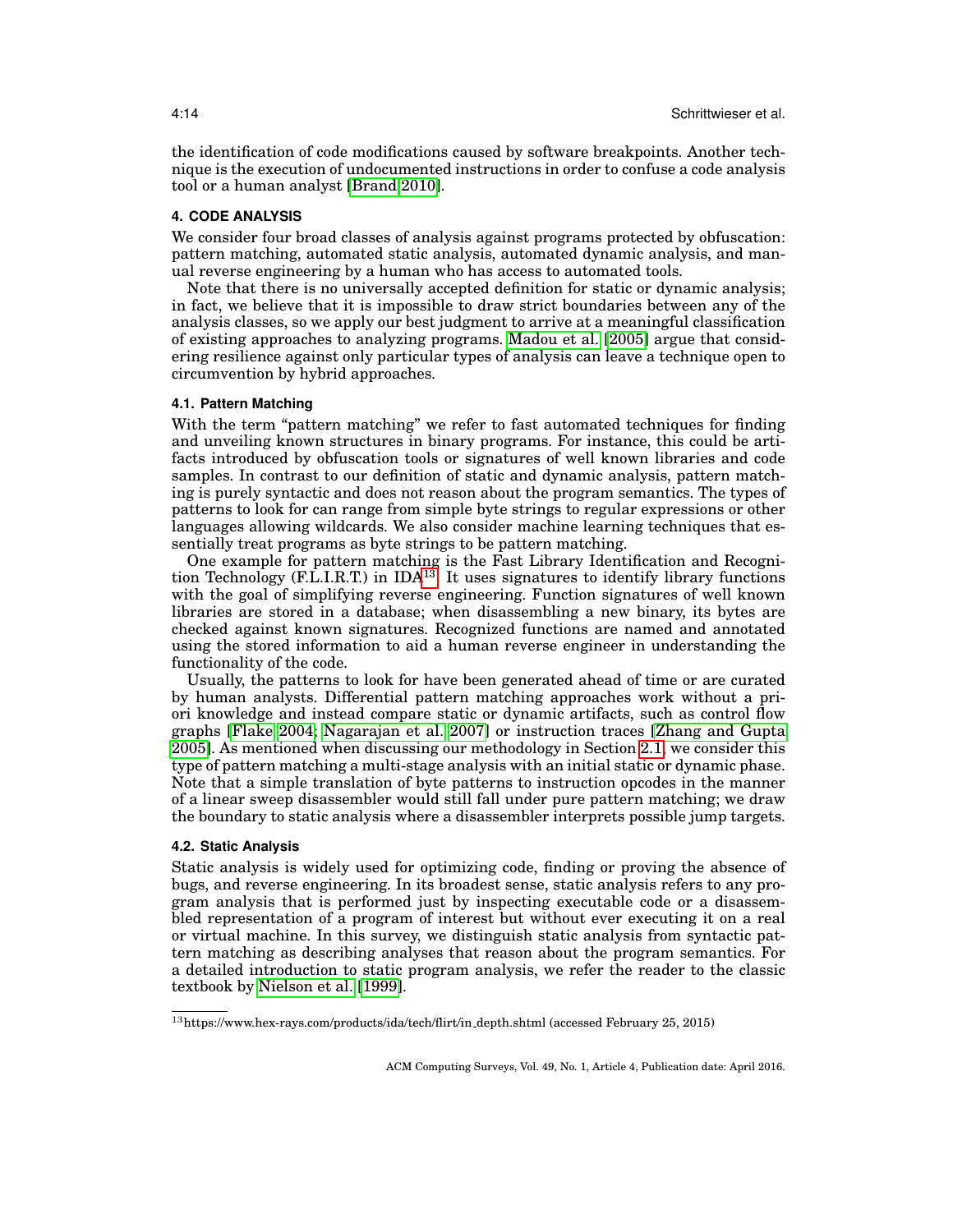Static analysis deduces information about a program by reasoning about the possible executions of the target program. A static analysis is considered to be *sound* if it is guaranteed to include *all* possible executions of a program in its judgment. For example, a static analysis that attempts to generate a control flow graph from a binary program is sound if the resulting graph contains at least all those control transfers that will ever occur at runtime. Because of undecidability, static analysis can only achieve soundness by *over-approximating*, i.e., by generalizing the concrete program behavior and accepting that this generalization will also include behavior that does not occur in real executions. To continue the example, a sound control flow graph could contain edges that will never be taken at runtime. Over-approximation is the reason why static analysis can report false positives when it is used for bug finding or malware detection.

In principle, the precision of a static analysis can be increased to reduce the number of false positives, but such added precision comes with a corresponding increase in cost. As a compromise, many practical static analysis systems choose to be *unsound*, i.e., they do not guarantee to cover all possible behaviors. This may introduce false negatives in addition to false positives, but is often an acceptable trade-off to make systems useful in practice.

An example of the trade-offs in precision, performance, and soundness can be seen in the various approaches to reconstruct the control flow of binaries: a linear sweep disassembler that disassembles byte after byte starting at the entry point performs a low-precision static analysis that is unsound because it can miss code reached through branches [\[Schwarz et al. 2002\]](#page-37-11) (in fact, since its interpretation of the instruction semantics is trivial, we classify linear sweep as pattern matching, see above). A recursive traversal disassembler improves accuracy by trying to identify and follow the location of branches during analysis, but it will still leave out many indirect branches whose targets are computed at runtime. Disassembly by abstract interpretation performs a sound static analysis of the binary code to also systematically resolve indirect branches whose targets are computed at runtime [\[Kinder et al. 2009\]](#page-34-13). The computational cost depends on the exact type of analysis performed but can be significant.

Analysis platforms such as CODESURFER/X86 [\[Balakrishnan and Reps 2004\]](#page-28-11), JAK-STAB [\[Kinder and Veith 2008\]](#page-34-0), or BAP [\[Brumley et al. 2011\]](#page-29-0) provide the necessary infrastructure and abstractions to apply higher level static analysis to binaries. Typically, low-level details of instruction encoding and semantics are abstracted by such platforms, and custom analyses can work on a simplified low-level language instead of machine code.

From a conceptual standpoint, obfuscation decreases the precision a particular static analysis can achieve, i.e., obfuscation introduces additional sources of overapproximation [\[Giacobazzi and Mastroeni 2012\]](#page-32-12). Recall from Section [3.2](#page-8-0) that control flow flattening forces all control flow to pass through a dispatcher. Because the dispatcher is executed many times on all paths, a static analyzer that generalizes the program behavior at the location of the dispatcher will be very imprecise. To maintain precision, a static analyzer can compensate by generalizing the behavior at a finer granularity [\[Kinder 2012\]](#page-34-1).

In general, whenever the details of a particular obfuscation technique are known, an analysis can be crafted to almost completely eliminate the effect of the obfuscation [Krügel et al. 2004]. However, despite existing work on automated refinement of the precision of general static analysis [\[Das et al. 2002;](#page-31-15) [Bardin et al. 2011\]](#page-28-12), tailoring analyzers to cope with obfuscation schemes is still a largely manual process.

Besides the conceptual precision requirements, there are also significant practical challenges for statically analyzing obfuscated code. All existing tools make some assumptions about the behavior or structure of the executable code, which can be broken by obfuscations. Many static analyzers fail even in the presence of simple obfuscations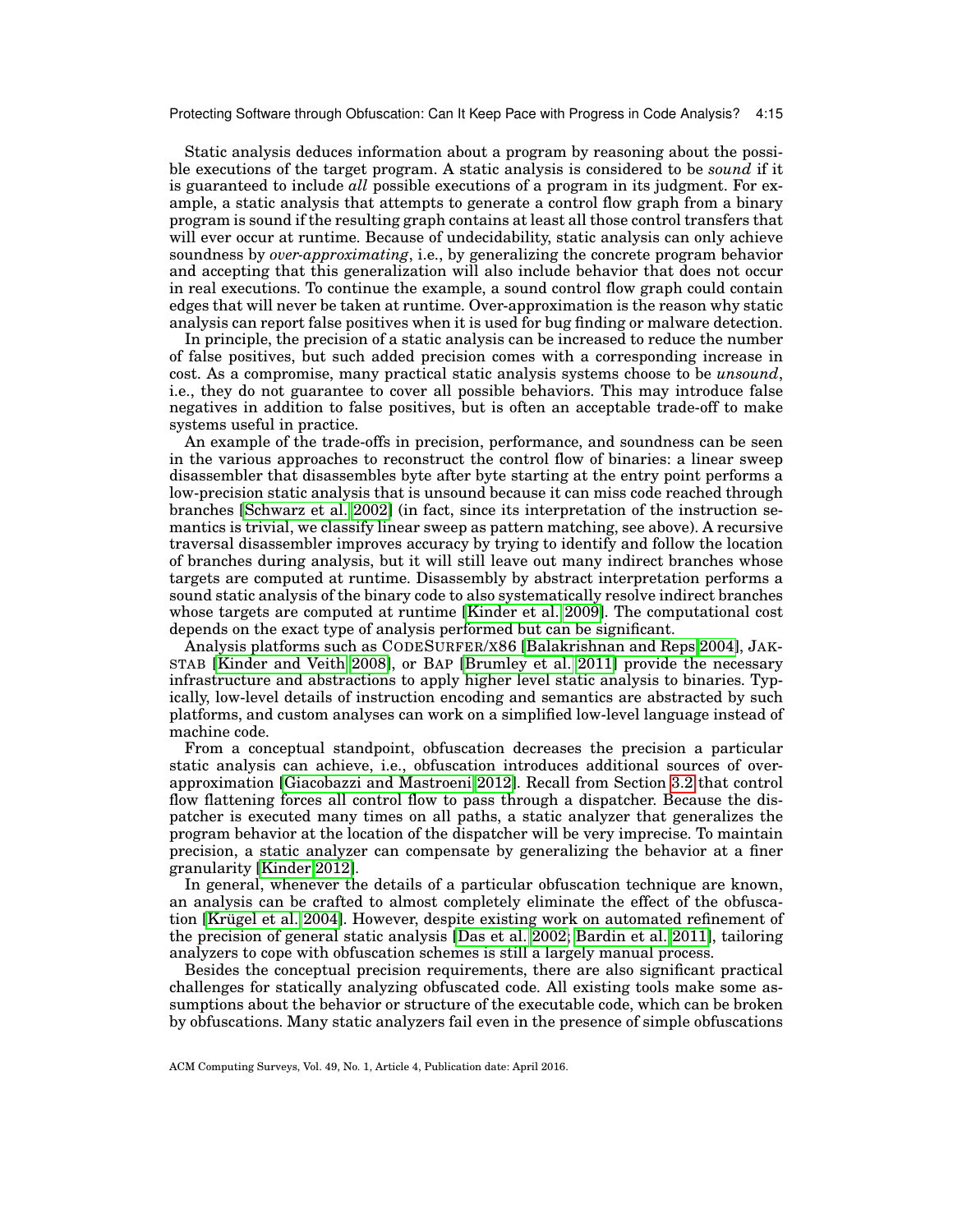used regularly by malware [\[Moser et al. 2007b\]](#page-35-3). Especially tools that depend on an initial disassembly phase, such as CODESURFER/X86 [\[Balakrishnan and Reps 2004\]](#page-28-11) or early semantic malware detectors [\[Christodorescu et al. 2005;](#page-30-16) [Kinder et al. 2005\]](#page-34-15), are vulnerable to syntactic obfuscations. Such obfuscations target disassemblers that rely mostly on heuristics to discover all executable code [\[Linn and Debray 2003\]](#page-34-10). Removing the separate disassembly phase and working on code directly improves resilience against these simpler obfuscation schemes [\[Kinder et al. 2009;](#page-34-13) [Brumley et al. 2011\]](#page-29-0). Nevertheless, especially dynamic obfuscations are difficult to handle for static analyzers. For example, no static tool to date is able to reliably deal with self-modifying code, even though one could, in theory, imagine the static analysis compensating by analyzing the possible runtime state of the code section.

However, static analysis of obfuscated code can still give a reverse engineer valuable information and lead to a better understanding of the overall binary and further guide additional de-obfuscation steps. Our analysis in Section [5](#page-17-0) considers static analysis tools at the current state of the art, including minor adaptations for each particular scenario.

## <span id="page-15-0"></span>**4.3. Dynamic Analysis**

Dynamic analysis refers to observing the behavior of deployed and running systems, and it is today an important part of forensic analysis of malware [\[Egele et al. 2012\]](#page-32-13). It analyzes real executions of a program, either online (at runtime) or offline (over a recorded trace). In particular, any form of software testing is a dynamic analysis. Just like static analysis, dynamic analysis is also performed with respect to particular properties of interest. For example, a dynamic analysis may record system call invocations or executed instructions, or trace the flow of "tainted" data that is received from the network.

Dynamic analysis is conceptually dual to static analysis: a sound dynamic analysis considers a subset of all execution traces of a program and is therefore *underapproximate*. Each bug, warning, or suspicious behavior found is then guaranteed to also occur during at least one real execution. On the flip side, a dynamic analysis may miss behavior when the number of possible traces in a program is too large to be exhaustively tested. In the general case this is unavoidable due to undecidability.

While static analysis trades off precision against cost, dynamic analysis trades off *coverage* against cost. Each execution of the program under test corresponds to an additional trace covered. An automated dynamic analysis will typically try to cover traces that exhibit diverse behaviors to get a representative profile of the program. If a program exhibits a particular type of behavior only under very specific circumstances, it may never be observed. This is especially problematic for malware, which may respond only to certain "triggers" [\[Crandall et al. 2006;](#page-31-16) [Kolbitsch et al. 2011\]](#page-34-16). This challenge is closely related to the problem of automated test case generation, and approaches can be roughly classified into blackbox, graybox, and whitebox depending on how they treat the program under test.

*Blackbox* testing assumes no knowledge of the program and is usually done via random input generation. Since it is very hard to achieve meaningful coverage through blind enumeration of inputs, effective fuzz testing tools employ a *graybox* approach and use domain-specific knowledge about the input format to generate inputs that have different meaning (e.g., image files with different sizes). Coverage-guided fuzzers such as AFL[14](#page-15-1) mutate an initial input following a variety of heuristics. *Whitebox* testing also uses the program structure to guide input generation. Tools based on symbolic execution [\[King 1976\]](#page-34-17) and dynamic test generation (also referred to as concolic execu-

<span id="page-15-1"></span><sup>14</sup>http://lcamtuf.coredump.cx/afl/ (accessed June 07, 2015)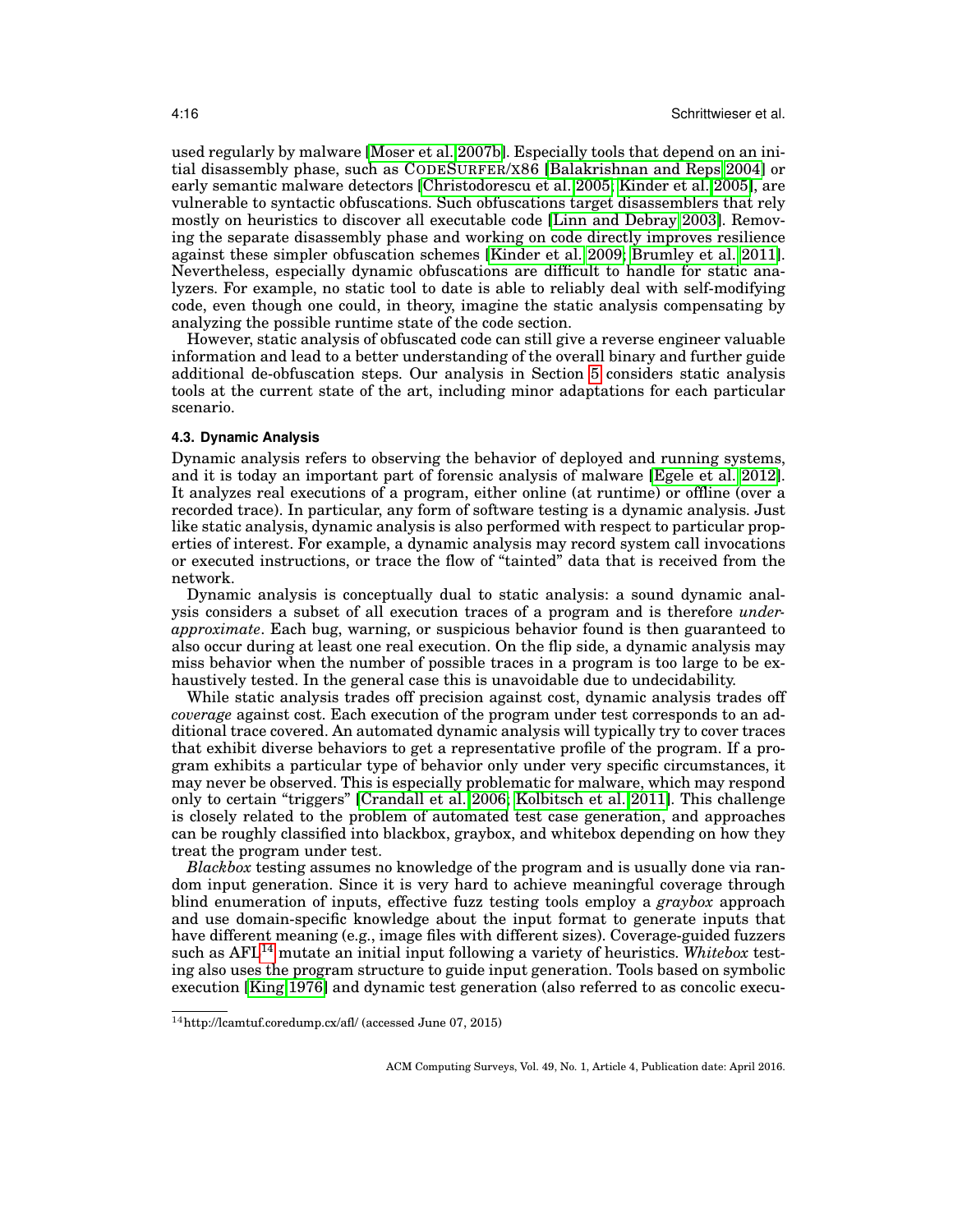tion in the literature) have been particularly successful [\[Godefroid et al. 2005;](#page-32-14) [Cadar](#page-29-17) [et al. 2006;](#page-29-17) [Sen et al. 2005\]](#page-37-12). They use a constraint solver to generate inputs systematically, such that one input will cover exactly one unique control flow path through the program. However, since the number of control flow paths can be infinite (due to loops), even symbolic execution will remain incomplete and thus under-approximate in a finite amount of time. A survey by [Schwartz et al.](#page-37-13) [\[2010\]](#page-37-13) provides a good introduction to symbolic execution and explains the related challenges in more detail.

In practice, systematic exploration methods such as symbolic execution are additionally limited by their underlying constraint solver which is used to identify valid control flow paths. A new control flow path that exhibits hitherto unseen behavior can only be triggered if the constraint solver is able to find an input that drives execution down that path. If the constraint is unsupported (e.g., floating point) or simply too difficult, the symbolic execution engine is unable to cover the path. As a best effort solution, the engine can then resort to random testing (fuzzing) of input parameters [\[Godefroid](#page-32-15) [et al. 2008\]](#page-32-15). As with static analysis, there are also dynamic techniques that compromise on soundness. For instance, it is possible to directly manipulate registers or memory to trigger different branches or execute particular areas of code [\[Madou et al. 2005;](#page-35-5) [Moser et al. 2007a\]](#page-35-6). While this may put the program into a state that would never occur under normal circumstances, it will cause a particular path to be executed without requiring any constraint solving, which may just be enough for the particular reverse engineering task at hand.

A significant practical advantage of dynamic over static approaches in the analysis of obfuscated code is that it can be applied to binaries with relative ease. In fact, it is often simpler to dynamically analyze binaries than source code, because traces recorded at runtime show addresses of instructions in the binary and not just (obfuscated) source code information. However, the use of anti-debugging techniques can oppose dynamic analysis attempts.

Because dynamic analysis monitors what is actually executed at runtime, obfuscations cannot fully conceal the behavior of a program. For instance, a dynamic analysis can trace self-modifying code just like regular code if it records the opcode and operands of the current instruction in addition to the value of the program counter [\[Thakur et al. 2010\]](#page-37-14).

As for static analysis, Section [5](#page-17-0) lists what is possible using the current state of dynamic analysis tools, with only relatively minor technical adaptations.

# <span id="page-16-0"></span>**4.4. Human Assisted Reverse Engineering**

We use this very broad category to cover any kind of analysis that a skilled human reverse engineer can perform with the help of any state-of-the-art tool. The ability for creative problem solving and adaptation makes humans much more efficient in dealing with obfuscations than fully automated techniques. In contrast to a purely automated approach, however, humans can be misled by clues that suggest structure, such as type names or inheritance relationships among classes.

Disassemblers and decompilers alike went through major improvements over the past two decades [\[Cifuentes and Gough 1995;](#page-30-17) [Schwarz et al. 2002;](#page-37-11) [Schwartz et al.](#page-37-15) [2013\]](#page-37-15). The de facto industry standard for disassembling and reverse engineering, IDA Pro, now includes a powerful decompiler for the x86, x64, and ARM processor archi-tectures<sup>[15](#page-16-1)</sup>. Academic research has made significant progress as well. The Boomerang Project<sup>[16](#page-16-2)</sup> is an attempt to develop an open source decompiler. Early results from a study [\[Emmerik and Waddington 2004\]](#page-32-16) conducted on a real-world program were

<span id="page-16-1"></span> $^{15}{\rm https://www.hex-rays.com/products/decompiler}$  (accessed February 25, 2015)

<span id="page-16-2"></span><sup>16</sup>http://boomerang.sourceforge.net (accessed February 25, 2015)

ACM Computing Surveys, Vol. 49, No. 1, Article 4, Publication date: April 2016.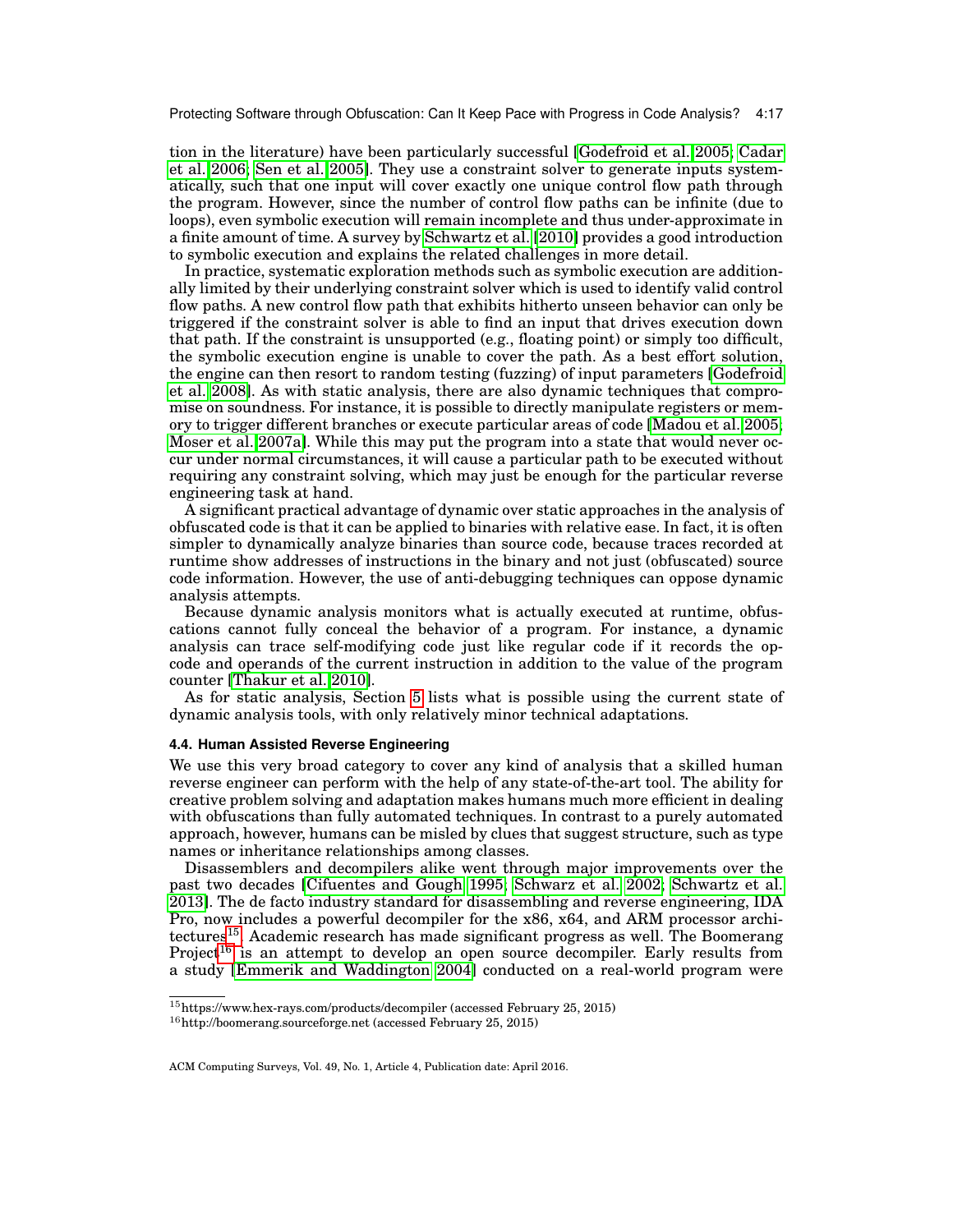promising. Despite the fact that only the core algorithm and not the entire program was decompiled, the experiment was able to demonstrate that decompilation with human assistance can be practical in certain use cases. The project, however, does not seem to receive much attention anymore. Recently, a new binary-to-C decompiler named PHOENIX was introduced by [Schwartz et al.](#page-37-15) [\[2013\]](#page-37-15). It implements a structural analysis algorithm that uses iterative refinement strategies as well as the property of semantics-preservation in order to archive significantly more accurate results than previous approaches. The reconstruction of high-level control flow structures is a challenging problem in decompiler research. State-of-the-art decompilers rely on structural analysis and advanced pattern matching and fall back to using goto-statements for control flow transfers if no patterns can be identified. Recently [Yakdan et al.](#page-38-16) [\[2015\]](#page-38-16) proposed a decompiler that does not rely on pattern matching and produces more compact and goto-free code. It uses semantics-preserving transformations to restore structured control flow graphs.

A major driving force behind the development of human assisted code analysis approaches is the software cracking scene. In early years the SoftICE debugger was a popular tool among reverse engineers, however it is no longer maintained [\[Willems](#page-38-17) [and Freiling 2012\]](#page-38-17). Today, the freely available debugger Olly $\overline{\mathrm{DBG}}^{17}$  $\overline{\mathrm{DBG}}^{17}$  $\overline{\mathrm{DBG}}^{17}$  to some extent continues where SoftICE left off. A large number of plugins that are dedicated to cracking and tampering purposes have been made available by the scene (e.g., Ollybone [\[Stew](#page-37-16)[art 2006\]](#page-37-16) for semi-automatic unpacking).

The concepts and tools in this code analysis category have in common that the automated analysis process can be directly influenced by the human reverse engineer resulting in very different outcomes depending on the human's decisions. For example, the disassembling process of IDA Pro can be influenced by a human reverse engineer to perform recursive traversal at specific locations of the program's code. This code analysis category is naturally hard to grasp formally. In our analysis in the next section we base the capabilities of human reverse engineers on published results and common knowledge about the state of the art. A comprehensive introduction to software reverse engineering was published by [Eilam](#page-32-17) [\[2005\]](#page-32-17).

# <span id="page-17-0"></span>**5. ROBUSTNESS ANALYSIS**

In this section we evaluate the effectiveness of different classes of software obfuscation schemes against the program analysis scenarios introduced in Section [2.4.](#page-5-0) The effectiveness of a specific type of code obfuscation is evaluated by comparing it to code analysis approaches described in the literature. We are well aware of the arms race between code obfuscation and analysis and the fact that in theory every obfuscation technique can be broken with targeted analysis techniques (see Section [4\)](#page-13-0). In this survey, we focus on the status quo of code obfuscation in real-life application scenarios and evaluate the capabilities of state-of-the-art code analysis tools (also considering possible non-complex modifications to the analysis techniques) in order to target particular obfuscations. The possibility of developing analysis techniques targeted to break a specific obfuscation scheme does not prove it useless in general, as a small modification to the obfuscation technique can again raise the bar for analysis.

As of today's knowledge, a precise formalization of the security of an obfuscation scheme seems to be difficult to achieve. Previous attempts to quantify the hardness of a particular class of code obfuscation are based on software complexity metrics [\[Collberg](#page-30-0) [et al. 1997;](#page-30-0) [Anckaert et al. 2007\]](#page-28-13). However, it remains unclear whether such notions are able to capture all security properties of the obfuscating transformation correctly. In this survey, we thus follow a different approach and rate the strength of each obfus-

<span id="page-17-1"></span> $17$ http://www.ollydbg.de (accessed February 25, 2015)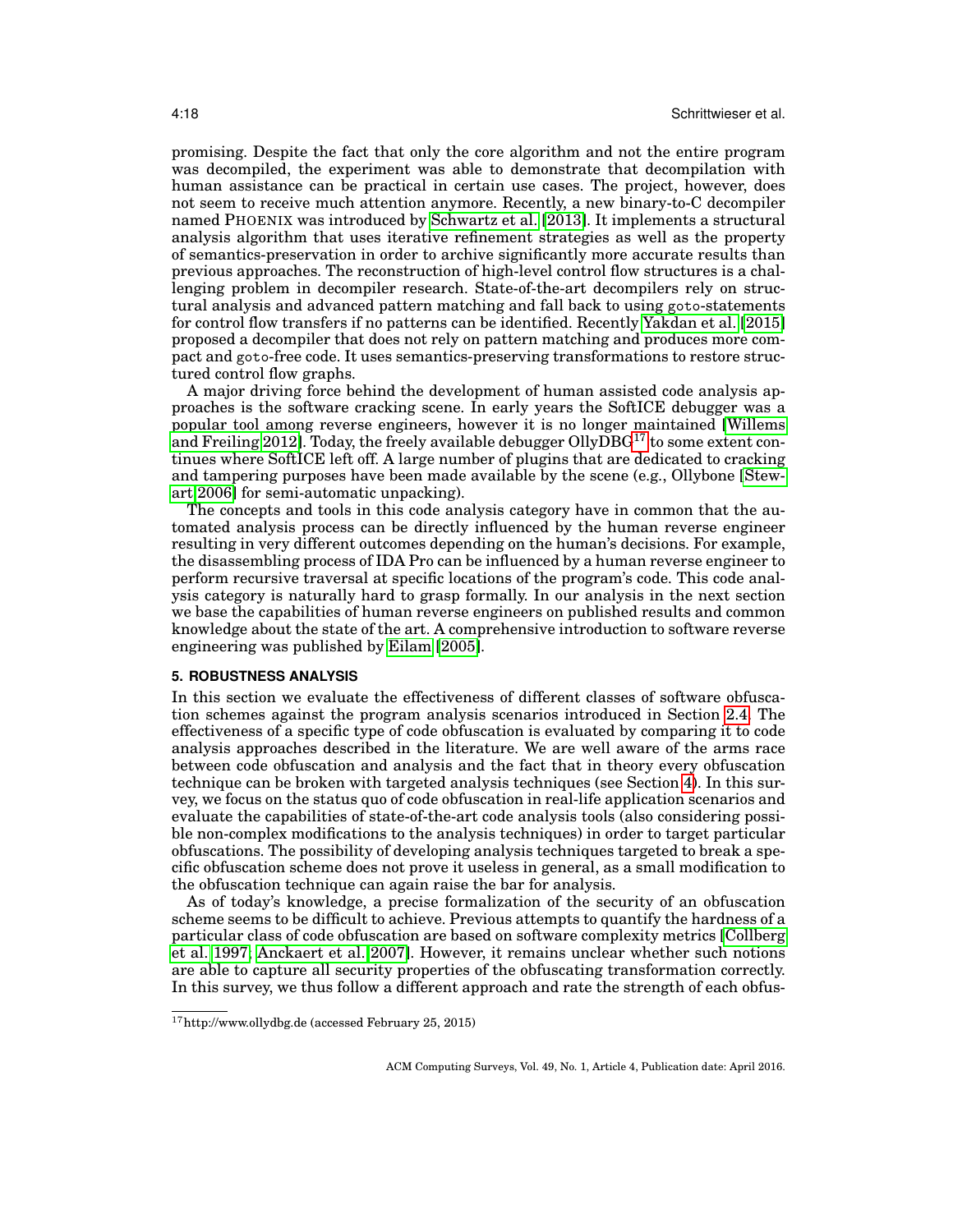cation class. A summary of the results can be found in Table [II.](#page-19-0) **Black** marks obfuscation techniques that break a certain type of program analysis fundamentally with respect to its state-of-the-art techniques. **Gray** denotes scenarios in which a particular code obfuscation class cannot be considered unbreakable, but still makes analysis substantially more expensive. For example, while an analysis technique might work under lab conditions when dealing with toy programs, limits of available resources could be reached while analyzing larger programs. **White** marks obfuscation techniques that only slightly raise the cost of analysis and therefore cannot justify the cost of adopting them, such as increased code size or added runtime overhead. Furthermore, we distinguish between ratings that are supported by results in the literature (marked with a checkmark in Table [II\)](#page-19-0) and ones that we based on our own evaluation of the state of the art.

## **5.1. Pattern Matching**

The most basic form of pattern matching is limited to comparing program code on byte level against some predefined pattern. Consequently, this type of pattern matching is weak against all kinds of code modifications, including obfuscating transformations. However, several more sophisticated pattern matching concepts, mostly for identifying malicious behavior, were introduced in the literature. Such advanced pattern matching arguably can cope with naive obfuscation techniques such as equivalent instructions. In the following, we discuss the state of the art in research on pattern matching-based code analysis in the presence of different classes of code obfuscation schemes.

*Locating data.* Naive pattern matching techniques on data break as soon as the structure of the data changes. Thus, even simple obfuscations are effective against simple forms of pattern matching. This was confirmed by [Moser et al.](#page-35-3) [\[2007b\]](#page-35-3), who were able to show that simple data obfuscation techniques are sufficient to make pattern matching ineffective for the identification of data. *Anti-disassembly techniques* are not effective against pattern matching-based analysis of the binary, since they do not necessarily require the program to be disassembled.

*Locating code.* [Moser et al.](#page-35-3) [\[2007b\]](#page-35-3) also demonstrated the limitations of pattern matching against the static code rewriting technique *control flow flattening*. Their reasoning can be easily extended to other forms of static rewriting and dynamic code rewriting as any modification of the binary clearly destroys the pattern.

In the literature, locating code through pattern matching is often described in a malware context. The primary aim of techniques in this analysis scenario is the generation of generic patterns describing malicious behavior of program fragments to automatically classify software as malicious or benign. While these approaches do not aim at understanding the semantics of the program, they still can identify locations in the code that implement abnormal (malicious) behavior. HANCOCK [\[Griffin et al. 2009\]](#page-33-6) is a system for the automated generation of signatures for malware. Through normalization of opcodes it is resistant against simple code transformations such as register re-assignment. [Dalla Preda et al.](#page-31-5) [\[2011\]](#page-31-5) generated signatures of metamorphic malware through abstract interpretation of semantics developed for self-modifying code. Generally, the expressiveness of the language used for creating patterns (e.g., static strings vs. regular expressions) dictates both their resilience against obfuscations and the performance of matching algorithms. Since existing techniques emphasize performance over expressiveness, we marked static code rewriting techniques in gray.

Dynamic code obfuscation techniques, for instance virtualization, remove the structure of the code entirely, thus rendering pattern matching based analysis approaches ineffective. To some extent, however, code analysis based on patterns is still possible as demonstrated in the literature. [Tang and Chen](#page-37-4) [\[2007\]](#page-37-4) proposed the identification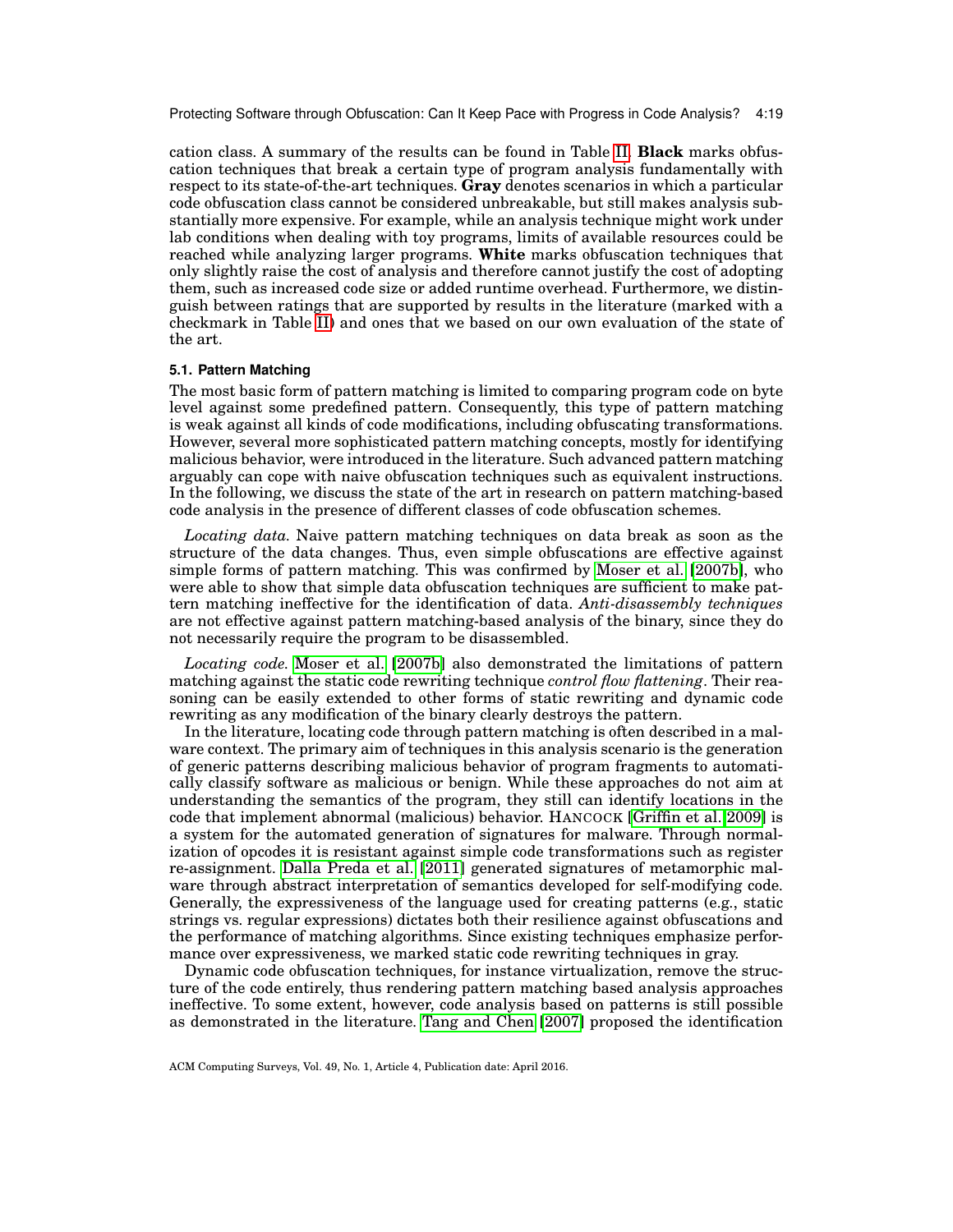#### 4:20 Schrittwieser et al.

|                                      | Autom. Static<br><b>PM</b> |              | Autom. Dynamic |              |    | <b>Human Assisted</b> |    |    |              |              |              |              |    |           |
|--------------------------------------|----------------------------|--------------|----------------|--------------|----|-----------------------|----|----|--------------|--------------|--------------|--------------|----|-----------|
| Name                                 | LD                         | LC           | LD             | LC           | EC | <b>UC</b>             | LD | LC | EC           | <b>UC</b>    | LD           | LC           | EC | <b>UC</b> |
| Data obfuscation                     |                            |              |                |              |    |                       |    |    |              |              |              |              |    |           |
| Reordering data                      |                            |              | ✓              |              |    |                       | ✓  |    |              |              |              |              |    |           |
| Changing encodings                   | $\checkmark$               |              |                |              |    |                       | ✓  |    |              |              |              |              |    |           |
| Converting static data to procedures |                            |              |                |              |    |                       | ✓  |    |              |              | ✓            |              |    |           |
| <b>Static code rewriting</b>         |                            |              |                |              |    |                       |    |    |              |              |              |              |    |           |
| Replacing instructions               |                            | √            |                | $\checkmark$ |    |                       |    |    |              |              |              |              |    |           |
| Opaque predicates                    |                            |              |                | $\checkmark$ |    |                       |    |    |              |              |              |              |    |           |
| Inserting dead code                  |                            |              |                |              |    | $\checkmark$          |    |    | $\checkmark$ | $\checkmark$ |              |              |    |           |
| Inserting irrelevant code            |                            | $\checkmark$ |                |              |    |                       |    |    |              |              |              |              |    |           |
| Reordering                           |                            |              |                |              |    |                       |    |    |              |              |              |              |    |           |
| Loop transformations                 |                            |              |                |              |    |                       |    |    |              |              |              |              |    |           |
| Function splitting/recombination     |                            |              |                |              |    | $\checkmark$          |    |    |              |              |              |              |    |           |
| Aliasing                             |                            |              |                |              |    | ✓                     |    |    | $\checkmark$ |              |              |              |    |           |
| Control flow obfuscation             | ✓                          |              |                |              |    |                       |    |    | $\checkmark$ | $\checkmark$ |              | $\checkmark$ |    | ✓         |
| Parallelized code                    |                            |              |                |              |    |                       |    |    |              |              |              |              |    |           |
| Name scrambling                      |                            |              |                |              |    | $\checkmark$          |    |    |              |              |              |              |    |           |
| Removing standard library calls      |                            |              |                |              |    |                       |    |    |              |              |              |              |    | ✓         |
| Breaking relations                   |                            |              |                |              |    |                       |    |    |              |              |              |              |    |           |
| Dynamic code rewriting               |                            |              |                |              |    |                       |    |    |              |              |              |              |    |           |
| Packing/Encryption                   |                            |              |                |              |    |                       |    | ✓  | √            |              |              | ✓            |    | ✓         |
| Dynamic code modifications           |                            |              |                |              |    |                       |    |    |              |              |              |              |    |           |
| Environmental requirements           |                            |              |                |              |    |                       |    |    |              |              |              |              |    |           |
| Hardware-assisted code obfuscation   |                            |              |                |              |    |                       |    |    |              |              | $\checkmark$ |              |    |           |
| Virtualization                       |                            |              | $\checkmark$   | $\checkmark$ |    |                       |    | ✓  |              |              |              | $\checkmark$ |    |           |
| Anti-debugging techniques            |                            |              |                |              |    |                       |    |    | $\checkmark$ |              |              |              |    |           |
|                                      |                            |              |                |              |    |                       |    |    |              |              |              |              |    |           |

<span id="page-19-0"></span>Table II. Analysis of the strength of code obfuscation classes in different analysis scenarios (PM = Pattern Matching,  $LD =$  Locating Data,  $LC =$  Locating Code,  $EC =$  Extracting Code,  $UC =$  Understanding Code).

|        |   | obfuscation breaks analysis fundamentally                                       |
|--------|---|---------------------------------------------------------------------------------|
|        |   | obfuscation is not unbreakable, but makes analysis more expensive               |
| Legend |   | obfuscation only results in minor increases of costs for analysis               |
|        | √ | A checkmark indicates that the rating is supported by results in the literature |
|        |   | Scenarios without a checkmark were classified based on theoretical evaluation   |

of polymorphic malware on a network stream using statistical analysis. In contrast to fixed string pattern matching, polymorphic versions of a program can be identified with this approach. POLYGRAPH [\[Newsome et al. 2005\]](#page-36-3) is a concept for the automated identification of polymorphic worms which exploits the existence of invariant substrings in all polymorphic variants of a malware. Both approaches exploit the characteristic structure of polymorphic programs. To summarize, while it was shown in literature that pure identification of the obfuscation method *polymorphism* is feasible in a malware context, locating particular functionality inside the binary is still impos-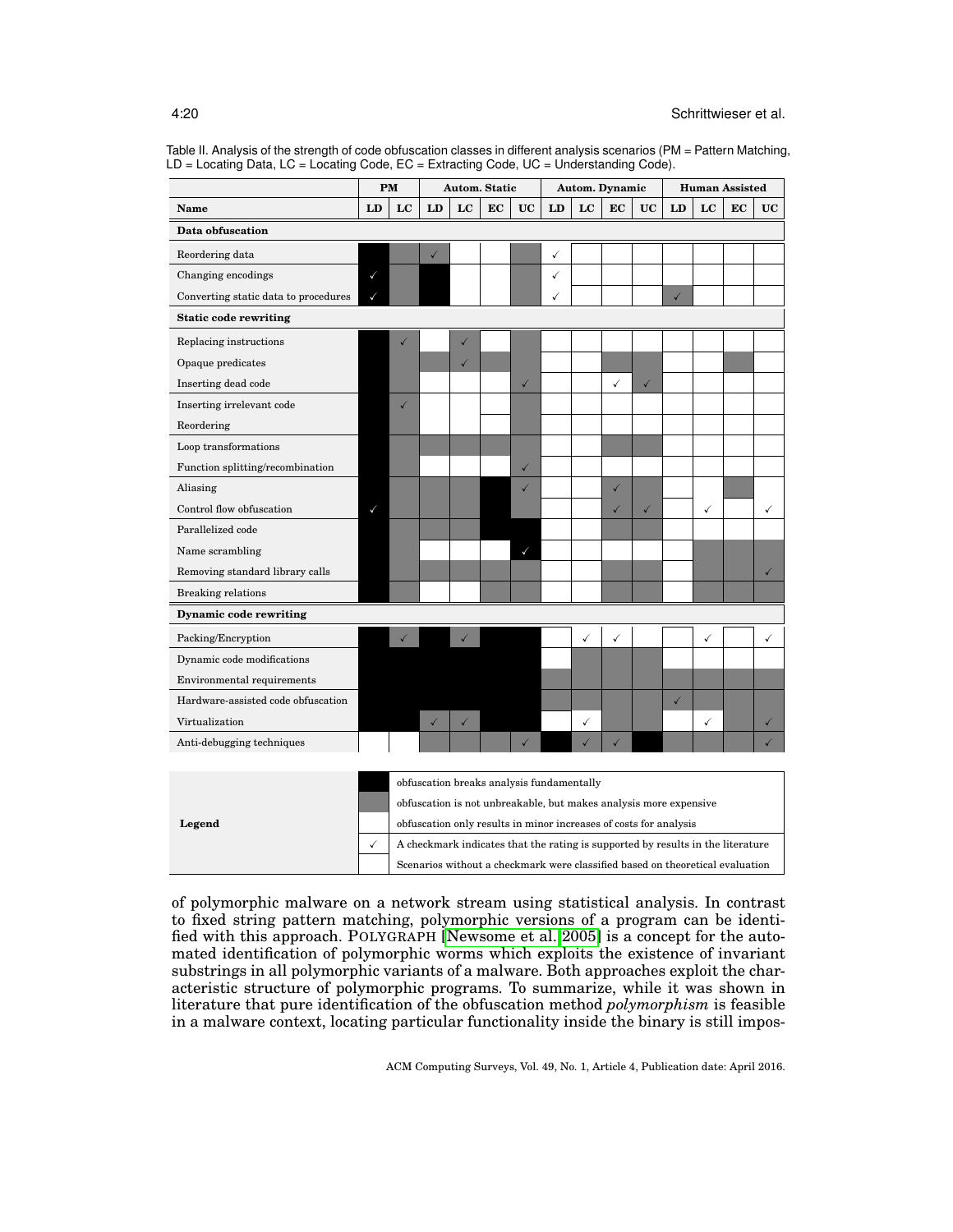sible with pattern matching if the implementation details are unknown to the analyst. As in the previous scenario, *anti-disassembly techniques* do not provide additional protection against pattern matching approaches aiming at locating code.

# **5.2. Static code analysis**

*Locating data.* Similar to pattern matching, automated static analysis of data is limited when analyzed data is not stored in its original representation. In Table [II](#page-19-0) the data obfuscation class *reordering* is marked in gray, because a simple data flow analysis, which is necessary for the reconstruction of reordered data, is arguably possible with automated static analysis tools such as JAKSTAB [\[Kinder and Veith 2008\]](#page-34-0). Furthermore, it can be argued that a static code rewriting technique can be effective against locating data if it complicates the reconstruction of the control flow graph of the program: static data flow analysis strongly depends on knowledge of the control flow. For this reason, control flow modifying obfuscation techniques are marked in gray in Table [II.](#page-19-0)

Dynamic code rewriting in general is effective against locating data inside programs as the original representation of the data is destroyed. At first sight, static analysis appears completely helpless against virtualization obfuscation, as only the code of the interpreter can be directly analyzed. In static analysis, this leads to an effect that [Kinder](#page-34-1) [\[2012\]](#page-34-1) called *domain flattening*: data flow information from different locations in the original program are merged to one location in the interpreter, resulting in a more imprecise analysis. However, [Kinder](#page-34-1) [\[2012\]](#page-34-1) was able to demonstrate that by lifting the static analysis to a second dimension of location (the virtual program counter), the same analysis precision as on non-obfuscated code is achievable. While the introduced approach was evaluated on a toy example only, the preliminary results still indicate promising directions for static analysis of VM-protected binaries. For that reason, we marked *virtualization* in gray for this analysis scenario. *Anti-disassembly techniques* can, to some extent, limit static analysis and thus are marked in gray as well.

*Locating code.* Locating a particular program feature in binary code through static analysis can be based on an analysis of the structure of the control flow graph (e.g., [Harris and Miller](#page-33-7) [\[2005\]](#page-33-7)) of the program. Therefore, code obfuscation schemes that modify or hide the control flow of a program (*opaque predicates*, *loop transformations*, *parallelized code*, etc.) can be considered as candidates for protection against static analysis techniques. *Opaque predicates* are the most important concept for control flow obfuscation against static analysis tools. [Dalla Preda et al.](#page-31-6) [\[2006\]](#page-31-6) proposed an abstract interpretation-based methodology for removing simple *opaque predicates*. This automated, static concept was shown to be more complete than approaches for dynamic analysis of opaque predicates. However, as the authors state, their analysis concept is limited to simple types of opaque predicates only. Thus, we consider more complex opaque predicates still effective in making static reconstruction of the control flow graph significantly more difficult.

Tools for matching program code based on control flow similarities include BIN-DIFF [\[Flake 2004\]](#page-32-4), BINHUNT [\[Gao et al. 2008\]](#page-32-5), BINSLAYER [\[Bourquin et al. 2013\]](#page-29-6), and the implementation by [Nagarajan et al.](#page-36-4) [\[2007\]](#page-36-4). Moreover, [Tsai et al.](#page-38-7) [\[2009\]](#page-38-7) introduced a framework for analyzing control flow obfuscation by representing it as a composition of atomic operators to evaluate robustness. Still, it remains unclear to what extent such theoretical results can support the evaluation of the strength of an obfuscation in real-life applications. We conclude that while no general statement regarding the strength of obfuscation can be made for this particular analysis scenario, obfuscation schemes that complicate the reconstruction of the control flow graph can still make the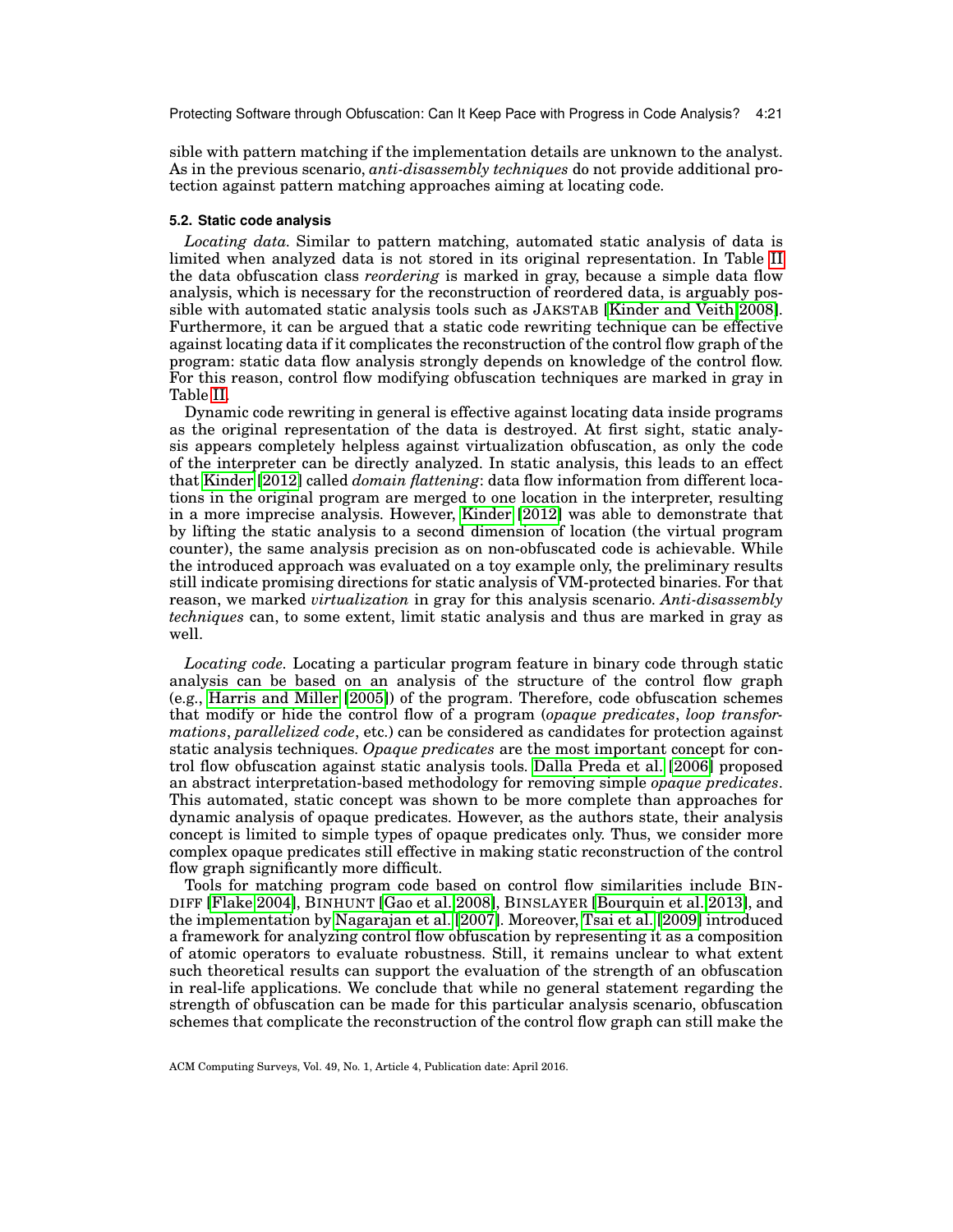analyst's aim of identifying the entry point into a particular functionality considerably harder.

Code obfuscation based on dynamic code rewriting makes static analysis considerably more difficult as the analyzed code in the binary does not correspond to the code that is actually executed. However, approaches to circumvent obfuscation were introduced in the literature on malware samples. *Malware packers* were analyzed with heuristics-based static analysis techniques (e.g., [Treadwell and Zhou](#page-38-6) [\[2009\]](#page-38-6)) and comparison with previously-seen malware samples was performed [\[Jacob et al. 2012;](#page-33-9) [Karnik et al. 2007\]](#page-33-8). Similar to pattern matching based approaches, in automated static analysis, the maliciousness of code is evaluated by identification of abnormal structures of the program code. The idea of using model checking for detecting malicious code was proposed by [Kinder et al.](#page-34-15) [\[2005\]](#page-34-15). Furthermore, static analysis of *polymorphism* as well as *metamorphism* was discussed in recent literature. [Bruschi et al.](#page-29-4) [\[2006a\]](#page-29-4) compared a normalized version of the control flow graph of a binary against control flow graphs of known malware in order to detect malicious behavior. In a similar concept, [Walenstein et al.](#page-38-5) [\[2006\]](#page-38-5) normalized program code (e.g., through simple instruction substitution patterns) to be able to compare it to known malware samples. Another code normalization technique was presented by [Bruschi et al.](#page-29-5) [\[2006b\]](#page-29-5). [Coogan et al.](#page-30-5) [\[2009\]](#page-30-5) used a combination of two static code analysis techniques (slicing and alias analysis) to identify malware packers. The idea of using the frequency of opcodes as a predictor for malware was proposed by [Bilar](#page-28-7) [\[2007\]](#page-28-7). For example, massive use of mathematical operations might indicate malware that tries to obfuscate its malicious behavior using a packer based approach. Furthermore, it was shown that a high frequency of a usually rare opcode is an indicator for polymorphic or metamorphic malware. [Chouchane and Lakhotia](#page-30-4) [\[2006\]](#page-30-4) proposed the detection of metamorphic malware by creating signatures for instruction-substitution engines. However, similar to pattern matching based approaches, none of the introduced concepts for static analysis is able to find the location of specific functionality. Only the characteristic structure of a malware packer can be identified. As a consequence, we marked *packing/encryption* and *replacing instructions* in gray. Like in the previous scenario (locating data), *virtualization obfuscation* was marked gray in Table [II](#page-19-0) due to preliminary results on the challenges of statically analyzing virtualization-obfuscated programs by [Kinder](#page-34-1) [\[2012\]](#page-34-1).

*Extracting code.* While the software engineering literature knows of concepts for reusing functionality from legacy binary code (e.g., [\[Sneed 2000\]](#page-37-8)), the automated static extraction of obfuscated code has not been widely discussed.

Our reasoning regarding the effectiveness of different classes of code obfuscation techniques in this analysis scenario is simple: extracting code from a program through static analysis is at least as difficult as locating code, because the latter is a fundamental requirement for the former. Table [II](#page-19-0) indicates differences between locating and extracting code in the scenario of static code rewriting for four obfuscation techniques. *Aliasing*, *control flow flattening*, *parallelized code*, and *breaking relations* share the common effect of increasing code dependencies by interweaving independent parts of the program. These interweavings are difficult to resolve through static analysis, thus making the extraction of code sections considerably harder than just locating code. [Collberg et al.](#page-30-0) [\[1997\]](#page-30-0) first described the effect of raising analysis complexity when extending the scope of the obfuscating transformation. Analogously, in the category of dynamic code rewriting, *virtualization* was marked in black because of the interweavings that make it difficult to extract all required code sections. *Anti-debugging and Anti-disassembly* was marked in black due to the existence of a wide range of techniques that actively interfere with static disassembly [\[Branco et al. 2012\]](#page-29-18). This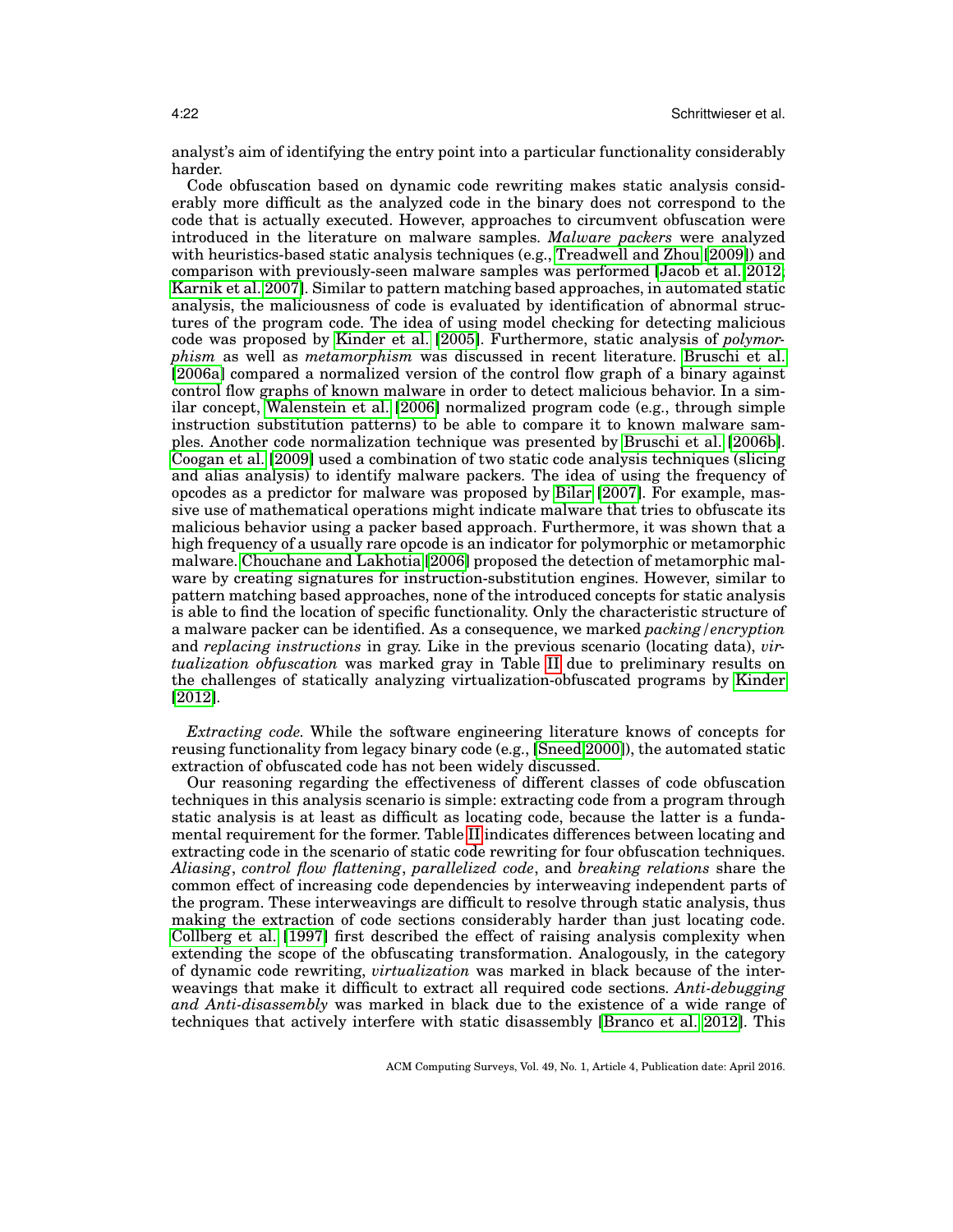includes concepts to prevent a disassembler from recovering a correct higher level representation of the code [\[Popov et al. 2007\]](#page-36-5).

*Understanding Code.* For a human analyst to better understand an obfuscated program, an automated analysis tool has to be able to remove at least parts of the applied code obfuscation scheme from the binary.

Several concepts for static de-obfuscation with the aim for making the program code more understandable for a human analyst were proposed in the literature. An early work by [Rugaber et al.](#page-36-10) [\[1995\]](#page-36-10) has shown that detecting interleaved code (e.g., through *function recombination*) is a time consuming task. [Majumdar et al.](#page-35-9) [\[2006\]](#page-35-9) evaluated the robustness of the obfuscation technique *aliasing*, where two or more pointers refer to the same memory location. An experimental evaluation showed that resilience expected from the theoretical approach does not hold in real-life scenarios; still, in general it is difficult to evaluate the actual strength of aliasing. [Guillot and Gazet](#page-33-12) [\[2010\]](#page-33-12) developed techniques for automated static de-obfuscation. The basic concept is to make program code more understandable by automated rewriting based on local semantic analysis, similar to optimization steps made by compilers. [Raber and Laspe](#page-36-11) [\[2007\]](#page-36-11) introduced a plugin for IDA Pro that is capable of removing basic obfuscation and anti-debugging techniques from a binary. A shared limitation of all introduced concepts is the major gap in success rates between academic examples and real-world scenarios. While these concepts show that theoretical analysis models work under laboratory conditions, practical application is limited. Thus, we marked data obfuscation as well as static code rewriting techniques in gray.

In Table [II](#page-19-0) *name scrambling* was marked in black. Identifier names are often critical to human understanding of a program but cannot be fully restored with the help of automated code analysis techniques. [Collberg et al.](#page-30-0) [\[1997\]](#page-30-0) described this transformation as one-way, although limited recovery is possible via code analysis (e.g., induction variables of loops can be identified and renamed to "i", dynamic data structures can be renamed to common identifiers, etc.). *Parallelized code* can implicitly be considered as a strong obfuscation technique in this analysis scenario as code extraction, which is a fundamental requirement for code understanding, is also difficult. Following the same line of reasoning, dynamic code rewriting methods in general are effective against code understanding through automated static analysis.

# **5.3. Dynamic code analysis**

*Locating data.* Every known data obfuscation technique except for white-box cryptography has a limited practical effect in dynamic analysis scenarios since data is always visible at some point during runtime. For example, although the cryptographic key of a DRM client might be stored in an obfuscated way (e.g., through data encoding) in the binary, during runtime the cryptographic algorithm has to reconstruct the original representation of the key in order to perform decryption tasks. In the literature, several concepts for an automated dynamic extraction of data structures from program binaries were introduced. [Shamir and Van Someren](#page-37-2) [\[1999\]](#page-37-2) proposed the identification of cryptographic keys in binary code through entropy analysis — a concept which can also be applied to memory.

[Zhao et al.](#page-39-0) [\[2011\]](#page-39-0) introduced a concept for dynamic extraction of data in malware. [Cozzie et al.](#page-31-3) [\[2008\]](#page-31-3) extracted data structures from memory dumps using Bayesian unsupervised learning. [Lin et al.](#page-34-2) [\[2010\]](#page-34-2) introduced a system called REWARDS which reveals data structures through observation of the program execution. It marks each memory location that was accessed at runtime with a timestamp and traces the propagation of data. A similar concept called HOWARD was proposed by [Slowinska et al.](#page-37-3) [\[2011\]](#page-37-3) in 2011. It aims at extracting data structures from binaries by dynamically trac-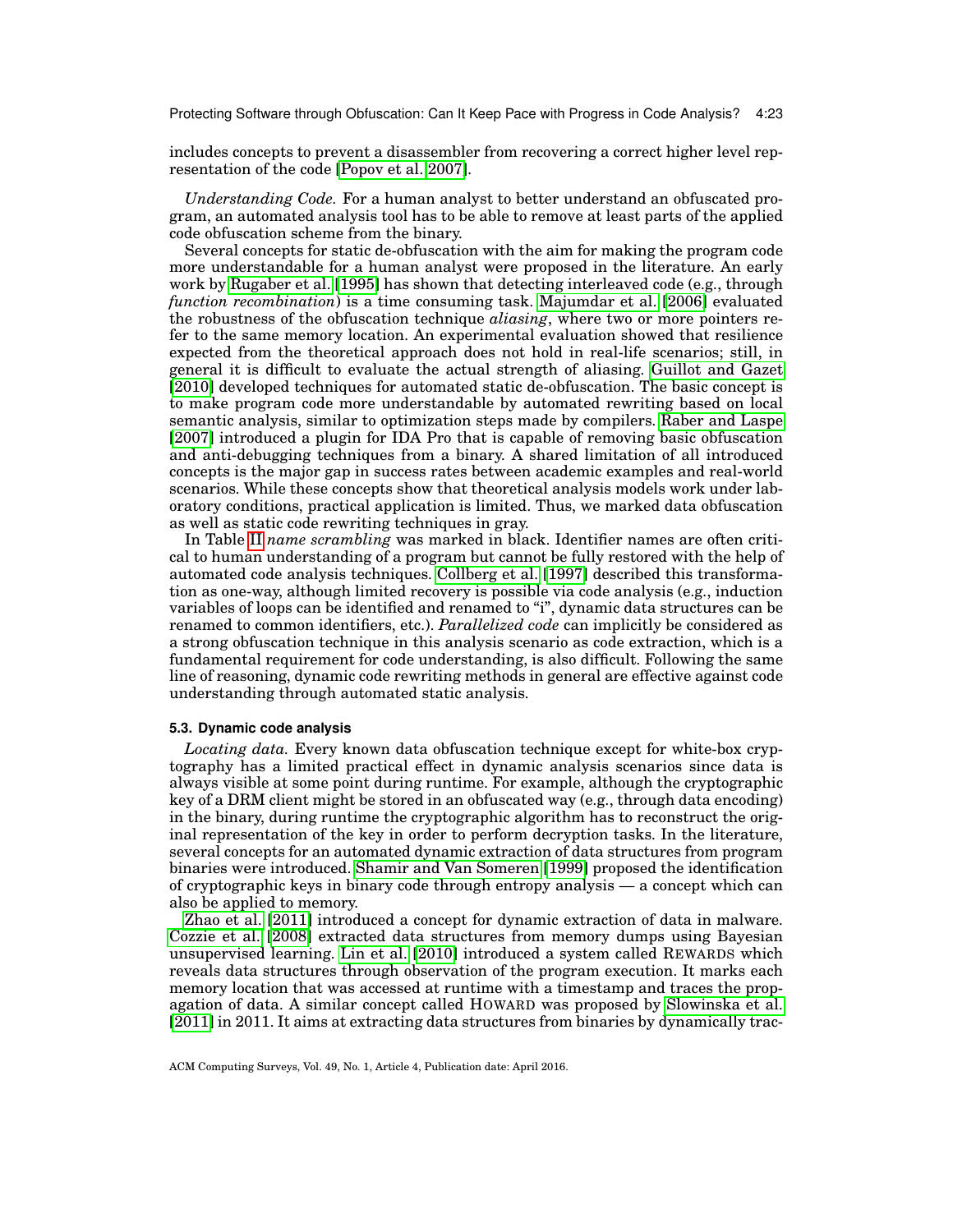ing (using QEMU-based emulation) how a program accesses the memory. HOWARD is able to reconstruct large parts of the symbol table. It thus simplifies the progress of reverse engineering and improves readability of obfuscated code as well as data.

To sum up, in a dynamic analysis context, most static as well as dynamic code rewriting techniques do not provide significant additional security in the context of data protection. The only exception are obfuscations that require special runtime enablers (additional hardware or environmental conditions) to execute. These techniques can withstand dynamic analysis in situations where the runtime enabler is not present. For this reason, both the techniques *environmental requirements* and *hardware-assisted code obfuscation* were marked in gray in Table [II.](#page-19-0)

*Locating code.* Locating a particular feature inside binary code through dynamic analysis is based on the observation of the program behavior. Static code rewriting techniques are not effective in dynamic analysis scenarios due to one important factor: most of them are not explicitly targeted at the prevention of dynamic analysis. *Replacing instructions*, *inserting dead code*, *opaque predicates*, *code insertions*, etc. were in the first place developed to obfuscate the static representation of binary code. However, automated dynamic analysis techniques do not depend on the static representation as much as static analysis or even human analysis do; thus they are less affected by the obfuscation. In the literature very diverse concepts for dynamic analysis of obfuscated code were proposed. [Li et al.](#page-34-4) [\[2009\]](#page-34-4) described a technique that identifies malicious behavior based on the malware's runtime system call sequences. MCVETO [\[Thakur et al.](#page-37-14) [2010\]](#page-37-14) is a dynamic test generator and model checker for machine code. While traditional dynamic analysis suffers from the problem of incompleteness as a program behavior can only be analyzed on one input at at time, MCVETO implements a combined static and dynamic approach which aims at reaching more code locations by actively manipulating program inputs. Another strategy for finding a particular feature in program code was discussed by [Deprez and Lakhotia](#page-31-7) [\[2000\]](#page-31-7) and [Wilde and Scully](#page-38-8) [\[2006\]](#page-38-8). The basic idea is to execute the program twice with two different inputs whereby one input invokes the feature and the other does not. From calculating the differences between the two traces conclusions on the location of the particular feature can be drawn. [Madou et al.](#page-35-5) [\[2005\]](#page-35-5) discussed the effectiveness of hybrid (static and dynamic) analysis approaches and demonstrated it in the context of the reconstruction of an obfuscated control flow graph. [Zhang and Gupta](#page-39-1) [\[2005\]](#page-39-1) proposed the comparison of instrumented executions of different program versions for matching purposes. [Brumley et al.](#page-29-7) [\[2008\]](#page-29-7) introduced a concept for automated generation of exploits based on static and dynamic comparison of programs and patched versions of it.

While dynamic code analysis is strong against static code obfuscation, dynamic obfuscation techniques are much more robust because executed code differs from the code that is statically visible in the executable. However, analyses targeting dynamic code rewriting obfuscations were presented in the context of malware analysis, in particular for packed programs. [Moser et al.](#page-35-6) [\[2007a\]](#page-35-6) proposed a solution for the incompleteness problem of dynamic analysis by making the exploration of multiple execution paths possible. Thus, the approach allows the identification of malicious behavior that is executed only if a certain conditions is met. REANIMATOR [\[Comparetti et al. 2010\]](#page-30-6) is a two-step malware identification system. First, known malware is dynamically analyzed and code that is responsible for a particular malicious behavior is modeled. This model can then be used in a second step to identify the same malicious behavior in other code samples through static analysis. However, dynamic code rewriting techniques such as packing can limit the detection rate of this approach significantly. [Sharif et al.](#page-37-5) [\[2008\]](#page-37-5) introduced the EUREKA framework that automatically extracts the payload of a packed program by running the binary in a virtual machine. RENOVO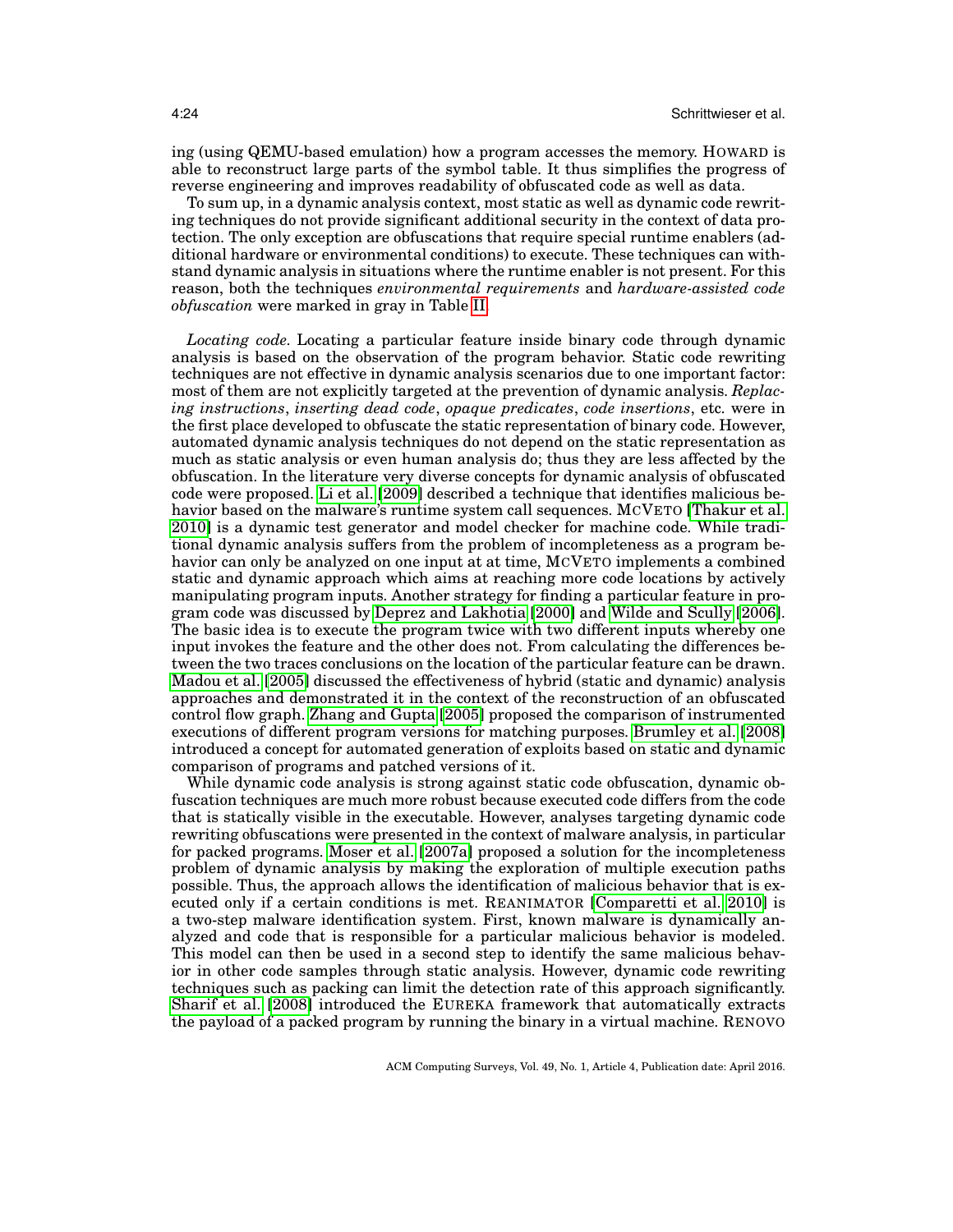by [Kang et al.](#page-33-17) [\[2007\]](#page-33-17) is another dynamic unpacker that monitors executed instructions and memory writes at runtime to extract a hidden payload and is based on the dynamic code analysis component TEMU [\[Yin and Song 2010\]](#page-38-10) of the BITBLAZE platform [\[Song](#page-37-6) [et al. 2008\]](#page-37-6). Heuristics- and statistics-based strategies are used to determine the exact moment when the unpacking process is finished and the unpacked code is fully stored in memory. [Royal et al.](#page-36-6) [\[2006\]](#page-36-6) introduced a behavioral based approach for automated unpacking inside a VM. Its combination of static and dynamic analysis identifies unpacking routines through its characteristic behavior. A malware analysis approach by [Debray and Patel](#page-31-8) [\[2010\]](#page-31-8) focuses on the automated identification of unpacking rou-tines inside binaries. Gröbert et al. [\[2011\]](#page-33-11) proposed the detection of cryptographic algorithms by analyzing program execution traces, which show unique characteristics depending on the implemented algorithm. In a similar concept named ALIGOT [\[Cal](#page-29-8)[vet et al. 2012\]](#page-29-8), the identification of cryptographic algorithms in execution traces is based on the comparison of input-output relationships with known cryptographic algorithms. With this concept even heavily obfuscated algorithms can be identified because the input-output relationship does not differ from the original version of the algorithm.

Furthermore, several approaches for automated dynamic analysis of programs protected by virtualization were introduced in recent years. [Sharif et al.](#page-37-7) [\[2009\]](#page-37-7) proposed the use of taint- and data-flow analysis techniques to find the byte code implementing the payload of the virtualized program. The described automated reverse engineering approach is able to reconstruct control flow graphs and was evaluated against the code virtualization tools VMProtect and Code Virtualizer. A different strategy for automated dynamic analysis of virtualized code was proposed by [Coogan et al.](#page-30-7) [\[2011\]](#page-30-7). Instructions that contribute to arguments of system calls are collected to understand the functionality of the program. [Webster and Malcolm](#page-38-9) [\[2009\]](#page-38-9) proposed the use of formal algebraic specifications to detect metamorphic and virtualization-based malware. TRACESURFER [\[Guizani et al. 2009\]](#page-33-10) uses dynamic binary instrumentation for the detection of self-modifying malware.

To conclude, we marked dynamic code rewriting approaches in gray because practical application of all described approaches is limited to malware identification tools only. In other words, they do not directly aim at locating particular functionality, but malicious behavior in general.

*Extracting code.* Similar to the scenario of static extraction of code sections, dynamic code extractors have to deal with dependencies between different parts of the program. Several static classes of code obfuscation add bogus dependencies in order to make analysis more difficult. Thus, we can make similar assumptions on the resilience of the code obfuscation techniques. Still, several dynamic concepts for automated extraction of code section were described in the literature. TOP by [Zeng et al.](#page-39-2) [\[2013\]](#page-39-2) collects instruction traces and translates the executed instructions into a high level program representation that can be reused as a normal C function in new software. The authors claim the concept to be resilient against the obfuscation techniques *packing/encryption*, *aliasing*, *control flow obfuscation* (e.g., *flattening*), *inserting dead code*, as well as several popular *anti-debugging techniques* such as "Soft Breakpoint Detection", "Anti-VMware IN Instruction", and "IsDebuggerPresent Check". Following the results of [Zeng et al.](#page-39-2) [\[2013\]](#page-39-2) we also marked *parallelized code*, which is arguably less effective in dynamic code analysis scenarios, in gray.

Most other concepts introduced in recent literature are focused on malware. [Leder](#page-34-5) [et al.](#page-34-5) [\[2009\]](#page-34-5) proposed a concept for automated extraction of cryptographic routines through dynamic data analysis. The automated isolation of a single function from a (malicious) binary was proposed by [Caballero et al.](#page-29-9) [\[2010\]](#page-29-9). In contrast, INSPECTOR by [Kolbitsch et al.](#page-34-6) [\[2010\]](#page-34-6) allows the automated extraction of a particular malicious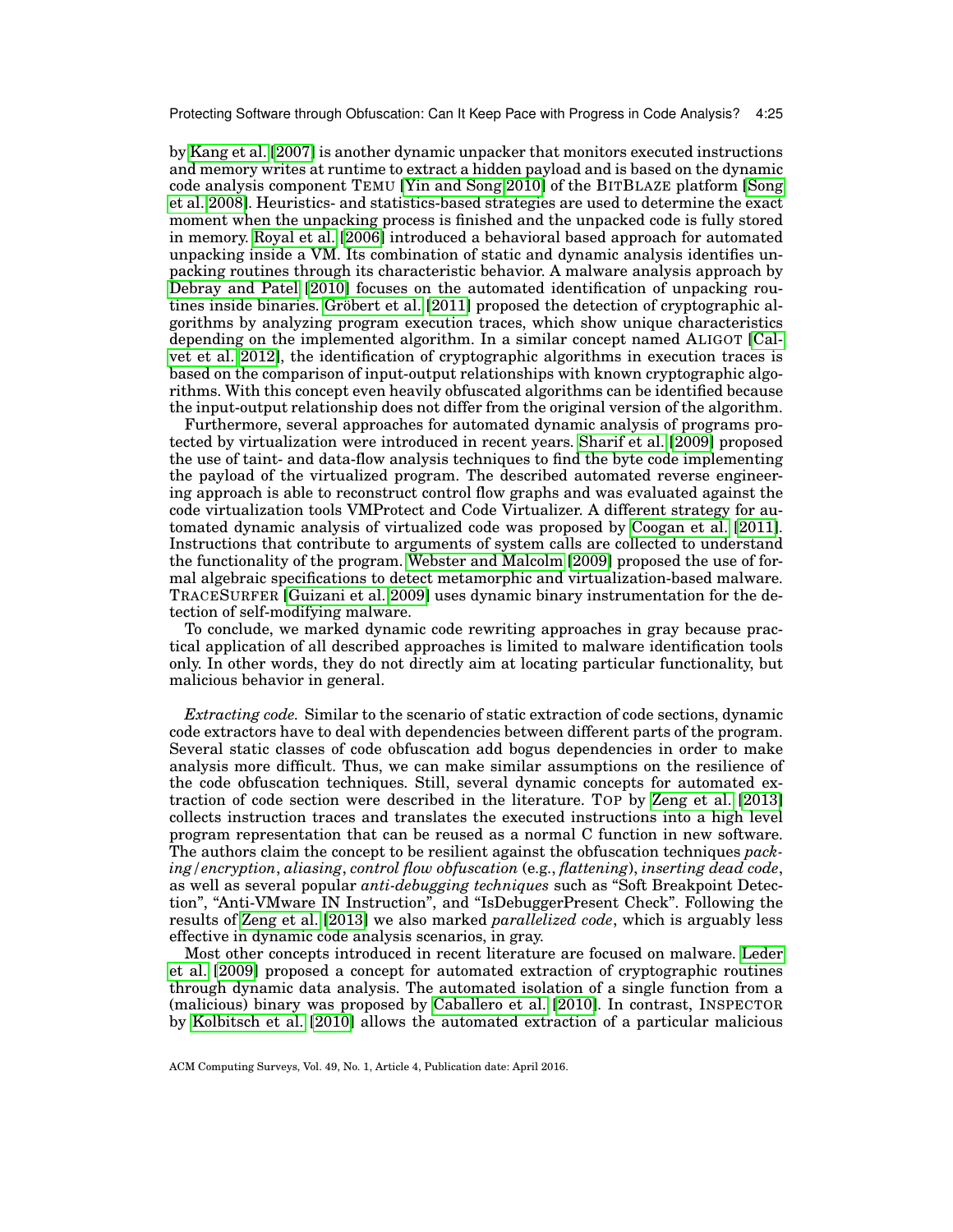behavior that does not necessarily have to be limited to one function of the program only. Following the evaluation of this approach, the dynamic obfuscation class of *packing/encryption* has to be considered weak against the described approach.

Other dynamic code rewriting techniques were marked in gray in Table [II.](#page-19-0) In contrast to the locating code scenario we marked *virtualization* in black as the technique by [Sharif et al.](#page-37-7) [\[2009\]](#page-37-7) for analyzing virtualization-protected code is limited to locating code and does not yield valid executables.

*Understanding code.* Analogously to previous scenarios, a deeper understanding of the code of a program requires at least basic de-obfuscation in the automated analysis. In literature, several concepts were introduced. [Udupa et al.](#page-38-11) [\[2005\]](#page-38-11) proposed automated de-obfuscation of *control flow flattening* and *dead code* insertion using a hybrid approach of static and dynamic analysis techniques. The incomplete control flow graph from a dynamic analysis is enriched by adding some control flow edges that could possibly be taken through static analysis. While the results presented in the paper show that the evaluation of isolated analysis problems is possible, it is difficult to reason about the value of the concept for real-life programs.

#### **5.4. Human analysis**

The capabilities of a human code analyst are difficult to quantify in general. [Tilley](#page-38-18) [et al.](#page-38-18) [\[1996\]](#page-38-18) first described a framework for program understanding including cognitive aspects of a human reverse engineer. However, it is still safe to assume that provided with sufficient patience a human analyst can break any class of softwareonly code obfuscation (i.e., an obfuscation where no trust anchor in hardware exists) and is only limited by scalability constraints.

*Locating data.* Most data obfuscation techniques have only limited strength in the analysis scenario of a human analyst trying to locate data structures in programs. One important concept for the protection of data (keys) inside a binary is *white-box cryptography*. It was proposed to prevent the extraction of a cryptographic key from the binary by mixing it with the algorithm. A decade ago, the first implementations of white-box algorithms for DES and AES have been proposed [\[Chow et al. 2003b](#page-30-18)[,a;](#page-30-10) [Link](#page-34-8) [and Neumann 2005;](#page-34-8) [Bringer et al. 2006\]](#page-29-13). However, all of them have been broken using techniques such as fault injection [\[Jacob et al. 2003\]](#page-33-4), statistical analysis [\[Link et al.](#page-34-3) [2004\]](#page-34-3), condensed implementation [\[Wyseur and Preneel 2005\]](#page-38-2), differential cryptanalysis [\[Goubin et al. 2007;](#page-33-5) [Wyseur et al. 2007;](#page-38-3) [Billet et al. 2005;](#page-28-6) [De Mulder et al. 2010\]](#page-31-4) or generic cryptanalysis [\[Michiels et al. 2009\]](#page-35-4). Given this mixed history, in recent years, research on white-box cryptography focused on the question how the general idea and its security concepts can be backed by a theoretical foundation. [Wyseur](#page-38-4) [\[2009\]](#page-38-4) discussed the state of the art of *white-box cryptography* and proposed new block ciphers and design principles for the construction of white-box cryptographic algorithms. [Sax](#page-36-2)[ena et al.](#page-36-2) [\[2009\]](#page-36-2) described a theoretical model of *white-box cryptography* using appropriate security notions and presented both positive and negative results on white-box cryptography. This leads us to the conclusion that in its current state the strength of *white-box cryptography* is unproven, although it can make the extraction of the cryptographic key considerably more complex. Thus, we marked the obfuscation class *converting static data to procedures* in gray. Other obfuscation techniques that can provide at least limited resilience in this analysis scenario are *environmental requirements* and *hardware-assisted code obfuscation* because of their dependencies on external factors such as the presence of a particular hardware token. The strength of dongles for software protection was evaluated by [Piazzalunga et al.](#page-36-1) [\[2007\]](#page-36-1). The authors developed a model for forecasting the amount of time an analyst would need to break donglebased software protection schemes and concluded that today's available dongle solu-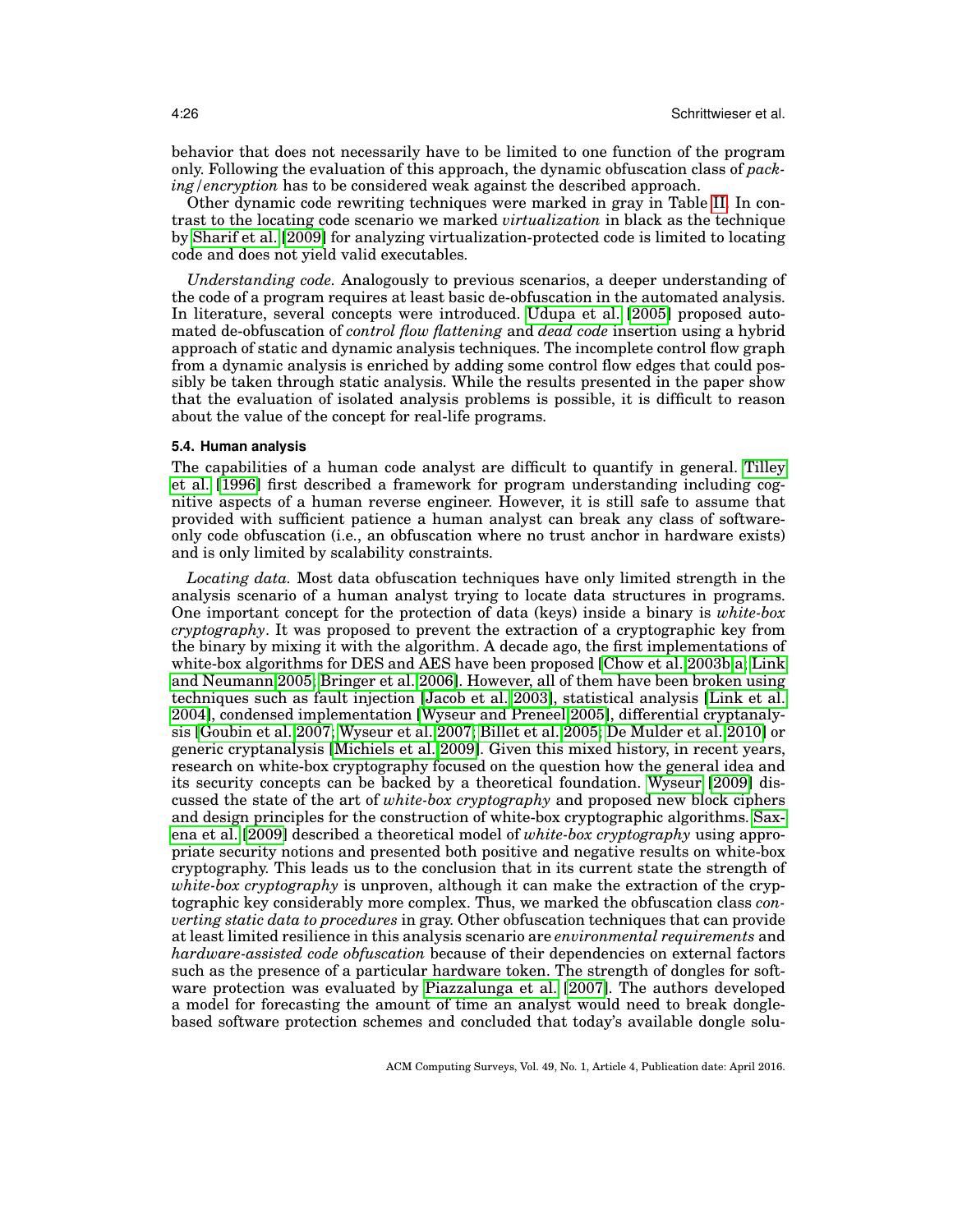tions provide only minimal protection. Still, we marked the class of *hardware-assisted code obfuscation* techniques in gray as dongles are only one simple concept in this class of obfuscations. Several approaches that are more resilient to dynamic analysis were introduced in the literature [\[Fu et al. 2007;](#page-32-10) [Zhuang et al. 2004;](#page-39-4) [Bitansky et al. 2011\]](#page-29-15).

*Locating Code.* Some obfuscation techniques break abstractions in the code that aid human understanding. *Name scrambling*, *removing standard library calls*, and *breaking relations* do not prevent an automated tool from analyzing a program. However, they can make manual analysis by a human more difficult.

Other classes of code obfuscation have limited robustness against a human analyst trying to locate code. For example, [Rolles](#page-36-7) [\[2009\]](#page-36-7) introduced a semi-automated de-obfuscation approach against virtualization-obfuscation, which is based on reverse engineering the virtual machine, extracting the byte code, and then turning it into native code. [Madou et al.](#page-35-7) [\[2006b](#page-35-7)[,c\]](#page-35-8) developed an interactive de-obfuscation tool named LOCO that allows an analyst to navigate through the control flow graph of a program to undo static obfuscating transformations such as *control flow flattening*. [Quist and](#page-36-8) [Liebrock](#page-36-8) [\[2009\]](#page-36-8) demonstrated how a sophisticated visual representation of the control flow of a program can speed up the analysis process. In particular, unpacking routines of malware can be identified efficiently using a visualization approach.

*Extracting Code.* Finding the location of code is a prerequisite for code extraction. Thus, similar to the scenario of dynamic analysis, the extraction of code can be considered at least as difficult as locating code for a human analyst. One of the most popular approaches for human-assisted code extraction is *program slicing*, which is based on the idea of reducing the program code to a minimum *slice* that still produces a particular behavior or affects the value of a particular variable. In the literature, a multitude of program slicing approaches have been introduced over the past two decades (e.g., [\[Lanubile and Visaggio 1997\]](#page-34-7) and [\[Ning et al. 1993\]](#page-36-9)). A major limitation of program slicing is that the human analyst needs a deep understanding of the program internals to be able to specify a slicing criterion such as relevant variables and behavior. Several attempts have been made to raise the level of abstraction in slicing and thus make it less depended on manual analysis, such as conditioned slicing [\[Canfora](#page-29-10) [et al. 1994,](#page-29-10) [1998;](#page-29-11) [Cimitile et al. 1996;](#page-30-8) [Danicic et al. 2004\]](#page-31-9) and constraint slicing [\[Fox](#page-32-7) [et al. 2004;](#page-32-7) [Danicic et al. 2005;](#page-31-10) [Field et al. 1995\]](#page-32-6). We marked *opaque predicates* and *aliasing* in gray as these obfuscation techniques can make the identification of the minimal subset that still implements a particular functionality more difficult.

*Understanding Code.* Despite the fact that getting a comprehensive understanding of the program structure and functionality can be considered the most ambitious aim of a human analyst, today's state of the art in code obfuscation provides only limited protection in this analysis scenario. This assumption is backed by a plethora of reports about successfully removed copy protection schemes for digital media such as CSS (DVD copy protection), Windows Media DRM [\[Myska 2009\]](#page-36-12), and HDCP (highbandwidth digital content protection) [\[Lomb and Guneysu 2011\]](#page-35-16). Another piece of evidence for this assumption is the successful reverse engineering of the VoIP (Voice over IP) software Skype. While Skype is known for its extensive use of code obfuscation, [Biondi and Desclaux](#page-29-12) [\[2006\]](#page-29-12) still were able to reveal the internal structure of the software. Furthermore, the client software of the cloud service provider Dropbox was successfully reverse engineered despite being heavily obfuscated [\[Kholia and Wegrzyn](#page-33-13) [2013\]](#page-33-13). A decisive factor for these recent success stories in code analysis are today's sophisticated reverse engineering tools that have become better and better in dealing with obfuscated code [\[Eagle 2008;](#page-31-11) [Ferguson and Kaminsky 2008;](#page-32-18) [Eilam 2005\]](#page-32-17). For instance, the F.L.I.R.T. library of IDA Pro enables the recognition of standard li-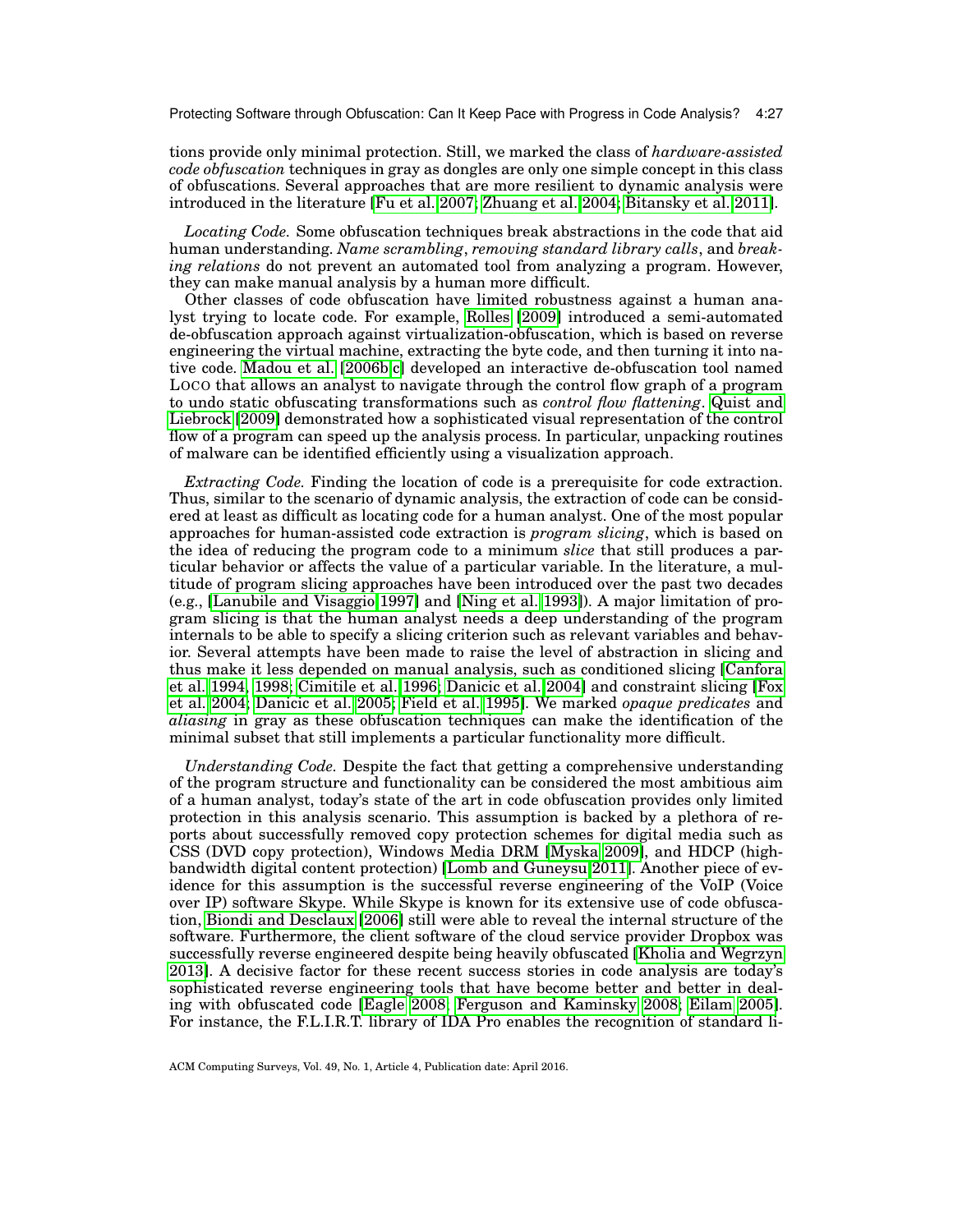brary functions generated by a variety of different compilers. It can be concluded that almost all code obfuscation techniques have to be considered ineffective against a human analyst that puts enough time and effort into manual de-obfuscation. We marked *name scrambling*, *removing standard library calls*, *breaking relations*, and *virtualization* in gray as these obfuscations can make manual analysis by a human more difficult. Furthermore, the obfuscation classes *environmental requirements* and *hardwareassisted code obfuscation* can be considered as strong against human analysis as long as the external requirement cannot be accessed by the analyst. *Anti-debugging and Anti-disassembly* was also marked in gray as all human-assisted analysis approaches described in the literature are still based on automated static and dynamic analysis tools.

#### <span id="page-27-0"></span>**6. CONCLUSIONS**

In this survey we addressed the question to what extent software obfuscation is able to provide reasonable protection of programs against state-of-the-art code analysis techniques and tools. Despite more than two decades of research on obfuscation theory, reliable concepts for the evaluation of the resilience of an obfuscation technique have still not been found, and there are similar limitations for the evaluation of code analysis and de-obfuscation techniques. With these constraints in mind, we conducted a literature review of code analysis techniques applied against different classes of obfuscations in specific attack scenarios. Where we could not find direct evidence of the resilience of an obfuscation in a particular analysis scenario in the literature, we made and justified our own inferences. Hence, this survey should not be seen as a formal analysis but as a snapshot of the current state in the arms race between obfuscation and code analysis. We considered the effects of obfuscations applied in isolation of each other, but we would like to point out that the analysis of combinations of multiple types of obfuscations constitutes an interesting area for future research.

Our results indicate that the strength of obfuscations heavily depends on the goals of the analyst and the available resources. Most of the more heavyweight analysis approaches introduced in academia have only been demonstrated to work on relatively small and specific examples, whereas large real-world programs can be significantly harder to analyze. A major limiting factor for code analysis is that the high complexity of the analysis problems often exceeds the resources available to the analyst. Therefore, simple obfuscations can still be quite effective where the deployed techniques have to be fast and lightweight, like many pattern matching or static analysis algorithms. This explains the unbroken popularity of software obfuscation among malware writers. Where more resources are available to run an expensive dynamic analysis or even perform manual reverse engineering, obfuscations are much less effective. As a result, intellectual property protection against a human adversary remains challenging.

Another observation is that much of the current academic research on code analysis in the presence of obfuscations focuses on malware. Frequently, the relevant literature describes methods for classifying programs as malicious based on identifying obfuscation techniques that are common in malware. The analysis of the actual functionality of an obfuscated program is typically left out of scope. Substantially less academic research has been done on reverse engineering obfuscated general (non-malicious) programs, and tool support is worse.

The arms race between software obfuscation and analysis is still ongoing and the fundamental challenge of devising software protection mechanisms that are resistant against a human analyst remains. With today's software obfuscation techniques one has to assume that a dedicated analyst who is willing to spend enough time and effort will always be able to successfully analyze a program. Nevertheless, as this survey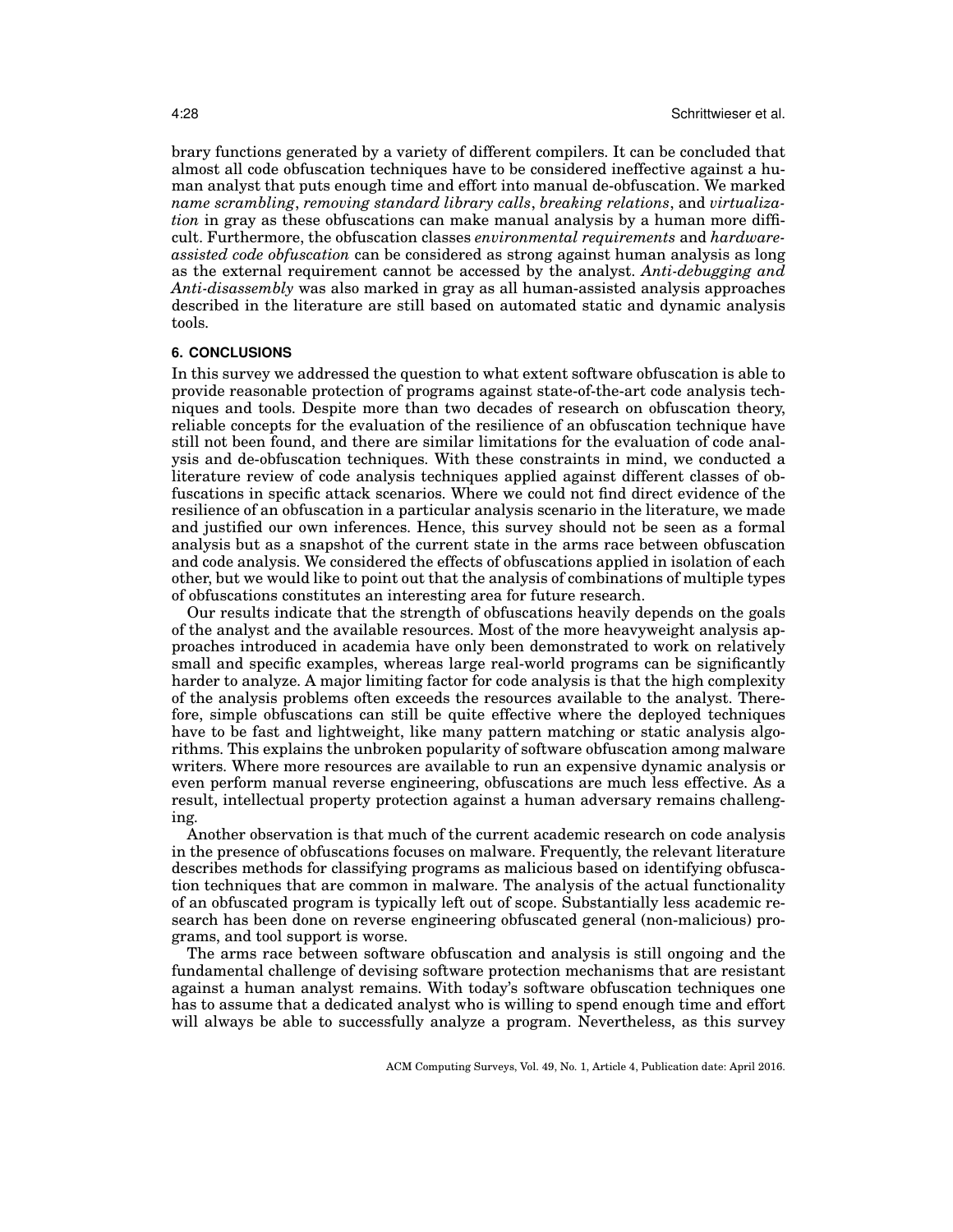shows, specific classes of software obfuscation can be effective in more restricted analysis scenarios.

# **Acknowledgments**

This work has been carried out partially within the scope of TARGET, the Josef Ressel Center for Unified Threat Intelligence on Targeted Attacks. The financial support by the Austrian Federal Ministry of Science, Research and Economy and the National Foundation for Research, Technology and Development is gratefully acknowledged. The research was partially funded under Grant 826461 (FIT-IT) by the FFG – Austrian Research Promotion Agency.

# **REFERENCES**

- <span id="page-28-10"></span>ANATI, I., GUERON, S., JOHNSON, S., and SCARLATA, V. 2013. Innovative technology for cpu based attestation and sealing. In *Proceedings of the 2nd International Workshop on Hardware and Architectural Support for Security and Privacy*.
- <span id="page-28-1"></span>ANCKAERT, B., DE SUTTER, B., and DE BOSSCHERE, K. 2004. Software Piracy Prevention through Diversity. In *Proceedings of the 4th Acm Workshop on Digital Rights Management*. ACM, 63–71.
- <span id="page-28-2"></span>ANCKAERT, B., JAKUBOWSKI, M., and VENKATESAN, R. 2006. Proteus: Virtualization for Diversified Tamper-Resistance. In *Proceedings of the ACM Workshop on Digital Rights Management*. ACM, 47–58.
- <span id="page-28-8"></span>ANCKAERT, B., JAKUBOWSKI, M. H., VENKATESAN, R., and SAW, C. W. 2009. Runtime Protection Via Dataflow Flattening. In *3rd International Conference on Emerging Security Information, Systems and Technologies (SECURWARE '09)*. IEEE, 242– 248.
- <span id="page-28-13"></span>ANCKAERT, B., MADOU, M., DE SUTTER, B., DE BUS, B., DE BOSSCHERE, K., and PRENEEL, B. 2007. Program Obfuscation: A Quantitative Approach. In *Proceedings of the 2007 ACM Workshop on Quality of Protection*. ACM, 15–20.
- <span id="page-28-0"></span>AVOINE, G., JUNOD, P., and OECHSLIN, P. 2007. *Computer System Security: Basic Concepts and Solved Exercises*. EPFL Press.
- <span id="page-28-9"></span>BACON, D., GRAHAM, S., and SHARP, O. 1994. Compiler Transformations for High-Performance Computing. *ACM Computing Surveys* 26, 4 (1994), 345–420.
- <span id="page-28-11"></span>BALAKRISHNAN, G. and REPS, T. W. 2004. Analyzing Memory Accesses in x86 Executables. In *Compiler Construction*, Evelyn Duesterwald (Ed.). Vol. 2985. Springer, 5–23.
- <span id="page-28-5"></span>BARAK, B., GARG, S., KALAI, Y. T., PANETH, O., and SAHAI, A. 2014. Protecting obfuscation against algebraic attacks. In *Advances in Cryptology–EUROCRYPT 2014*. Springer, 221–238.
- <span id="page-28-4"></span>BARAK, B., GOLDREICH, O., IMPAGLIAZZO, R., RUDICH, S., SAHAI, A., VADHAN, S., and YANG, K. 2001. On the (Im)possibility of Obfuscating Programs. In *Advances in Cryptology–Crypto 2001*. Springer, 1–18.
- <span id="page-28-12"></span>BARDIN, S., HERRMANN, P., and VÉDRINE, F. 2011. Refinement-Based CFG Reconstruction from Unstructured Programs. In *Proceedings of the 12th International Conference on Verification, Model Checking, and Abstract Interpretation (VMCAI '11)*. 54–69.
- <span id="page-28-3"></span>BAYER, U., KRUEGEL, C., and KIRDA, E. 2006. TTAnalyze: A Tool for Analyzing Malware. In *15th Annual Conference of the European Institute for Computer Antivirus Research (EICAR)*.
- <span id="page-28-7"></span>BILAR, D. 2007. Opcodes as Predictor for Malware. *International Journal of Electronic Security and Digital Forensics* 1, 2 (2007), 156–168.
- <span id="page-28-6"></span>BILLET, O., GILBERT, H., and ECH-CHATBI, C. 2005. Cryptanalysis of a White Box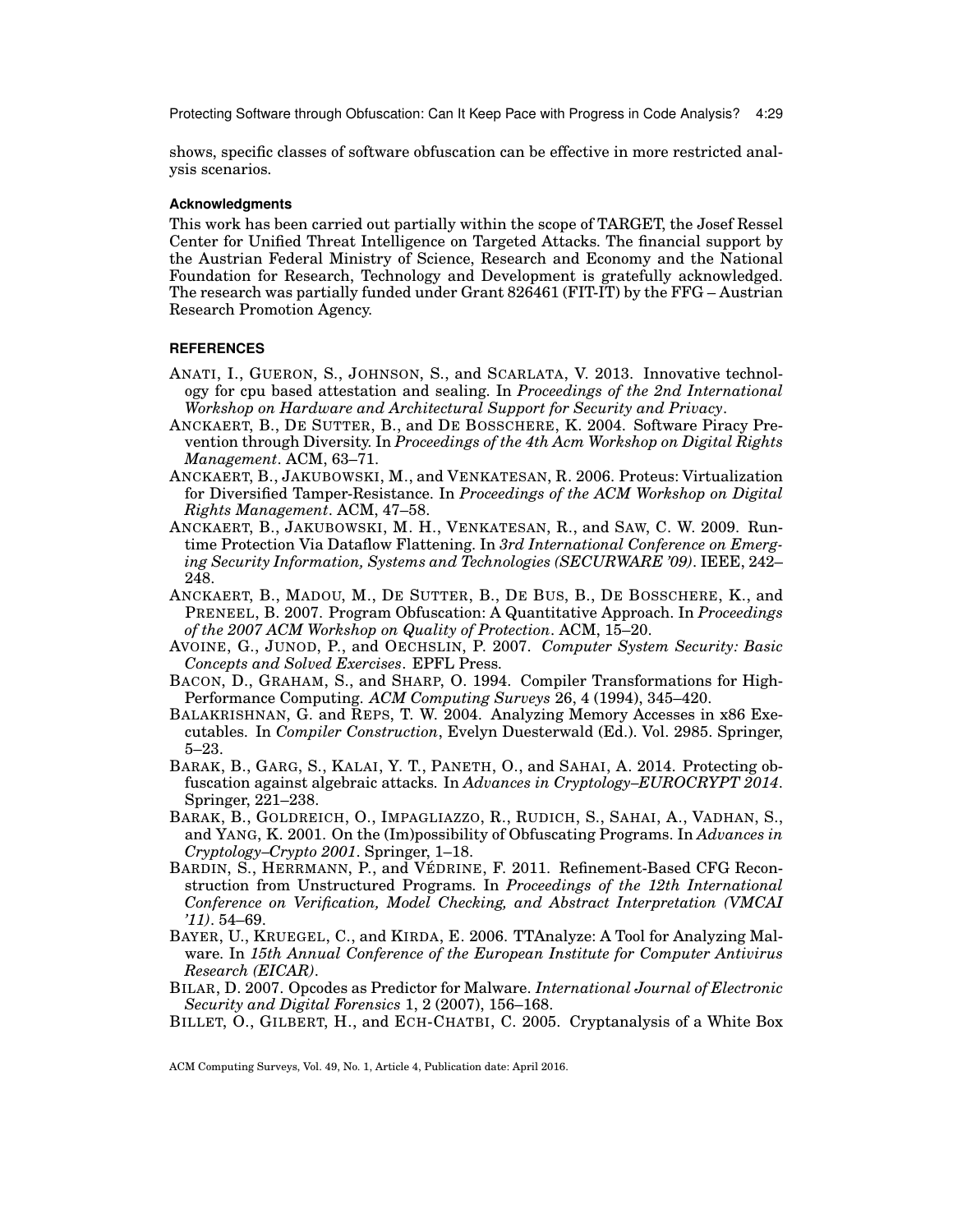AES Implementation. In *Proceedings of the 11th International Conference on Selected Areas in Cryptography*. Springer, 227–240.

- <span id="page-29-12"></span>BIONDI, P. and DESCLAUX, F. 2006. Silver Needle in the Skype. *Black Hat Europe* 6 (2006), 25–47.
- <span id="page-29-3"></span>BITANSKY, N., CANETTI, R., COHN, H., GOLDWASSER, S., KALAI, Y. T., PANETH, O., and ROSEN, A. 2014. The impossibility of obfuscation with auxiliary input or a universal simulator. In *Advances in Cryptology–CRYPTO 2014*. Springer, 71–89.
- <span id="page-29-15"></span>BITANSKY, N., CANETTI, R., GOLDWASSER, S., HALEVI, S., KALAI, Y. T., and ROTH-BLUM, G. N. 2011. Program Obfuscation with Leaky Hardware. In *Advances in Cryptology–Asiacrypt 2011*. Vol. 7073. Springer, 722–739.
- <span id="page-29-6"></span>BOURQUIN, M., KING, A., and ROBBINS, E. 2013. BinSlayer: accurate comparison of binary executables. In *Proceedings of the 2nd ACM SIGPLAN Program Protection and Reverse Engineering Workshop*. ACM.
- <span id="page-29-2"></span>BRAKERSKI, Z. and ROTHBLUM, G. N. 2014. Virtual black-box obfuscation for all circuits via generic graded encoding. In *Theory of Cryptography*. Springer, 1–25.
- <span id="page-29-18"></span>BRANCO, R. R., BARBOSA, G. N., and NETO, P. D. 2012. Scientific but Not Academical Overview of Malware Anti-Debugging, Anti-Disassembly and Anti-VM Technologies. In *Blackhat 2012*.
- <span id="page-29-16"></span>BRAND, M. 2010. *Analysis Avoidance Techniques of malicious software*. Ph.D. Dissertation. Edith Cowan University.
- <span id="page-29-13"></span>BRINGER, J., CHABANNE, H., and DOTTAX, E. 2006. White Box Cryptography: Another Attempt. *IACR Cryptology Eprint Archive* 2006 (2006).
- <span id="page-29-14"></span>BROSCH, T. and MORGENSTERN, M. 2006. Runtime Packers: The Hidden Problem. *Black Hat USA* (2006).
- <span id="page-29-0"></span>BRUMLEY, D., JAGER, I., AVGERINOS, T., and SCHWARTZ, E. J. 2011. BAP: A Binary Analysis Platform. In *23th International Conference on Computer Aided Verification (CAV '11)*. 463–469.
- <span id="page-29-7"></span>BRUMLEY, D., POOSANKAM, P., SONG, D., and ZHENG, J. 2008. Automatic patchbased exploit generation is possible: Techniques and implications. In *Security and Privacy, 2008. SP 2008. IEEE Symposium on*. IEEE, 143–157.
- <span id="page-29-4"></span>BRUSCHI, D., MARTIGNONI, L., and MONGA, M. 2006a. Detecting Self-Mutating Malware Using Control-Flow Graph Matching. *Detection of Intrusions and Malware & Vulnerability Assessment* (2006), 129–143.
- <span id="page-29-5"></span>BRUSCHI, D., MARTIGNONI, L., and MONGA, M. 2006b. Using code normalization for fighting self-mutating malware. In *Proceedings of the International Symposium on Secure Software Engineering*. 37–44.
- <span id="page-29-9"></span>CABALLERO, J., JOHNSON, N. M., MCCAMANT, S., and SONG, D. 2010. Binary Code Extraction and Interface Identification for Security Applications. In *Proceedings of Network and Distributed System Security Symposium (NDSS '09)*.
- <span id="page-29-17"></span>CADAR, C., GANESH, V., PAWLOWSKI, P. M., DILL, D. L., and ENGLER, D. R. 2006. EXE: Automatically Generating Inputs of Death. In *Proceedings of the 13th ACM Conference on Computer and Communications Security*. 322–335.
- <span id="page-29-8"></span>CALVET, J., FERNANDEZ, J. M., and MARION, J.-Y. 2012. Aligot: Cryptographic Function Identification in Obfuscated Binary Programs. In *Proceedings of the 19th ACM Conference on Computer and Communications Security*. ACM, 169–182.
- <span id="page-29-1"></span>CANETTI, R. and DAKDOUK, R. 2008. Obfuscating Point Functions with Multibit Output. *Advances in Cryptology–Eurocrypt 2008* (2008), 489–508.
- <span id="page-29-11"></span>CANFORA, G., CIMITILE, A., and DE LUCIA, A. 1998. Conditioned Program Slicing. *Information and Software Technology* 40, 11 (1998), 595–607.
- <span id="page-29-10"></span>CANFORA, G., CIMITILE, A., DE LUCIA, A., and DI LUCCA, G. A. 1994. Software Salvaging Based on Conditions. In *Proceedings of the International Conference on Software Maintenance (ICSM '94)*. IEEE, 424–433.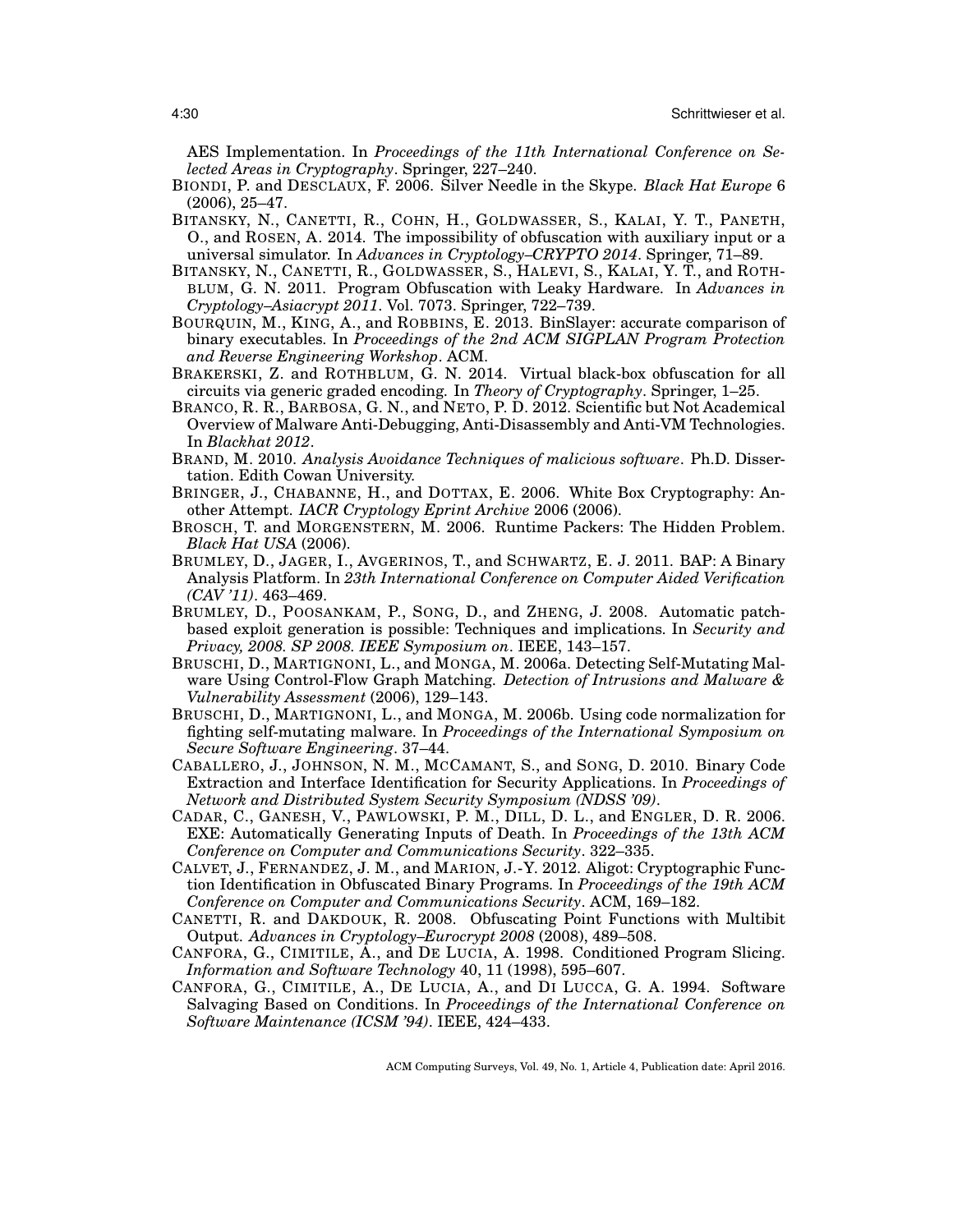- <span id="page-30-15"></span>CAPPAERT, J., KISSERLI, N., SCHELLEKENS, D., and PRENEEL, B. 2006. Self-Encrypting Code to Protect against Analysis and Tampering. In *1st Benelux Workshop on Information and System Security*.
- <span id="page-30-14"></span>CAPPAERT, J. and PRENEEL, B. 2010. A General Model for Hiding Control Flow. In *Proceedings of the 10th Annual ACM Workshop on Digital Rights Management*. ACM, 35–42.
- <span id="page-30-1"></span>CHANG, H. and ATALLAH, M. J. 2002. Protecting Software Code by Guards. In *Revised Papers from the ACM CCS-8 Workshop on Security and Privacy in Digital Rights Management*. Springer, 160–175.
- <span id="page-30-4"></span>CHOUCHANE, M. R. and LAKHOTIA, A. 2006. Using Engine Signature to Detect Metamorphic Malware. In *Proceedings of the 4th ACM Workshop on Recurring Malcode*. ACM, 73–78.
- <span id="page-30-10"></span>CHOW, S., EISEN, P., JOHNSON, H., and VAN OORSCHOT, P. 2003a. White-Box Cryptography and an AES Implementation. In *Revised Papers from the 9th Annual International Workshop on Selected Areas in Cryptography*. Springer, 250–270.
- <span id="page-30-18"></span>CHOW, S., EISEN, P., JOHNSON, H., and VAN OORSCHOT, P. C. 2003b. A White-Box DES Implementation for DRM Applications. In *Digital Rights Management*. Vol. 2696. Springer, 1–15.
- <span id="page-30-13"></span>CHOW, S., GU, Y., JOHNSON, H., and ZAKHAROV, V. A. 2001. An Approach to the Obfuscation of Control-Flow of Sequential Computer Programs. In *Information Security*. Springer, 144–155.
- <span id="page-30-2"></span>CHRISTODORESCU, M., JHA, S., KINDER, J., KATZENBEISSER, S., and VEITH, H. 2007. Software Transformations to Improve Malware Detection. *Journal in Computer Virology* 3, 4 (2007), 253–265.
- <span id="page-30-16"></span>CHRISTODORESCU, M., JHA, S., SESHIA, S., SONG, D., and BRYANT, R. 2005. Semantics-Aware Malware Detection. In *26th IEEE Symposium on Security and Privacy*. IEEE, 32–46.
- <span id="page-30-17"></span>CIFUENTES, C. and GOUGH, K. J. 1995. Decompilation of Binary Programs. *Software: Practice and Experience* 25, 7 (1995), 811–829.
- <span id="page-30-8"></span>CIMITILE, A., DE LUCIA, A., and MUNRO, M. 1996. A Specification Driven Slicing Process for Identifying Reusable Functions. *Journal of Software Maintenance: Research and Practice* 8, 3 (1996), 145–178.
- <span id="page-30-12"></span>COHEN, F. 1993. Operating System Protection through Program Evolution. *Computers & Security* 12, 6 (1993), 565–584.
- <span id="page-30-3"></span>COLLBERG, C. and NAGRA, J. 2009. *Surreptitious Software: Obfuscation, Watermarking, and Tamperproofing for Software Protection*. Addison-Wesley Professional.
- <span id="page-30-0"></span>COLLBERG, C., THOMBORSON, C., and LOW, D. 1997. *A Taxonomy of Obfuscating Transformations*. Technical Report. Department of Computer Science, The University of Auckland, New Zealand.
- <span id="page-30-9"></span>COLLBERG, C., THOMBORSON, C., and LOW, D. 1998a. Breaking Abstractions and Unstructuring Data Structures. In *Proceedings of the 1998 International Conference on Computer Languages*. IEEE, 28–38.
- <span id="page-30-11"></span>COLLBERG, C., THOMBORSON, C., and LOW, D. 1998b. Manufacturing Cheap, Resilient, and Stealthy Opaque Constructs. In *Proceedings of the 25th ACM SIGPLAN-SIGACT Symposium on Principles of Programming Languages*. ACM, 184–196.
- <span id="page-30-6"></span>COMPARETTI, P. M., SALVANESCHI, G., KIRDA, E., KOLBITSCH, C., KRUEGEL, C., and ZANERO, S. 2010. Identifying Dormant Functionality in Malware Programs. In *30th IEEE Symposium on Security and Privacy*. IEEE, 61–76.
- <span id="page-30-5"></span>COOGAN, K., DEBRAY, S., KAOCHAR, T., and TOWNSEND, G. 2009. Automatic Static Unpacking of Malware Binaries. In *16th Working Conference on Reverse Engineering (WCRE '09)*. IEEE, 167–176.
- <span id="page-30-7"></span>COOGAN, K., LU, G., and DEBRAY, S. 2011. Deobfuscation of Virtualization-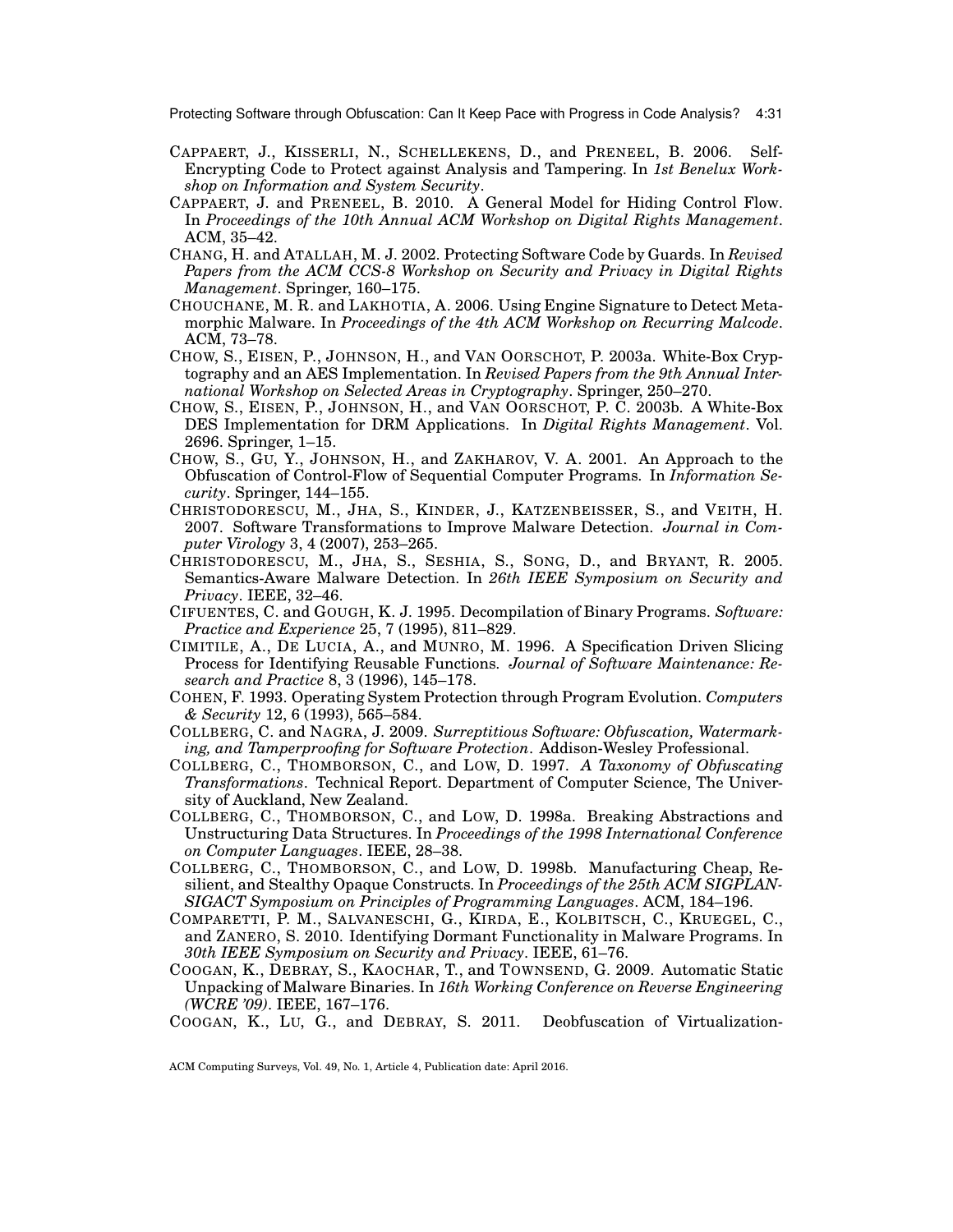Obfuscated Software: A Semantics-Based Approach. In *Proceedings of the 18th ACM Conference on Computer and Communications Security*. ACM, 275–284.

- <span id="page-31-14"></span>COPPENS, B., DE SUTTER, B., and MAEBE, J. 2013. Feedback-driven binary code diversification. *ACM Transactions on Architecture and Code Optimization (TACO)* 9, 4 (2013).
- <span id="page-31-3"></span>COZZIE, A., STRATTON, F., XUE, H., and KING, S. T. 2008. Digging for Data Structures. In *Symposium on Operating Systems Design and Implementation (OSDI '08)*.
- <span id="page-31-16"></span>CRANDALL, J. R., WASSERMANN, G., DE OLIVEIRA, D. A., SU, Z., WU, S. F., and CHONG, F. T. 2006. Temporal Search: Detecting Hidden Malware Timebombs with Virtual Machines. *ACM SIGPLAN Notices* 41, 11 (2006), 25–36.
- <span id="page-31-1"></span>DALLA PREDA, M. and GIACOBAZZI, R. 2005. Semantic-Based Code Obfuscation by Abstract Interpretation. In *Automata, Languages and Programming*. Springer, 1325–1336.
- <span id="page-31-5"></span>DALLA PREDA, M., GIACOBAZZI, R., DEBRAY, S., COOGAN, K., and TOWNSEND, G. 2011. Modelling Metamorphism by Abstract Interpretation. *Static Analysis* (2011), 218–235.
- <span id="page-31-6"></span>DALLA PREDA, M., MADOU, M., DE BOSSCHERE, K., and GIACOBAZZI, R. 2006. Opaque Predicates Detection by Abstract Interpretation. *Algebraic Methodology and Software Technology* (2006), 81–95.
- <span id="page-31-10"></span>DANICIC, S., DAOUDI, M., FOX, C., HARMAN, M., HIERONS, R. M., HOWROYD, J. R., OURABYA, L., and WARD, M. 2005. Consus: A Light-Weight Program Conditioner. *Journal of Systems and Software* 77, 3 (2005), 241–262.
- <span id="page-31-9"></span>DANICIC, S., DE LUCIA, A., and HARMAN, M. 2004. Building Executable Union Slices Using Conditioned Slicing. In *Proceedings of the 12th IEEE International Workshop on Program Comprehension*. IEEE, 89–97.
- <span id="page-31-15"></span>DAS, M., LERNER, S., and SEIGLE, M. 2002. ESP: Path-Sensitive Program Verification in Polynomial Time. In *Proceedings of the ACM SIGPLAN 2002 Conference on Programming Language Design and Implementation*. 57–68.
- <span id="page-31-0"></span>DAVI, L., DMITRIENKO, A., NÜRNBERGER, S., and SADEGHI, A.-R. 2012. XIFER: A Software Diversity Tool against Code-Reuse Attacks. In *4th ACM International Workshop on Wireless of the Students, by the Students, for the Students (S3 2012)*.
- <span id="page-31-4"></span>DE MULDER, Y., WYSEUR, B., and PRENEEL, B. 2010. Cryptanalysis of a Perturbated White-Box AES Implementation. In *Progress in Cryptology - INDOCRYPT 2010*. Springer, 292–310.
- <span id="page-31-12"></span>DE SUTTER, B., ANCKAERT, B., GEIREGAT, J., CHANET, D., and DE BOSSCHERE, K. 2009. Instruction Set Limitation in Support of Software Diversity. *Information Security and Cryptology* (2009), 152–165.
- <span id="page-31-8"></span>DEBRAY, S. and PATEL, J. 2010. Reverse Engineering Self-Modifying Code: Unpacker Extraction. In *17th Working Conference on Reverse Engineering (WCRE '10)*. IEEE, 131–140.
- <span id="page-31-2"></span>DEDIĆ, N., JAKUBOWSKI, M., and VENKATESAN, R. 2007. A Graph Game Model for Software Tamper Protection. In *Proceedings of the 9th International Conference on Information Hiding*. Springer-Verlag, 80–95.
- <span id="page-31-7"></span>DEPREZ, J. and LAKHOTIA, A. 2000. A Formalism to Automate Mapping from Program Features to Code. In *Proceedings of the 8th International Workshop on Program Comprehension*. IEEE, 69–78.
- <span id="page-31-13"></span>DYER, K. P., COULL, S. E., RISTENPART, T., and SHRIMPTON, T. 2013. Protocol misidentification made easy with format-transforming encryption. In *Proceedings of the 2013 ACM SIGSAC conference on Computer & communications security*. ACM, 61–72.
- <span id="page-31-11"></span>EAGLE, C. 2008. *The IDA Pro Book: The Unofficial Guide to the World's Most Popular Disassembler*. No Starch Press.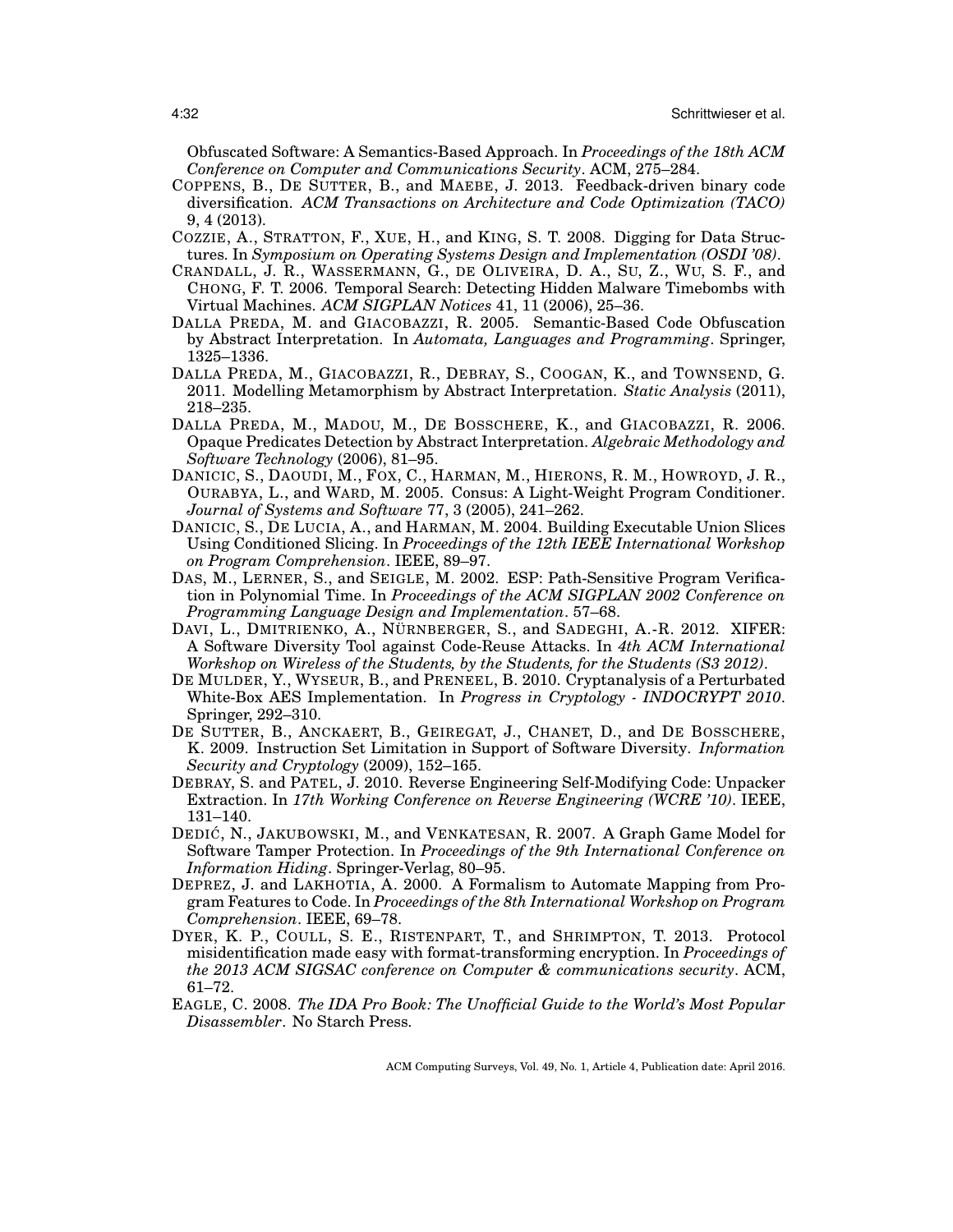- <span id="page-32-13"></span>EGELE, M., SCHOLTE, T., KIRDA, E., and KRUEGEL, C. 2012. A Survey on Automated Dynamic Malware-Analysis Techniques and Tools. *ACM Computing Surveys* 44, 2 (2012).
- <span id="page-32-17"></span>EILAM, E. 2005. *Reversing: Secrets of Reverse Engineering*. Wiley.
- <span id="page-32-16"></span>EMMERIK, M. and WADDINGTON, T. 2004. Using a Decompiler for Real-World Source Recovery. In *In Proceedings of the 11th Working Conference on Reverse Engineering*. IEEE, 27–36.
- <span id="page-32-18"></span>FERGUSON, J. and KAMINSKY, D. 2008. *Reverse Engineering Code with IDA Pro*. Syngress.
- <span id="page-32-6"></span>FIELD, J., RAMALINGAM, G., and TIP, F. 1995. Parametric Program Slicing. In *Proceedings of the 22nd ACM SIGPLAN-SIGACT Symposium on Principles of Programming Languages*. ACM, 379–392.
- <span id="page-32-4"></span>FLAKE, H. 2004. Structural Comparison of Executable Objects. In *Detection of Intrusions and Malware & Vulnerability Assessment, GI SIG SIDAR Workshop, DIMVA 2004, Dortmund, Germany, July 6.7, 2004, Proceedings*. 161–173.
- <span id="page-32-8"></span>FOKET, C., DE SUTTER, B., COPPENS, B., and DE BOSSCHERE, K. 2013. A novel obfuscation: class hierarchy flattening. In *Foundations and Practice of Security*. Springer, 194–210.
- <span id="page-32-9"></span>FOKET, C., DE SUTTER, B., and DE BOSSCHERE, K. 2014. Pushing Java Type Obfuscation to the Limit. *IEEE Transactions on Dependable and Secure Computing* 6 (2014), 553–567.
- <span id="page-32-1"></span>FORREST, S., SOMAYAJI, A., and ACKLEY, D. H. 1997. Building diverse computer systems. In *Operating Systems, 1997., The Sixth Workshop on Hot Topics in*. IEEE, 67–72.
- <span id="page-32-7"></span>FOX, C., DANICIC, S., HARMAN, M., and HIERONS, R. M. 2004. ConSIT: A Fully Automated Conditioned Program Slicer. *Software: Practice and Experience* 34, 1 (2004), 15–46.
- <span id="page-32-0"></span>FRANZ, M. 2010. E Unibus Pluram: Massive-Scale Software Diversity as a Defense Mechanism. In *Proceedings of the 2010 Workshop on New Security Paradigms*. ACM, 7–16.
- <span id="page-32-10"></span>FU, B., ARAVALLI, S., and ABRAHAM, J. 2007. Software Protection by Hardware and Obfuscation. In *Proceedings of the 2007 International Conference on Security & Management (SAM 2007)*. 367–373.
- <span id="page-32-5"></span>GAO, D., REITER, M. K., and SONG, D. 2008. Binhunt: Automatically finding semantic differences in binary programs. In *Information and Communications Security*. Springer, 238–255.
- <span id="page-32-3"></span>GARG, S., GENTRY, C., HALEVI, S., RAYKOVA, M., SAHAI, A., and WATERS, B. 2013. Candidate indistinguishability obfuscation and functional encryption for all circuits. In *Foundations of Computer Science (FOCS), 2013 IEEE 54th Annual Symposium on*. IEEE, 40–49.
- <span id="page-32-11"></span>GHOSH, S., HISER, J. D., and DAVIDSON, J. W. 2010. A secure and robust approach to software tamper resistance. In *Information Hiding*. Springer, 33–47.
- <span id="page-32-2"></span>GIACOBAZZI, R. 2008. Hiding Information in Completeness Holes: New Perspectives in Code Obfuscation and Watermarking. In *6th IEEE International Conference on Software Engineering and Formal Methods (SEFM '08)*. IEEE, 7–18.
- <span id="page-32-12"></span>GIACOBAZZI, R. and MASTROENI, I. 2012. Making Abstract Interpretation Incomplete: Modeling the Potency of Obfuscation. In *Proceedings of the 19th International Symposium Static Analysis (SAS 2012)*. Springer, 129–145.
- <span id="page-32-14"></span>GODEFROID, P., KLARLUND, N., and SEN, K. 2005. DART: Directed Automated Random Testing. In *Proceedings of the 2005 ACM SIGPLAN Conference on Programming Language Design and Implementation (PLDI '05)*. 213–223.
- <span id="page-32-15"></span>GODEFROID, P., LEVIN, M. Y., and MOLNAR, D. A. 2008. Automated Whitebox Fuzz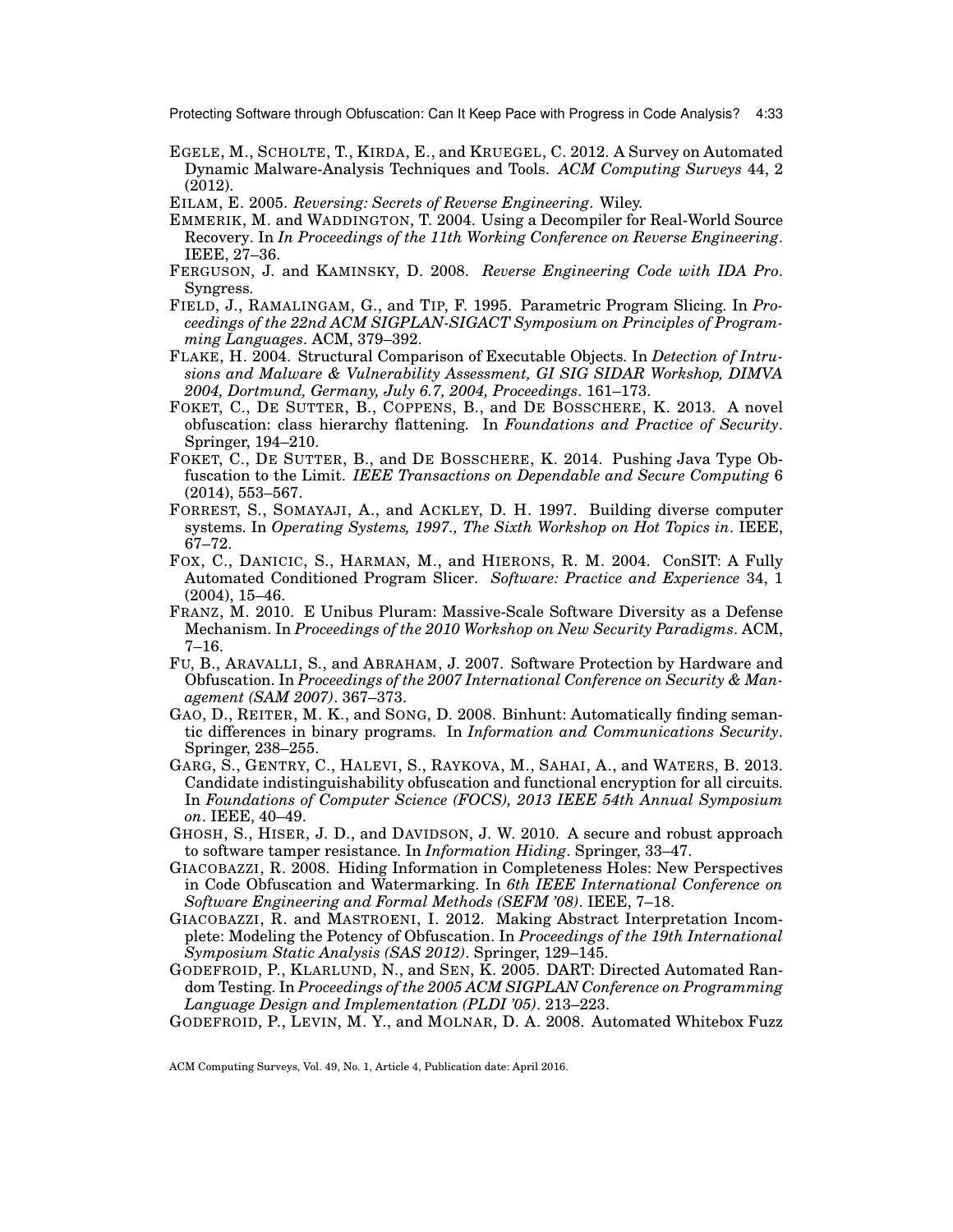Testing. In *Proceedings of Network and Distributed System Security Symposium (NDSS '08)*.

- <span id="page-33-1"></span>GOLDWASSER, S. and ROTHBLUM, G. N. 2007. On Best-Possible Obfuscation. In *Theory of Cryptography*. Vol. 4392. Springer, 194–213.
- <span id="page-33-5"></span>GOUBIN, L., MASEREEL, J., and QUISQUATER, M. 2007. Cryptanalysis of White Box DES Implementations. In *Selected Areas in Cryptography*. Vol. 4876. Springer, 278– 295.
- <span id="page-33-6"></span>GRIFFIN, K., SCHNEIDER, S., HU, X., and CHIUEH, T. 2009. Automatic Generation of String Signatures for Malware Detection. In *Recent Advances in Intrusion Detection*. Lecture Notes in Computer Science, Vol. 5758. Springer, 101–120.
- <span id="page-33-11"></span>GRÖBERT, F., WILLEMS, C., and HOLZ, T. 2011. Automated Identification of Cryptographic Primitives in Binary Programs. In *Recent Advances in Intrusion Detection*. Lecture Notes in Computer Science, Vol. 6961. Springer, 41–60.
- <span id="page-33-0"></span>GROVER, D. 1992. *Protection of Computer Software: Its Technology and Application*. Cambridge University Press.
- <span id="page-33-12"></span>GUILLOT, Y. and GAZET, A. 2010. Automatic Binary Deobfuscation. *Journal in Computer Virology* 6, 3 (2010), 261–276.
- <span id="page-33-10"></span>GUIZANI, W., MARION, J.-Y., and REYNAUD-PLANTEY, D. 2009. Server-side dynamic code analysis. In *Malicious and unwanted software (MALWARE), 2009 4th international conference on*. IEEE, 55–62.
- <span id="page-33-7"></span>HARRIS, L. and MILLER, B. 2005. Practical Analysis of Stripped Binary Code. *ACM SIGARCH Computer Architecture News* 33, 5 (2005), 63–68.
- <span id="page-33-3"></span>HORNE, B., MATHESON, L., SHEEHAN, C., and TARJAN, R. E. 2002. Dynamic Self-Checking Techniques for Improved Tamper Resistance. In *Revised Papers from the ACM CCS-8 Workshop on Security and Privacy in Digital Rights Management*. Springer, 141–159.
- <span id="page-33-15"></span>HORWITZ, S. 1997. Precise Flow-Insensitive May-Alias Analysis is NP-Hard. *ACM Transactions on Programming Languages and Systems* 19, 1 (1997), 1–6.
- <span id="page-33-9"></span>JACOB, G., COMPARETTI, P. M., NEUGSCHWANDTNER, M., KRUEGEL, C., and VI-GNA, G. 2012. A Static, Packer-Agnostic Filter to Detect Similar Malware Samples. In *Proceedings of the 9th International Conference on Detection of Intrusions and Malware, and Vulnerability Assessment*. Springer-Verlag, 102–122.
- <span id="page-33-4"></span>JACOB, M., BONEH, D., and FELTEN, E. 2003. Attacking an Obfuscated Cipher by Injecting Faults. *Digital Rights Management* (2003), 16–31.
- <span id="page-33-14"></span>JACOB, M., JAKUBOWSKI, M. H., and VENKATESAN, R. 2007. Towards Integral Binary Execution: Implementing Oblivious Hashing Using Overlapped Instruction Encodings. In *Proceedings of the 9th Workshop on Multimedia & Security*. ACM, 129– 140.
- <span id="page-33-2"></span>JAKUBOWSKI, M., NALDURG, P., PATANKAR, V., and VENKATESAN, R. 2007. Software Integrity Checking Expressions (ICEs) for Robust Tamper Detection. In *Information Hiding*. Vol. 4567. Springer, 96–111.
- <span id="page-33-17"></span>KANG, M. G., POOSANKAM, P., and YIN, H. 2007. Renovo: A Hidden Code Extractor for Packed Executables. In *Proceedings of the 2007 ACM Workshop on Recurring Malcode*. ACM, 46–53.
- <span id="page-33-16"></span>KANZAKI, Y., MONDEN, A., NAKAMURA, M., and MATSUMOTO, K.-I. 2003. Exploiting Self-Modification Mechanism for Program Protection. In *Proceedings of the 27th Annual International Conference on Computer Software and Applications*. IEEE, 170– 179.
- <span id="page-33-8"></span>KARNIK, A., GOSWAMI, S., and GUHA, R. 2007. Detecting Obfuscated Viruses Using Cosine Similarity Analysis. In *1st Asia International Conference on Modelling & Simulation (AMS '07)*. IEEE, 165–170.
- <span id="page-33-13"></span>KHOLIA, D. and WEGRZYN, P. 2013. Looking inside the (Drop)Box. In *7th Usenix*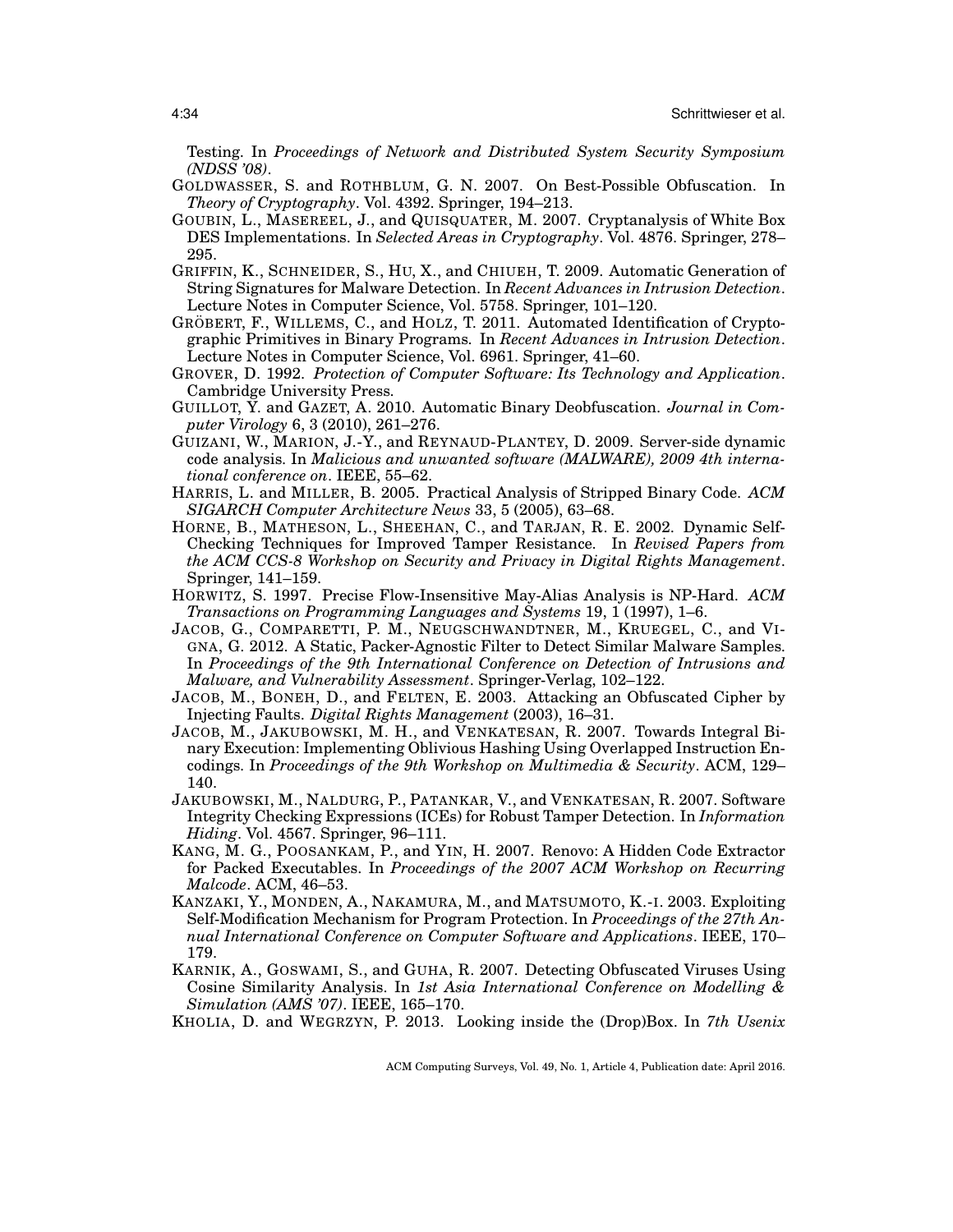*Workshop on Offensive Technologies (Woot '13)*.

- <span id="page-34-1"></span>KINDER, J. 2012. Towards Static Analysis of Virtualization-Obfuscated Binaries. In *Proceedings of the 19th Working Conf. Reverse Engineering (WCRE 2012)*. IEEE, 61– 70.
- <span id="page-34-15"></span>KINDER, J., KATZENBEISSER, S., SCHALLHART, C., and VEITH, H. 2005. Detecting Malicious Code by Model Checking. In *Detection of Intrusions and Malware, and Vulnerability Assessment*. Vol. 3548. Springer, 174–187.
- <span id="page-34-0"></span>KINDER, J. and VEITH, H. 2008. Jakstab: A Static Analysis Platform for Binaries. In *20th International Conference on Computer Aided Verification (CAV '08)*. Springer, 423–427.
- <span id="page-34-13"></span>KINDER, J., ZULEGER, F., and VEITH, H. 2009. An Abstract Interpretation-Based Framework for Control Flow Reconstruction from Binaries. In *Proceedings of the 10th International Conference on Verification, Model Checking, and Abstract Interpretation (VMCAI '09)*. Springer, 214–228.
- <span id="page-34-17"></span>KING, J. C. 1976. Symbolic execution and program testing. *Commun. ACM* 19, 7 (1976), 385–394.
- <span id="page-34-12"></span>KING, S. and CHEN, P. 2006. SubVirt: Implementing Malware with Virtual Machines. In *27th IEEE Symposium on Security and Privacy*. IEEE.
- <span id="page-34-6"></span>KOLBITSCH, C., HOLZ, T., KRUEGEL, C., and KIRDA, E. 2010. Inspector Gadget: Automated Extraction of Proprietary Gadgets from Malware Binaries. In *30th IEEE Symposium on Security and Privacy*. IEEE, 29–44.
- <span id="page-34-16"></span>KOLBITSCH, C., KIRDA, E., and KRUEGEL, C. 2011. The Power of Procrastination: Detection and Mitigation of Execution-Stalling Malicious Code. In *Proceedings of the 18th ACM Conference on Computer and Communications Security*. ACM, 285–296.
- <span id="page-34-14"></span>KRÜGEL, C., ROBERTSON, W. K., VALEUR, F., and VIGNA, G. 2004. Static Disassembly of Obfuscated Binaries. In *Usenix Security Symposium*. 255–270.
- <span id="page-34-9"></span>LAKHOTIA, A., BOCCARDO, D. R., SINGH, A., and MANACERO JR, A. 2010. Contextsensitive analysis without calling-context. *Higher-Order and Symbolic Computation* 23, 3 (2010), 275–313.
- <span id="page-34-7"></span>LANUBILE, F. and VISAGGIO, G. 1997. Extracting Reusable Functions by Flow Graph Based Program Slicing. *IEEE Transactions on Software Engineering* 23, 4 (1997), 246–259.
- <span id="page-34-11"></span>LÁSZLÓ, T. and KISS, A. 2009. Obfuscating  $C_{++}$  Programs Via Control Flow Flattening. Annales Universitatis Scientarum Budapestinensis De Rolando Eötvös Nomi*natae, Sectio Computatorica* 30 (2009), 3–19.
- <span id="page-34-5"></span>LEDER, F., MARTINI, P., and WICHMANN, A. 2009. Finding and Extracting Crypto Routines from Malware. In *IEEE 28th International Performance Computing and Communications Conference (IPCCC '09)*. IEEE, 394–401.
- <span id="page-34-4"></span>LI, J., XU, M., ZHENG, N., and XU, J. 2009. Malware Obfuscation Detection Via Maximal Patterns. In *3rd International Symposium on Intelligent Information Technology Application (LITA '09)*, Vol. 2. IEEE, 324–328.
- <span id="page-34-2"></span>LIN, Z., ZHANG, X., and XU, D. 2010. Automatic Reverse Engineering of Data Structures from Binary Execution. In *17th Network and Distributed System Security Symposium*.
- <span id="page-34-8"></span>LINK, H. E. and NEUMANN, W. D. 2005. Clarifying Obfuscation: Improving the Security of White-Box DES. In *International Conference on Information Technology: Coding and Computing (ITCC '05)*, Vol. 1. IEEE, 679–684.
- <span id="page-34-3"></span>LINK, H. E., SCHROEPPEL, R. C., NEUMANN, W. D., CAMPBELL, P. L., BEAVER, C. L., PIERSON, L. G., and ANDERSON, W. E. 2004. *Securing Mobile Code*. Technical Report. Sandia National Laboratories.
- <span id="page-34-10"></span>LINN, C. and DEBRAY, S. 2003. Obfuscation of Executable Code to Improve Resistance to Static Disassembly. In *Proceedings of the 10th ACM Conference on Computer and*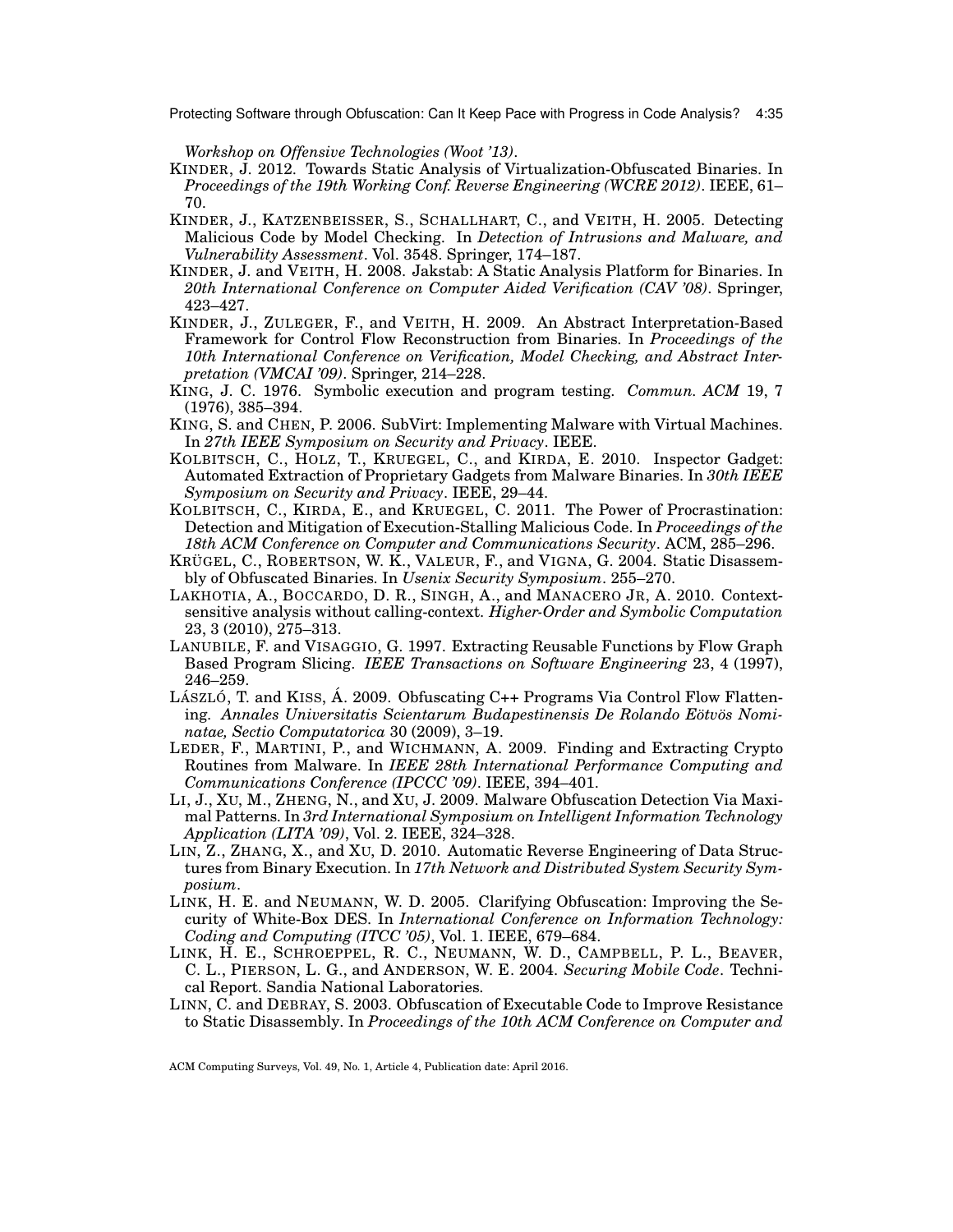*Communications Security*. ACM, 290–299.

- <span id="page-35-16"></span>LOMB, B. and GUNEYSU, T. 2011. Decrypting HDCP-Protected Video Streams Using Reconfigurable Hardware. In *International Conference on Reconfigurable Computing and FPGAs (ReConFig '11)*. IEEE, 249–254.
- <span id="page-35-0"></span>LYNN, B., PRABHAKARAN, M., and SAHAI, A. 2004. Positive Results and Techniques for Obfuscation. In *Advances in Cryptology–Eurocrypt 2004*. Springer, 20–39.
- <span id="page-35-1"></span>MADOU, M., ANCKAERT, B., BUS, B. D., BOSSCHERE, K. D., CAPPAERT, J., and PRE-NEEL, B. 2006. On the Effectiveness of Source Code Transformations for Binary Obfuscation. In *Proceedings of the International Conference on Software Engineering Research and Practice (SERP06)*. 527–533.
- <span id="page-35-5"></span>MADOU, M., ANCKAERT, B., DE SUTTER, B., and DE BOSSCHERE, K. 2005. Hybrid Static-Dynamic Attacks against Software Protection Mechanisms. In *Proceedings of the 5th Acm Workshop on Digital Rights Management*. ACM, 75–82.
- <span id="page-35-14"></span>MADOU, M., ANCKAERT, B., MOSELEY, P., DEBRAY, S., DE SUTTER, B., and DE BOSS-CHERE, K. 2006a. Software Protection through Dynamic Code Mutation. In *Information Security Applications*. Springer, 194–206.
- <span id="page-35-7"></span>MADOU, M., VAN PUT, L., and DE BOSSCHERE, K. 2006b. LOCO: An Interactive Code (De) Obfuscation Tool. In *Proceedings of the 2006 ACM SIGPLAN Symposium on Partial Evaluation and Semantics-Based Program Manipulation*. ACM, 140–144.
- <span id="page-35-8"></span>MADOU, M., VAN PUT, L., and DE BOSSCHERE, K. 2006c. Understanding Obfuscated Code. In *14th IEEE International Conference on Program Comprehension (ICPC '06)*. IEEE, 268–274.
- <span id="page-35-9"></span>MAJUMDAR, A., MONSIFROT, A., and THOMBORSON, C. 2006. On Evaluating Obfuscatory Strength of Alias-Based Transforms Using Static Analysis. In *International Conference on Advanced Computing and Communications (ADCOM 2006)*. IEEE, 605–610.
- <span id="page-35-11"></span>MAJUMDAR, A. and THOMBORSON, C. 2006. Manufacturing opaque predicates in distributed systems for code obfuscation. In *Proceedings of the 29th Australasian Computer Science Conference-Volume 48*. Australian Computer Society, Inc., 187– 196.
- <span id="page-35-10"></span>MASON, J., SMALL, S., MONROSE, F., and MACMANUS, G. 2009. English shellcode. In *Proceedings of the 16th ACM conference on Computer and communications security*. ACM, 524–533.
- <span id="page-35-12"></span>MATROSOV, A., RODIONOV, E., HARLEY, D., and MALCHO, J. 2010. Stuxnet under the microscope. *ESET LLC (September 2010)* (2010).
- <span id="page-35-13"></span>MAVROGIANNOPOULOS, N., KISSERLI, N., and PRENEEL, B. 2011. A Taxonomy of Self-Modifying Code for Obfuscation. *Computers & Security* 30, 8 (2011), 679–691.
- <span id="page-35-4"></span>MICHIELS, W., GORISSEN, P., and HOLLMANN, H. D. 2009. Cryptanalysis of a Generic Class of White-Box Implementations. In *Selected Areas in Cryptography*. Vol. 5381. Springer, 414–428.
- <span id="page-35-2"></span>MILES, C., LAKHOTIA, A., and WALENSTEIN, A. 2012. In situ reuse of logically extracted functional components. *Journal in Computer Virology* 8, 3 (2012), 73–84.
- <span id="page-35-15"></span>MONDEN, A., MONSIFROT, A., and THOMBORSON, C. 2004. A framework for obfuscated interpretation. In *Proceedings of the second workshop on Australasian information security, Data Mining and Web Intelligence, and Software Internationalisation-Volume 32*. Australian Computer Society, Inc., 7–16.
- <span id="page-35-6"></span>MOSER, A., KRUEGEL, C., and KIRDA, E. 2007a. Exploring Multiple Execution Paths for Malware Analysis. In *28th IEEE Symposium on Security and Privacy*. IEEE, 231–245.
- <span id="page-35-3"></span>MOSER, A., KRUEGEL, C., and KIRDA, E. 2007b. Limits of Static Analysis for Malware Detection. In *23rd Annual Computer Security Applications Conference (ACSAC '07)*. IEEE, 421–430.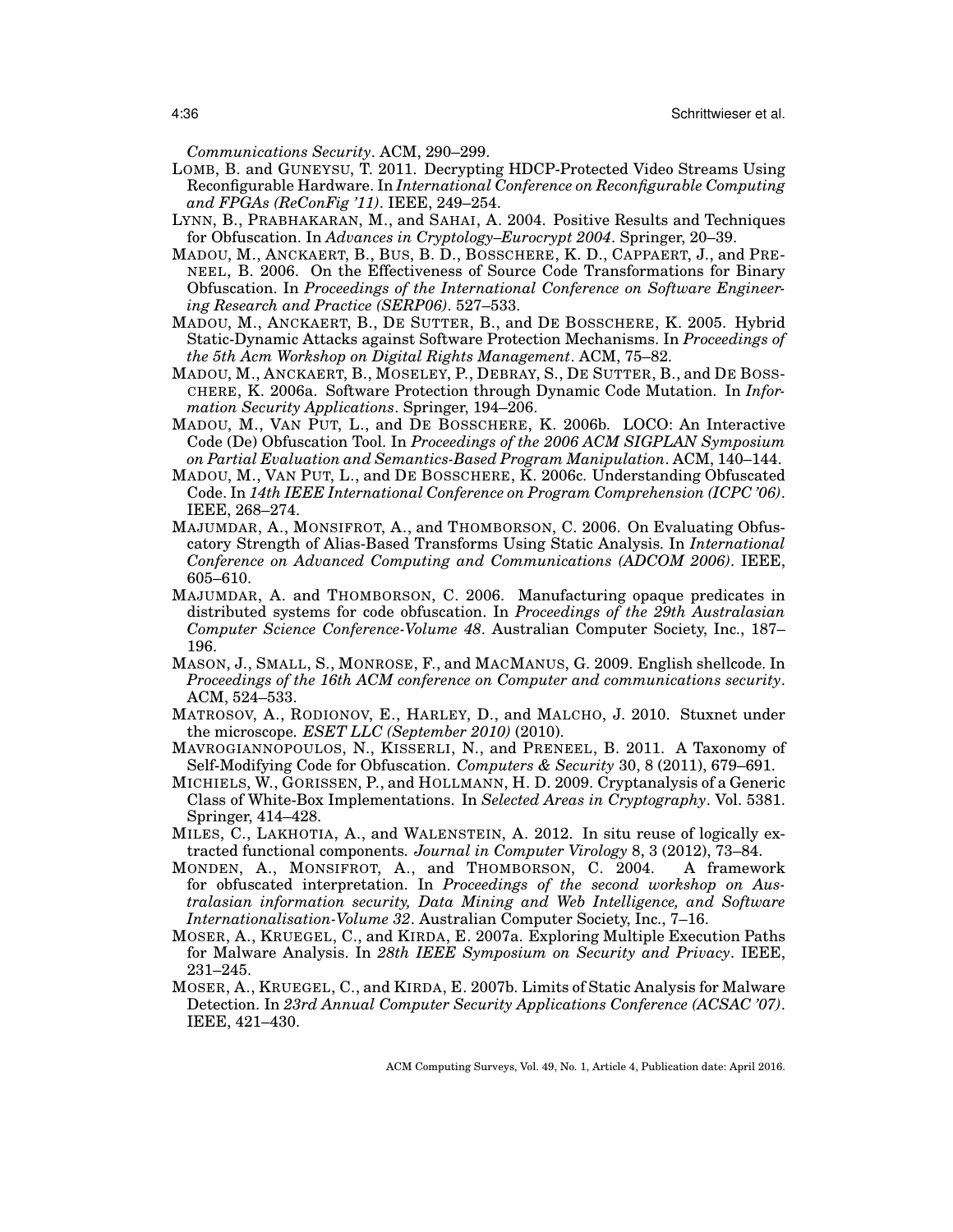<span id="page-36-12"></span>MYSKA, M. 2009. The True Story of DRM. *Masaryk Ujl & Tech.* 3 (2009).

- <span id="page-36-0"></span>NACHENBERG, C. 1997. Computer Virus-Coevolution. *Communications of the ACM* 50, 1 (1997), 46–51.
- <span id="page-36-4"></span>NAGARAJAN, V., GUPTA, R., ZHANG, X., MADOU, M., and DE SUTTER, B. 2007. Matching control flow of program versions. In *Software Maintenance, 2007. ICSM 2007. IEEE International Conference on*. IEEE, 84–93.
- <span id="page-36-3"></span>NEWSOME, J., KARP, B., and SONG, D. 2005. Polygraph: Automatically Generating Signatures for Polymorphic Worms. In *26th IEEE Symposium on Security and Privacy*. IEEE, 226–241.
- <span id="page-36-20"></span>NIELSON, F., NIELSON, H. R., and HANKIN, C. 1999. *Principles of Program Analysis*. Springer.
- <span id="page-36-9"></span>NING, J. Q., ENGBERTS, A., and KOZACZYNSKI, W. 1993. Recovering Reusable Components from Legacy Systems by Program Segmentation. In *Proceedings of the Working Conference on Reverse Engineering*. IEEE, 64–72.
- <span id="page-36-14"></span>PALSBERG, J., KRISHNASWAMY, S., KWON, M., MA, D., SHAO, Q., and ZHANG, Y. 2000. Experience with software watermarking. In *Computer Security Applications, 2000. ACSAC'00. 16th Annual Conference*. IEEE, 308–316.
- <span id="page-36-1"></span>PIAZZALUNGA, U., SALVANESCHI, P., BALDUCCI, F., JACOMUZZI, P., and MORON-CELLI, C. 2007. Security Strength Measurement for Dongle-Protected Software. *Security & Privacy, IEEE* 5, 6 (2007), 32–40.
- <span id="page-36-5"></span>POPOV, I. V., DEBRAY, S. K., and ANDREWS, G. R. 2007. Binary Obfuscation Using Signals. In *Usenix Security Symposium*. 275–290.
- <span id="page-36-8"></span>QUIST, D. A. and LIEBROCK, L. M. 2009. Visualizing Compiled Executables for Malware Analysis. In *6th International Workshop on Visualization for Cyber Security, 2009 (VizSec '09)*. IEEE, 27–32.
- <span id="page-36-11"></span>RABER, J. and LASPE, E. 2007. Deobfuscator: An Automated Approach to the Identification and Removal of Code Obfuscation. In *14th Working Conference on Reverse Engineering (WCRE '07)*. IEEE, 275–276.
- <span id="page-36-15"></span>RAMALINGAM, G. 1994. The Undecidability of Aliasing. *ACM Transactions on Programming Languages and Systems* 16, 5 (1994), 1467–1471.
- <span id="page-36-19"></span>RIORDAN, J. and SCHNEIER, B. 1998. Environmental Key Generation Towards Clueless Agents. *Mobile Agents and Security* (1998), 15–24.
- <span id="page-36-7"></span>ROLLES, R. 2009. Unpacking Virtualization Obfuscators. In *3rd Usenix Workshop on Offensive Technologies (Woot '09)*.
- <span id="page-36-18"></span>ROUNDY, K. A. and MILLER, B. P. 2013. Binary-Code Obfuscations in Prevalent Packer Tools. *ACM Computing Surveys* 46, 1 (2013).
- <span id="page-36-6"></span>ROYAL, P., HALPIN, M., DAGON, D., EDMONDS, R., and LEE, W. 2006. Polyunpack: Automating the Hidden-Code Extraction of Unpack-Executing Malware. In *22nd Annual Computer Security Applications Conference (ACSAC '06)*. IEEE, 289–300.
- <span id="page-36-10"></span>RUGABER, S., STIREWALT, K., and WILLS, L. 1995. The Interleaving Problem in Program Understanding. In *Proceedings of the 2nd Working Conference on Reverse Engineering*. IEEE, 166–175.
- <span id="page-36-17"></span>SAKABE, Y., SOSHI, M., and MIYAJI, A. 2005. Java obfuscation approaches to construct tamper-resistant object-oriented programs. *IPSJ Digital Courier* 1 (2005), 349–361.
- <span id="page-36-2"></span>SAXENA, A., WYSEUR, B., and PRENEEL, B. 2009. Towards Security Notions for White-Box Cryptography. In *Information Security*. Springer, 49–58.
- <span id="page-36-16"></span>SCHRITTWIESER, S. and KATZENBEISSER, S. 2011. Code Obfuscation against Static and Dynamic Reverse Engineering. In *Proceedings of the 13th International Conference on Information Hiding (IH '11)*. Springer, 270–284.
- <span id="page-36-13"></span>SCHRITTWIESER, S., KATZENBEISSER, S., KIESEBERG, P., HUBER, M., LEITHNER, M., MULAZZANI, M., and WEIPPL, E. 2013. Covert Computation: Hiding Code in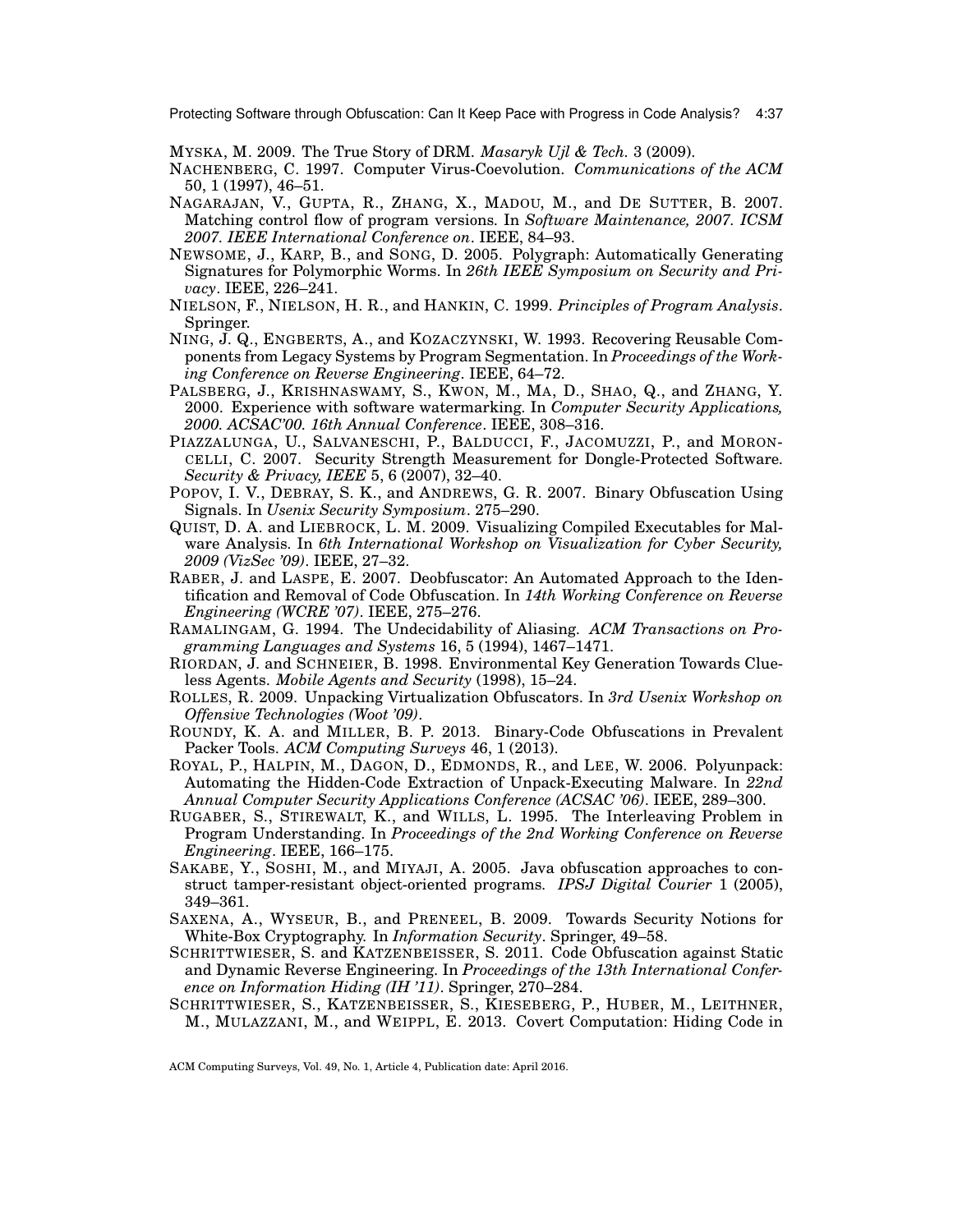Code for Obfuscation Purposes. In *Proceedings of the 8th ACM SIGSAC Symposium on Information, Computer and Communications Security*. ACM, 529–534.

- <span id="page-37-13"></span>SCHWARTZ, E. J., AVGERINOS, T., and BRUMLEY, D. 2010. All You Ever Wanted to Know about Dynamic Taint Analysis and Forward Symbolic Execution (but Might Have Been Afraid to Ask). In *31st IEEE Symposium on Security and Privacy, S&P 2010*. 317–331.
- <span id="page-37-15"></span>SCHWARTZ, E. J., LEE, J., WOO, M., and BRUMLEY, D. 2013. Native x86 Decompilation Using Semantics-Preserving Structural Analysis and Iterative Control-Flow Structuring. In *Usenix Security Symposium*.
- <span id="page-37-11"></span>SCHWARZ, B., DEBRAY, S., and ANDREWS, G. 2002. Disassembly of Executable Code Revisited. In *9th Working Conference on Reverse Engineering*. IEEE, 45–54.
- <span id="page-37-12"></span>SEN, K., MARINOV, D., and AGHA, G. 2005. CUTE: a concolic unit testing engine for C. In *Proceedings of the 10th European Software Engineering Conference held jointly with 13th ACM SIGSOFT International Symposium on Foundations of Software Engineering, 2005, Lisbon, Portugal, September 5-9, 2005*. 263–272.
- <span id="page-37-1"></span>SHACHAM, H. 2007. The geometry of innocent flesh on the bone: Return-into-libc without function calls (on the x86). In *Proceedings of the 14th ACM conference on Computer and communications security*. ACM, 552–561.
- <span id="page-37-2"></span>SHAMIR, A. and VAN SOMEREN, N. 1999. Playing 'Hide and Seek' with Stored Keys. In *Financial Cryptography*. Vol. 1648. Springer, 118–124.
- <span id="page-37-7"></span>SHARIF, M., LANZI, A., GIFFIN, J., and LEE, W. 2009. Automatic Reverse Engineering of Malware Emulators. In *30th IEEE Symposium on Security and Privacy*. IEEE, 94–109.
- <span id="page-37-5"></span>SHARIF, M., YEGNESWARAN, V., SAIDI, H., PORRAS, P., and LEE, W. 2008. Eureka: A Framework for Enabling Static Malware Analysis. *Computer Security-Esorics 2008* (2008), 481–500.
- <span id="page-37-10"></span>SHARIF, M. I., LANZI, A., GIFFIN, J. T., and LEE, W. 2008. Impeding Malware Analysis Using Conditional Code Obfuscation.. In *Proceedings of Network and Distributed System Security Symposium (NDSS '08)*.
- <span id="page-37-3"></span>SLOWINSKA, A., STANCESCU, T., and BOS, H. 2011. Howard: A Dynamic Excavator for Reverse Engineering Data Structures. In *Proceedings of Network and Distributed System Security Symposium (NDSS '11)*.
- <span id="page-37-8"></span>SNEED, H. M. 2000. Encapsulation of Legacy Software: A Technique for Reusing Legacy Software Components. *Annals of Software Engineering* 9, 1-2 (2000), 293– 313.
- <span id="page-37-6"></span>SONG, D., BRUMLEY, D., YIN, H., CABALLERO, J., JAGER, I., KANG, M. G., LIANG, Z., NEWSOME, J., POOSANKAM, P., and SAXENA, P. 2008. BitBlaze: A New Approach to Computer Security Via Binary Analysis. In *Proceedings of the 4th International Conference on Information Systems Security. Keynote Invited Paper.*
- <span id="page-37-0"></span>SONG, Y., LOCASTO, M. E., STAVROU, A., KEROMYTIS, A. D., and STOLFO, S. J. 2010. On the infeasibility of modeling polymorphic shellcode. *Machine learning* 81, 2 (2010), 179–205.
- <span id="page-37-9"></span>SOSONKIN, M., NAUMOVICH, G., and MEMON, N. 2003. Obfuscation of design intent in object-oriented applications. In *Proceedings of the 3rd ACM workshop on Digital rights management*. ACM, 142–153.
- <span id="page-37-16"></span>STEWART, J. 2006. Ollybone: Semi-Automatic Unpacking on IA-32. In *Proceedings of the 14th Def Con Hacking Conference*.
- <span id="page-37-4"></span>TANG, Y. and CHEN, S. 2007. An Automated Signature-Based Approach against Polymorphic Internet Worms. *IEEE Transactions on Parallel and Distributed Systems* 18, 7 (2007).
- <span id="page-37-14"></span>THAKUR, A., LIM, J., LAL, A., BURTON, A., DRISCOLL, E., ELDER, M., ANDERSEN, T., and REPS, T. 2010. Directed Proof Generation for Machine Code. In *22th Inter-*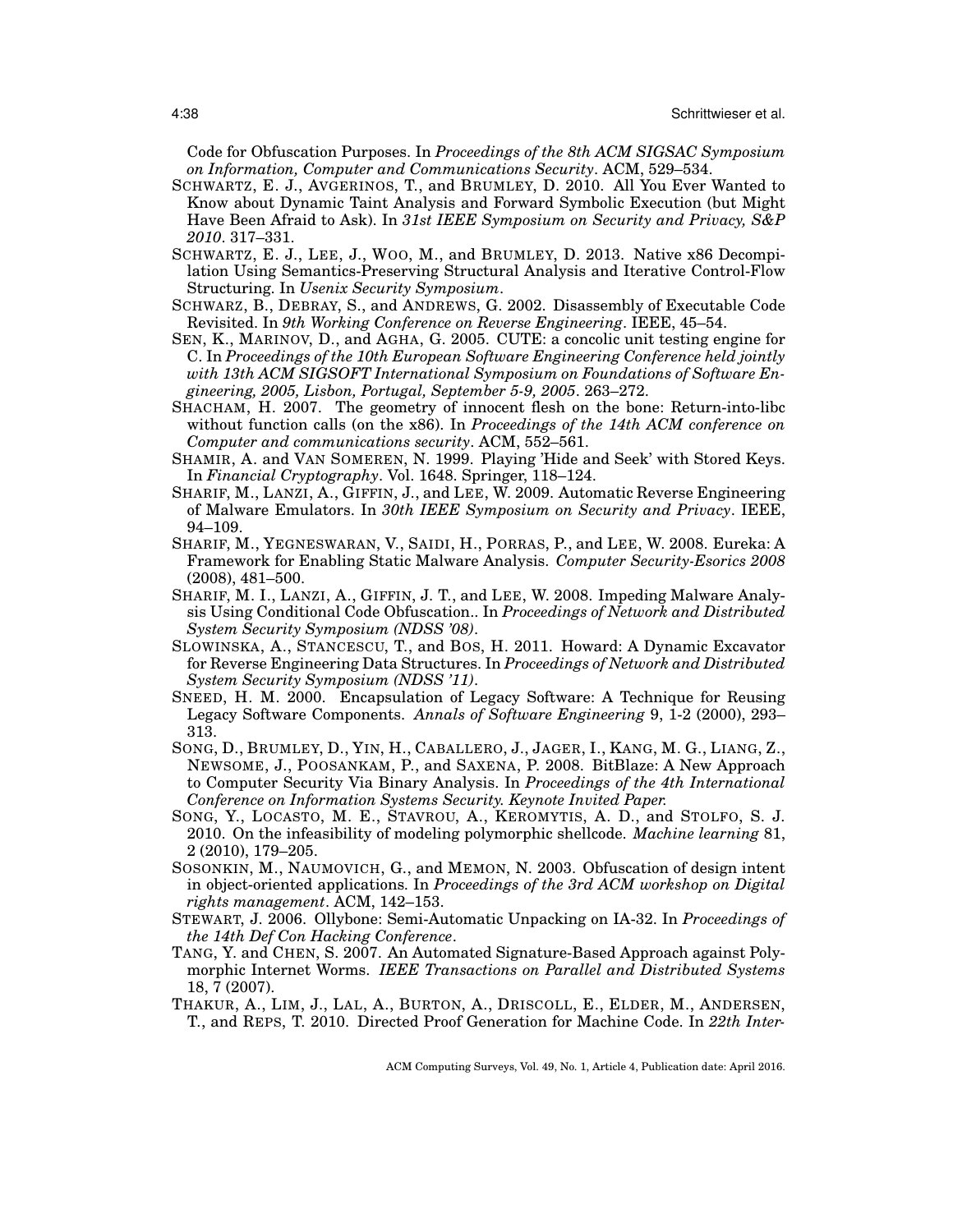*national Conference on Computer Aided Verification (CAV '10)*. Springer, 288–305.

- <span id="page-38-18"></span>TILLEY, S., PAUL, S., and SMITH, D. 1996. Towards a Framework for Program Understanding. In *4th Workshop on Program Comprehension*. IEEE, 19–28.
- <span id="page-38-6"></span>TREADWELL, S. and ZHOU, M. 2009. A Heuristic Approach for Detection of Obfuscated Malware. In *IEEE International Conference on Intelligence and Security Informatics (ISI '09)*. IEEE, 291–299.
- <span id="page-38-7"></span>TSAI, H., HUANG, Y., and WAGNER, D. 2009. A Graph Approach to Quantitative Analysis of Control-Flow Obfuscating Transformations. *IEEE Transactions on Information Forensics and Security* 4, 2 (2009), 257–267.
- <span id="page-38-11"></span>UDUPA, S., DEBRAY, S., and MADOU, M. 2005. Deobfuscation: Reverse Engineering Obfuscated Code. In *12th Working Conference on Reverse Engineering*. IEEE.
- <span id="page-38-15"></span>VRBA, Z., HALVORSEN, P., and GRIWODZ, C. 2010. Program Obfuscation by Strong Cryptography. In *International Conference on Availability, Reliability, and Security (ARES '10)*. IEEE, 242–247.
- <span id="page-38-5"></span>WALENSTEIN, A., MATHUR, R., CHOUCHANE, M., and LAKHOTIA, A. 2006. Normalizing Metamorphic Malware Using Term Rewriting. In *6th IEEE International Workshop on Source Code Analysis and Manipulation (SCAM '06)*. IEEE, 75–84.
- <span id="page-38-12"></span>WANG, C., DAVIDSON, J., HILL, J., and KNIGHT, J. 2001. Protection of Software-Based Survivability Mechanisms. In *Proceedings of the 2001 International Conference on Dependable Systems and Networks (Formerly: FTCS)*. IEEE, 193–202.
- <span id="page-38-1"></span>WANG, C., HILL, J., KNIGHT, J., and DAVIDSON, J. 2000. *Software Tamper Resistance: Obstructing Static Analysis of Programs*. Technical Report. CS-2000-12, University of Virginia.
- <span id="page-38-9"></span>WEBSTER, M. and MALCOLM, G. 2009. Detection of Metamorphic and Virtualization-Based Malware Using Algebraic Specification. *Journal in Computer Virology* 5, 3 (2009), 221–245.
- <span id="page-38-0"></span>WEE, H. 2005. On Obfuscating Point Functions. In *Proceedings of the 37th Annual ACM Symposium on Theory of Computing*. ACM, 523–532.
- <span id="page-38-8"></span>WILDE, N. and SCULLY, M. 2006. Software Reconnaissance: Mapping Program Features to Code. *Journal of Software Maintenance: Research and Practice* 7, 1 (2006), 49–62.
- <span id="page-38-17"></span>WILLEMS, C. and FREILING, F. C. 2012. Reverse Code Engineering-State of the Art and Countermeasures. *IT-Information Technology* 54, 2 (2012), 53–63.
- <span id="page-38-13"></span>WOLFE, M., SHANKLIN, C., and ORTEGA, L. 1995. *High Performance Compilers for Parallel Computing*. Addison-Wesley Longman Publishing Co., Inc.
- <span id="page-38-14"></span>WU, Z., GIANVECCHIO, S., XIE, M., and WANG, H. 2010. Mimimorphism: A New Approach to Binary Code Obfuscation. In *Proceedings of the 17th ACM Conference on Computer and Communications Security*. ACM, 536–546.
- <span id="page-38-4"></span>WYSEUR, B. 2009. *White-Box Cryptography*. Ph.D. Dissertation. KU Leuven.
- <span id="page-38-3"></span>WYSEUR, B., MICHIELS, W., GORISSEN, P., and PRENEEL, B. 2007. Cryptanalysis of White-Box DES Implementations with Arbitrary External Encodings. In *Proceedings of the 14th International Conference on Selected Areas in Cryptography*. Springer, 264–277.
- <span id="page-38-2"></span>WYSEUR, B. and PRENEEL, B. 2005. Condensed White-Box Implementations. In *Proceedings of the 26th Symposium on Information Theory in the Benelux*. 296–301.
- <span id="page-38-16"></span>YAKDAN, K., ESCHWEILER, S., GERHARDS-PADILLA, E., and SMITH, M. 2015. No More Gotos: Decompilation Using Pattern-Independent Control-Flow Structuring and Semantics-Preserving Transformations. *Proceedings of the 22nd Network and Distributed Systems Security Symposium (NDSS)* (2015).
- <span id="page-38-10"></span>YIN, H. and SONG, D. 2010. *TEMU: Binary Code Analysis Via Whole-System Layered Annotative Execution*. Technical Report UCB/EECS-2010-3. EECS Department, University of California, Berkeley.